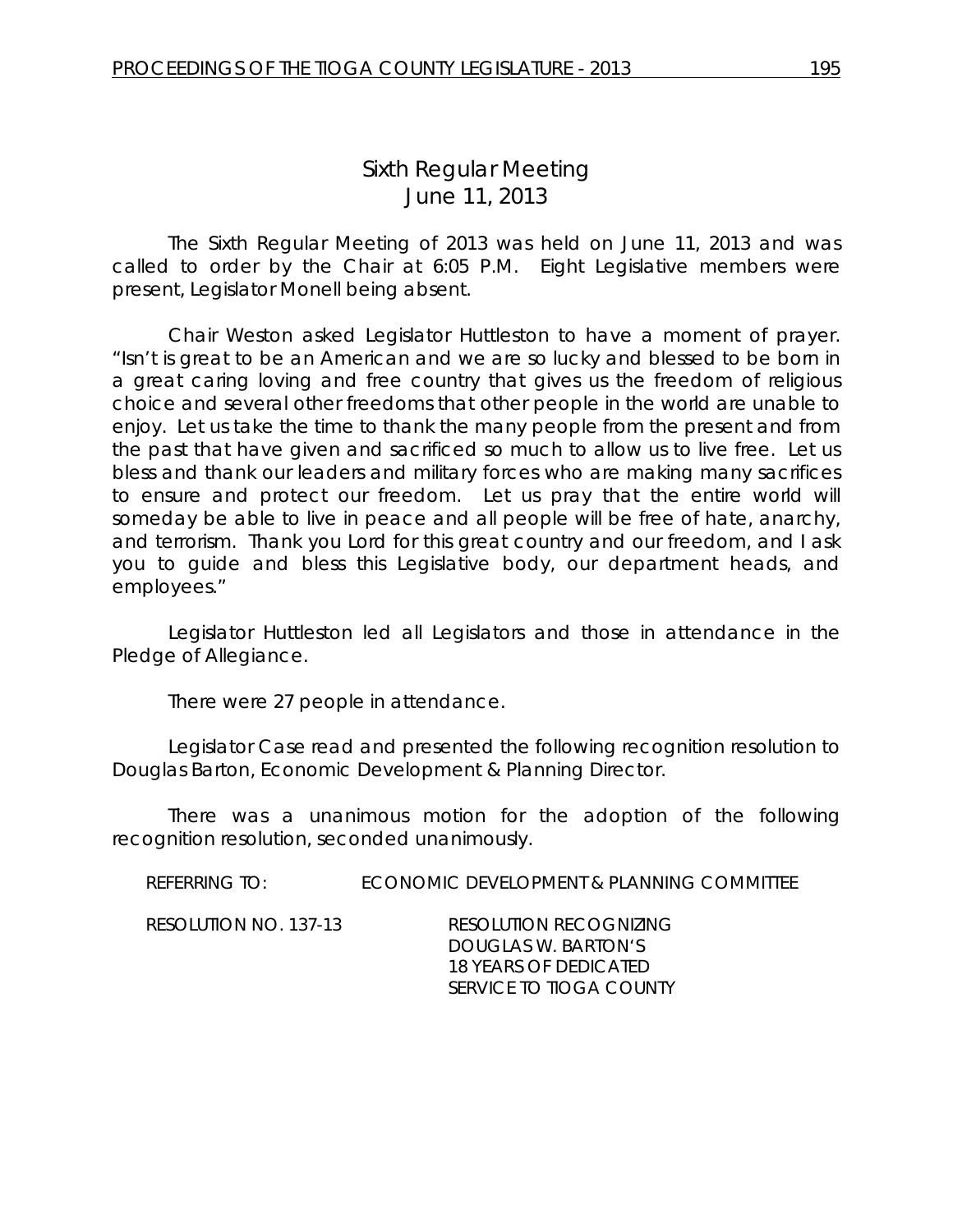WHEREAS: Douglas W. Barton began his career as Director of Real Property Tax Service on June 21, 1995. On December 19, 2003 he was appointed Interim Director of Economic Development and Planning while continuing to serve as Director of Real Property Tax Service. On July 1, 2004 he was appointed Director of Economic Development & Planning, still serving as Director of Real Property Tax Service until that term ended September 30, 2007 and continued serving as Director of Economic and Development until his retirement; and

WHEREAS: Doug has been extremely dedicated and loyal in the performance of his duties and responsibilities during the past 18 years. He has earned the respect of his colleagues in other county agencies, and those citizens he professionally interacts with throughout Tioga County; and

WHEREAS: Doug was very instrumental as Director of Economic Development and Planning in bringing new businesses and expanding existing businesses in Tioga County. He assisted on such projects including Lockheed Martin, Tioga Hardwoods, Hampton Inn, Tioga Downs, and CNY Oil and Gas; creating job opportunities for Tioga County. Doug worked closely with the IDA and provided support to the Planning Department. Doug was also intimately involved in flood recovery efforts; and

WHEREAS: Doug has served on many vital boards representing Tioga County such as the Municipal Electric and Gas Alliance (MEGA), NYS Assessor's Association, NYS Association of Counties, Statewide Zone Capital Corporation and the Broome-Tioga County Workforce Investment Board. Doug is an Associate Member of the NYS Economic Development Council, an Ex-Officio Board Member of the Tioga County Chamber of Commerce and has served as President on the LDC Board; and

WHEREAS: Doug will be retiring on June 15, 2013; therefore be it

RESOLVED: That the Tioga County Legislature, on its own behalf, as well as on behalf of the citizens of Tioga County, express sincere gratitude to Douglas W. Barton for his 18 years of dedicated and loyal service to the residents of Tioga County; and be it further

RESOLVED: That this resolution be spread upon the minutes of this meeting and a certified copy be presented to this outstanding employee, Douglas W. Barton.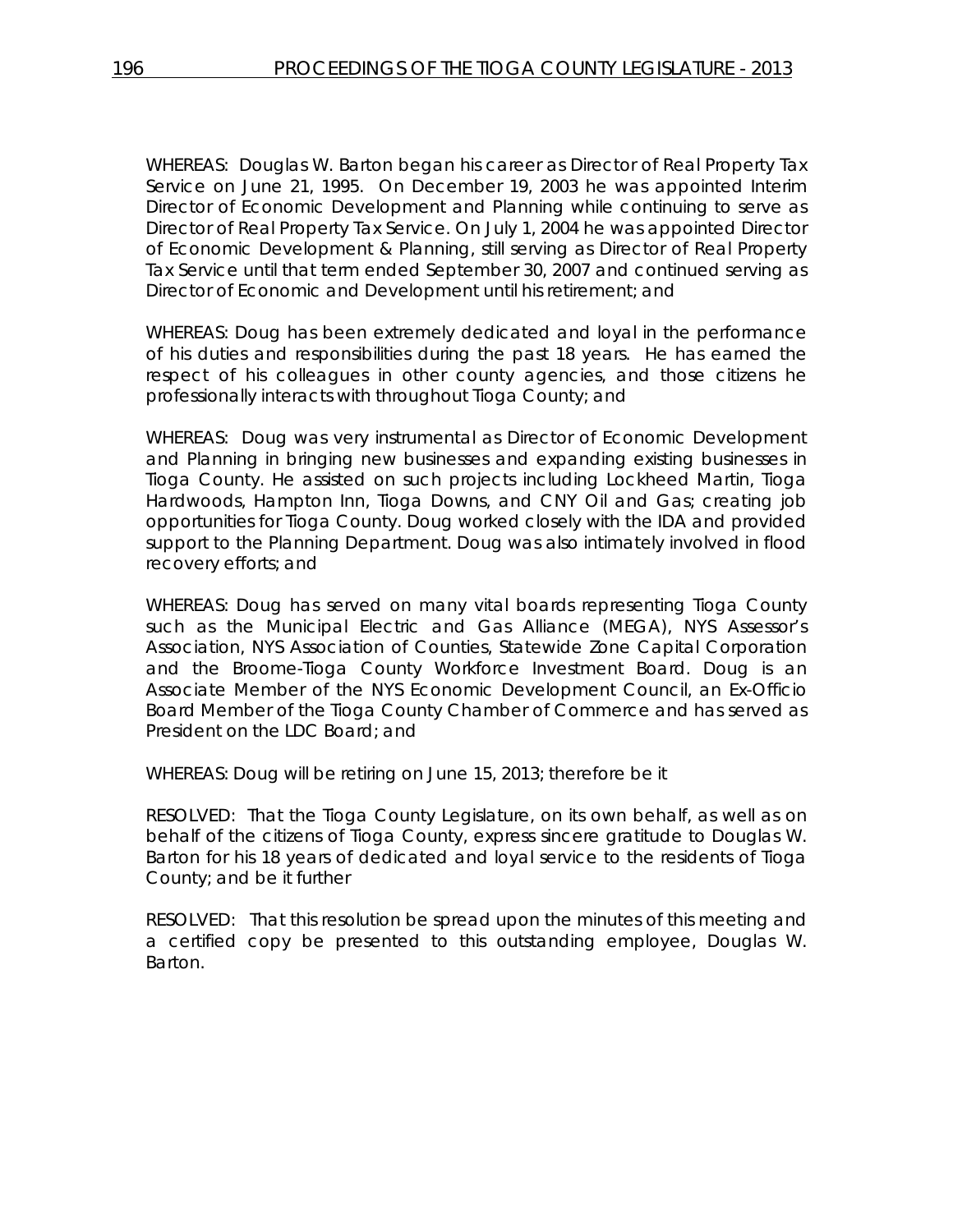Unanimously Yes – Legislators Huttleston, Weston, Roberts, Sauerbrey, Standinger, Sullivan, Case, and Hollenbeck.

No – None.

Absent – Legislator Monell.

#### RESOLUTION ADOPTED UNANIMOUSLY.

Legislator Case spoke. "On a personal note, as you know I am the Chair of Doug's committee for a relatively short period of time, but I have to tell you I have learned more about economic development in about the last eight months than I think I ever knew. He has just been great to work with and I think I speak on behalf of the whole Legislature when I say we truly appreciate your service."

Douglas Barton, Economic Development & Planning Director spoke. "This is the last chance I get to do this. It is interesting as I approach this day, the things you remember in life. I remember when I was around 10 or 11 years old I was told by my parents that I had to pick rocks in our garden one summer day and I refused. My dad and mom said well you can sit out there until you do. I can remember sitting in the garden while they had dinner that night and they are in the house talking about what a great dinner it was and all this, and I cannot remember if I ever did pick rocks that night, but I was out there until dark. I think that was one of the ways that my mom and dad started to create a work ethic for me. My dad is here in spirit and my mother is here. That work ethic has served me well and I appreciate it.

"Overtime I was telling someone that I have had a job since I was 16 years old, never been without a job since I was 16, I have been very fortunate and I have worked all part-time jobs and full-time jobs. I have done stone quarry work, I have done grocery store work, I have bartended, I have done assessing, I worked in my dad's appraisal business, but my first real job was in the material handling industry, I worked for Raymond Corporation and Heister for 10 years, and they offered me the opportunity to grow as a young man and learn what it is like to work for a company. I thought I got smart and I went and got into business for myself. I had a partner and he and I for 10 years owned a grocery store, which he ran in Cortland and a bar and restaurant, which I ran in Apalachin. That also offered me kind of an interesting experience and opportunity. First, it allowed me to realize how important people are that are in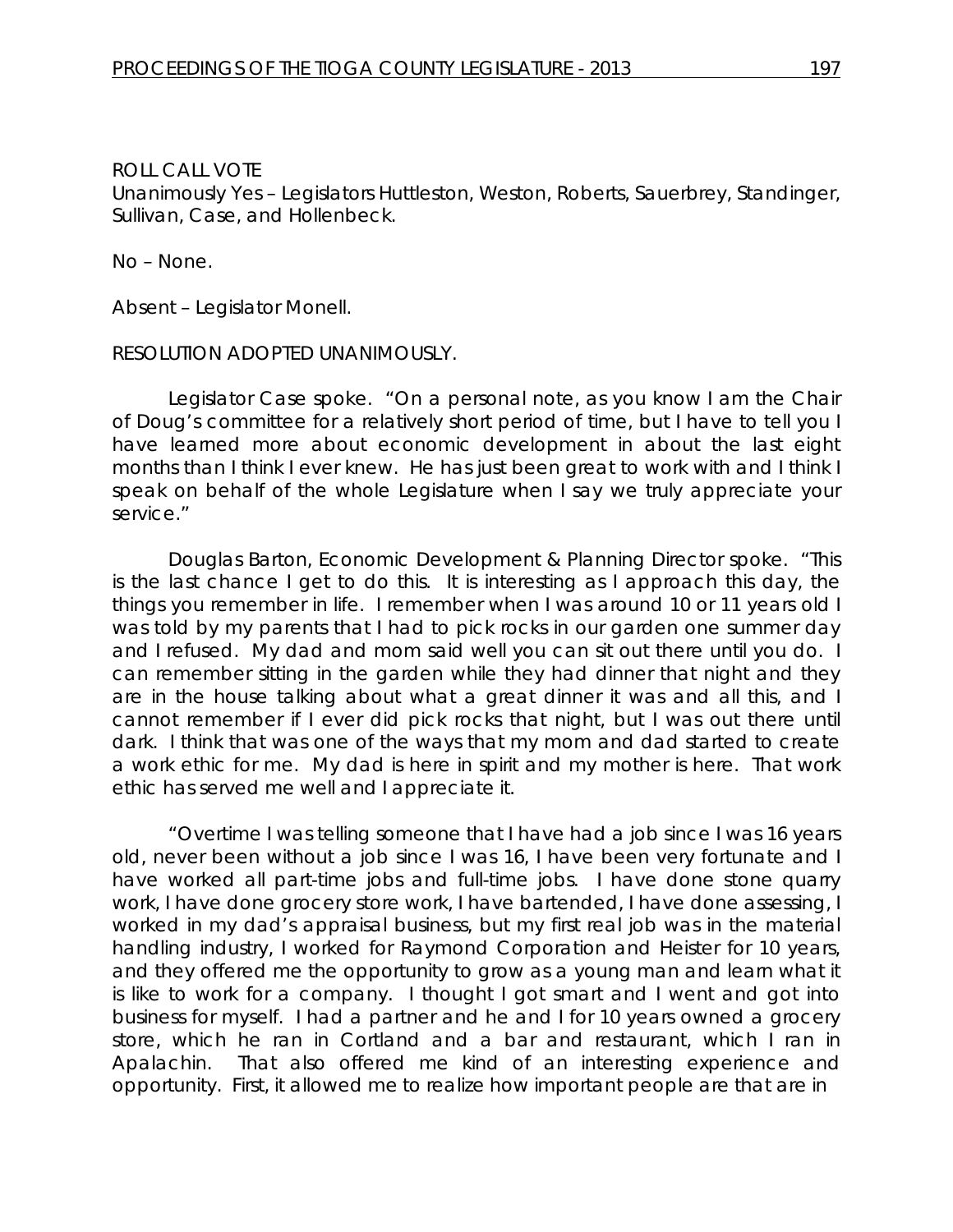business and create jobs are. It carried forth into the economic development job that I now have.

"Those are real important people out there that create jobs in the business world because they allow people to have jobs and pursue their dreams. The other thing it did for me was because we did not open the restaurant until 4:00 o'clock in the afternoon, I got to spend all day with my daughter. At the time she was about 5, 6, 7, 8, 9, 10 years old in elementary school and she spent days around the restaurant with me while I prepped for the day, ran to the bank with me, and I think it allowed me to create a bond with her that to me is very important and still exists. I am thankful for that.

"In my transition to government work here in Tioga County I sold Manolta copiers, sold Dale Carnegie courses, and was assessor in the City of Binghamton and ended up here in Real Property as the proclamation says, and it has just been a great experience for me. It is one that I will cherish forever. I would like to thank the Legislature, you have challenged me when I needed to be challenged. You supported our department and our work, and I really appreciate that. The work you do is hard and it is not always recognized and appreciated as it should be. I certainly want to thank Maureen Dougherty who is kind of the glue for that whole Legislative body and Cathy who has certainly taken up her position there as well.

"My fellow employees and my fellow department heads, I hope you understand and realize the importance of your job in serving the taxpayers of Tioga County. They are very fortunate to have all of you and you should be proud of the work that you do. My staff has made my life easy. I have got a staff that has been professional and committed, and as a manager they have made my life very easy here and I really appreciate them and thank them, and that staff includes my people at Tourism, working with LeeAnn at the IDA, and, of course, the people in my office directly. Last, of course, I have to thank my wife. Her advice and guidance has made me a better employee and her example and expectation of me has made me a better man. Thank you all very much."

Legislator Huttleston spoke. "I would like to say I think I have been around too long. All of these people are retiring. I think I am on my fourth dentist, my fourth neurologist, and everything, and now Doug Barton. I know his dad, his dad was an appraiser and I am an appraiser, and I knew his dad years ago. He always said Doug would never amount to anything. Really he did not say that. Doug, congratulations and I am glad to see your family here, and we hired Doug, we interviewed him and hired him, and he came here as Real Property Director. The only discipline that I had in Doug is when he left that position we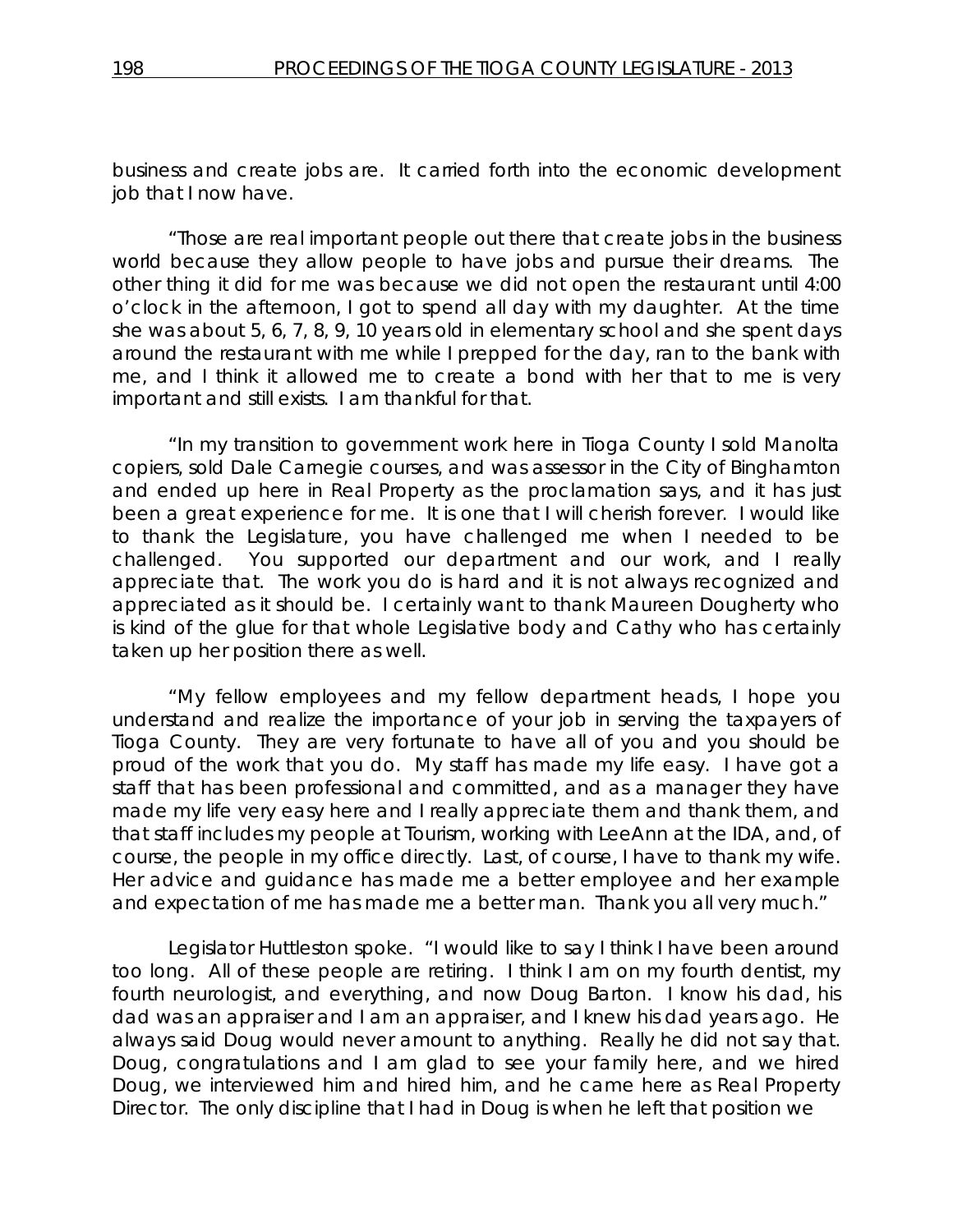hired him for and went into the Economic Development, but wherever he goes he did a good job and congratulations, and I appreciate it. Thank you."

Legislator Huttleston read and presented the following recognition resolution to Johannes Peeters, Public Health Director.

There was a unanimous motion for the adoption of the following recognition resolution, seconded unanimously.

REFERRED TO HEALTH & HUMAN SERVICES COMMITTEE

RESOLUTION NO. 138-13 *RECOGNITION OF HANS PEETERS' 14 YEARS OF DEDICATED SERVICE TO THE TIOGA COUNTY HEALTH DEPARTMENT*

WHEREAS: Johannes A. Peeters was appointed to the position of Tioga County Public Health Director on January 11, 1999; and

WHEREAS: Mr. Peeters has dedicated over 44 years to serving in the field of Public Health for several New York counties; and

WHEREAS: Mr. Peeters has been dedicated and loyal in the performance of his duties and responsibilities during the past 14 years to both the County and to the Public Health Department; and

WHEREAS: Mr. Peeters has been the "face of Public Health" to many throughout Tioga County; and

WHEREAS: Mr. Peeters has always been supportive of his staff while leading them in striving to meet the Health Department's primary functions of "Prevent, Protect and Promote" for all the citizens and employees of Tioga County; and

WHEREAS: Mr. Peeters is to retire on June 22, 2013; therefore be it

RESOLVED: That the Tioga County Legislature, on its own behalf, as well as on behalf of the citizens of Tioga County, express sincere gratitude to Johannes A. Peeters for his total of over 14 years of dedicated and loyal service to the residents of Tioga County; and be it further

RESOLVED: That this resolution be spread upon the minutes of this meeting and a certified copy be presented to this outstanding employee, Johannes A. Peeters.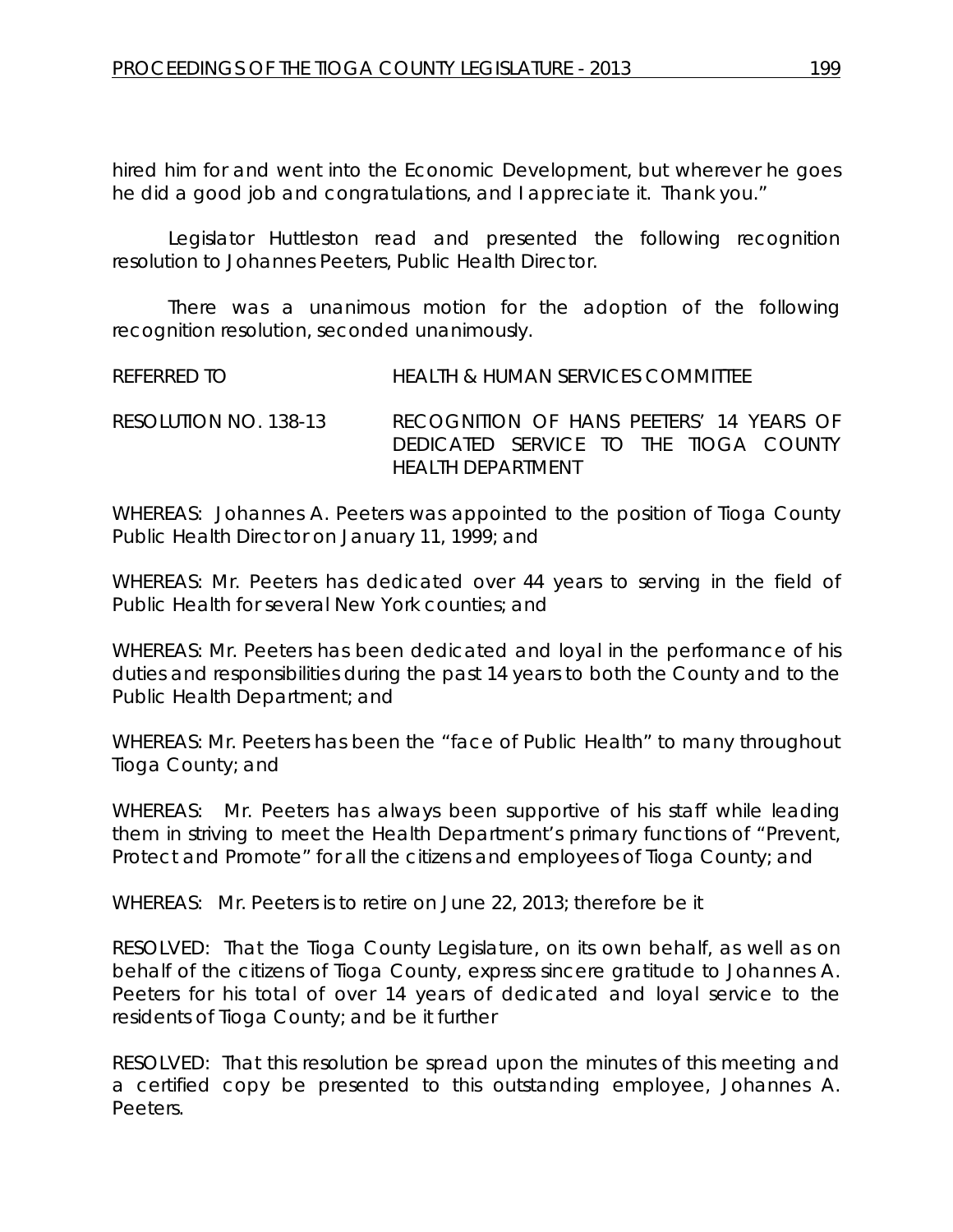Unanimously Yes – Legislators Huttleston, Weston, Roberts, Sauerbrey, Standinger, Sullivan, Case, and Hollenbeck.

#### No – None.

Absent – Legislator Monell.

### RESOLUTION ADOPTED UNANIMOUSLY.

Legislator Huttleston spoke. "Doug and Hans leaving is a loss to the County, but the biggest loss is the people in this County that they have served for years. They are going to be the real losers. I hope we can get somebody as equally as good as you and Doug to replace you."

Johannes Peeters, Public Health Director, spoke. "Some of my staff are here to make sure that I am retiring. I want to talk a little bit about the reasons for me being in public health for 44 years and I am still a strong supporter of public health. My uncle died when I was 16 of a tractor rollover. I had an aunt the first day of college who got involved with a car accident and lost her life. I had a cousin and I was even younger than that, but I remembered walking up on some planks up in the St. Lawrence, he had a seizure and fell into the river and lost his life. I also had a cousin that died in a house fire. All of those things are public health issues and I will explain why.

"Public health functions on four E's. You do an evaluation, you do some education, you do some engineering, and you do some enforcement. If you look at that, anytime you have a problem you look at the evaluation, how can you solve it, what was the cause of the problem. You look at education, you want to promote the public on all public health issues. You look at engineering because you always look at engineering of the roads and tractors of why they roll over, you can do stuff with that to prevent that. You are also looking at the last resort has always been for enforcement and some of that is effort with the tobacco free stuff.

"Another concern that I have is the rising costs in healthcare. We spend a lot on treatment and very little on prevention. As a public health department we need to make sure that monies are there to allocate for the prevention of the public health system, not just the health department, but the public health system and that means other agencies not just the health department.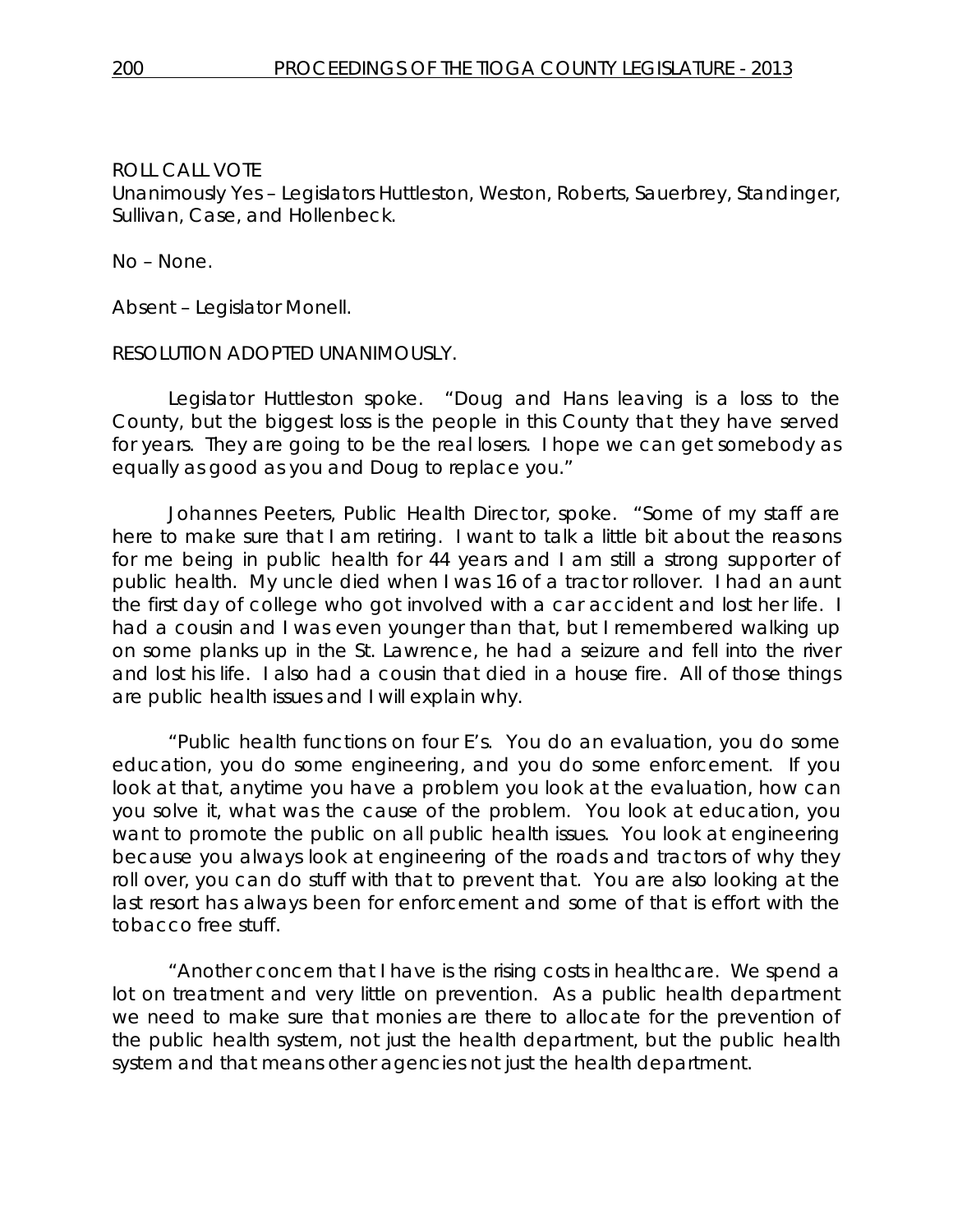"I have worked with two other counties prior to coming to Tioga County, but I will tell you that working here in Tioga has been my greatest enjoyment for my 44 years. I want to thank the Legislature and the Board of Health for the continued support over my 14 years here. We may not always agree on things, I am looking at stuff like the rabies issue and the Board of Health order. You have always listened to me and the department. We have always been willing to work things out. I want to thank you for doing that.

"It has been a privilege to have been the Public Health Director for the last 14 years and I will be leaving public health career on a positive note. I am looking forward to interacting with my two daughters, four grandchildren, and a fifth one coming up next month. I will also be enjoying my retirement fishing. I want to thank you all for the support and I also have a honey to do list. I also want to thank my staff, they have been greatly supportive of the department and have made my life a lot easier as a Public Health Director here. I want to thank everybody and it has been a nice ride. Thank you."

Heather Morgan-Gulnac of the Health Department spoke. "I would like to say I have probably been at the Health Department the least amount of time, going on two years. I am originally from New York, but I worked in North Carolina for five years and I owe Hans a lot because he is the one that brought me back home. A big thank you to Hans for hiring me over the phone, that says a lot for him not seeing me in person, but thank you Hans for allowing me the opportunity to come back home."

Legislator Sauerbrey read and presented the following proclamation to Jill M. MacFadden.

#### *Proclamation*

**WHEREAS:** The Tioga County Victim Impact Panel Committee includes members from the following Tioga County departments: District Attorney, Probation, STOP DWI, Alcohol and Drug Services and two non for profit organizations: Tioga County Council on Alcoholism and Substance Abuse and A New Hope Center. The Tioga County Victim Impact Panel began operation in 2009 offering sessions to drunken driving offenders in Tioga County on a quarterly basis. The intent of the Victim Impact Panel is to allow convicted drunk driving offenders to hear how drunken driving behavior affects people, other than the offender. The program was designed to provide information about DWI laws and treatment programs available in the county followed by at least two people affected by drunk driving, personally telling their story at each panel session. Since the program began 14 sessions have been conducted at the Tioga County Public Safety building; and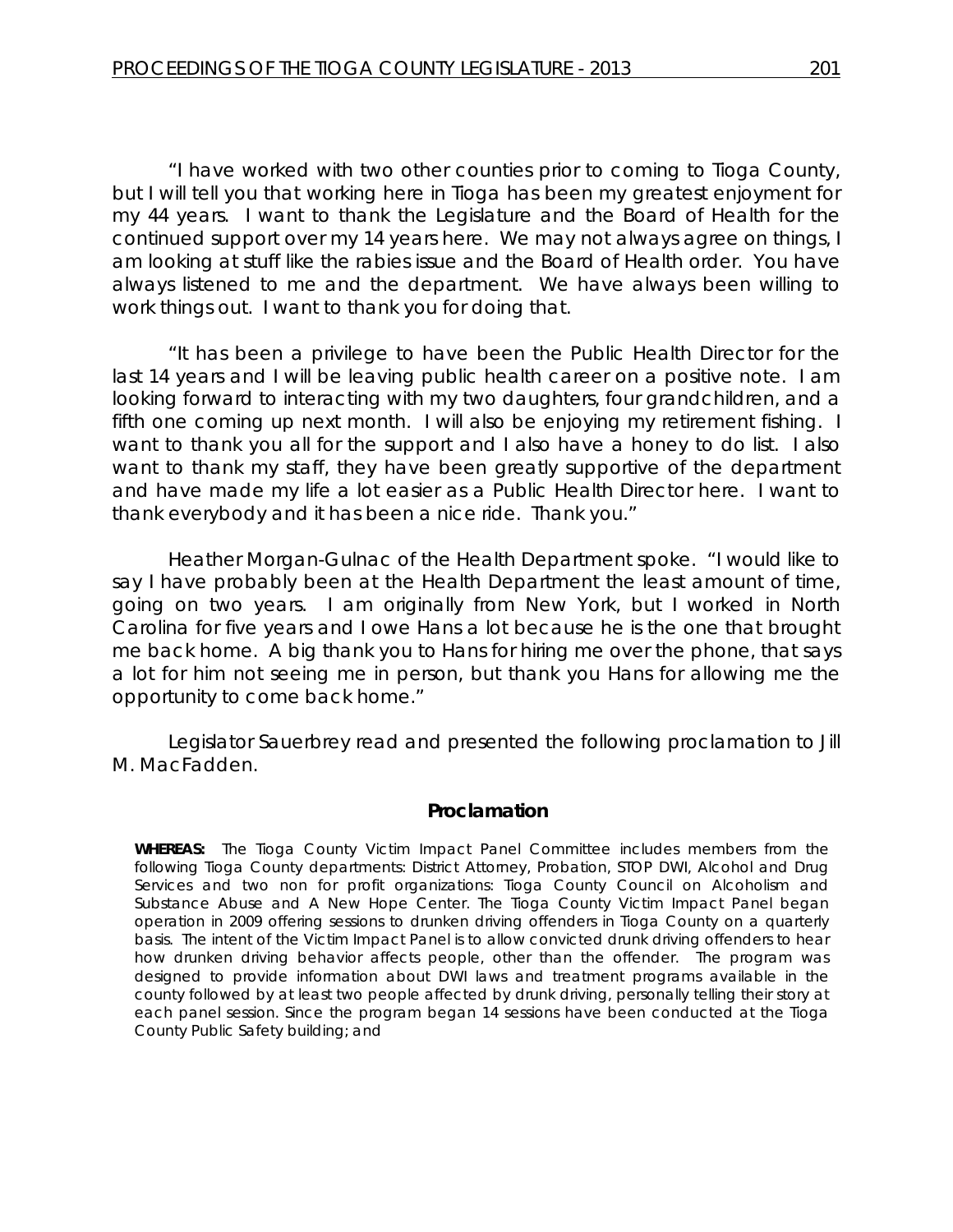**WHEREAS:** The Victim Impact Panel Committee is honored that a Tioga County citizen, Jill M. MacFadden, agreed to share her story of devastation, healing and recovery as one of our original VIP speaker volunteers. Jill M. MacFadden has faithfully spoken at numerous panels in the four years since the panel began by courageously sharing her personal story of how a drunk driver caused the death of her mother, Eva Hawes, in a car crash in which Jill was a passenger; and

**WHEREAS**: Jill M. MacFadden has spoken to many groups of defendants sentenced to attend a victim impact panel by a Tioga County Criminal Court Judge. She has challenged hundreds of Tioga County drunk driving offenders to consider the choice they make each time they choose to drink and drive. She has encouraged each person listening to her story to value the people in their lives that they love, today, because tomorrow they may be taken away; and

**WHEREAS**: Jill MacFadden has modeled forgiveness, graciousness, hope and love in her efforts to encourage citizens to never consume alcohol and then operate a motor vehicle; and

**WHEREAS:** The members of the Tioga County Victim Impact Panel Committee and the Tioga County Legislature joins together to commend and applaud Jill M. MacFadden for her selfless volunteering to share her difficult story to Tioga County citizens.; and

**WHEREAS:** Guests are invited to come and meet and greet Jill M. Mac Fadden and to thank her for her service; now therefore

THE TIOGA COUNTY LEGISLATURE does hereby Proclaim and designate on behalf of our county and citizens to take this day to honor

#### **Jill M. MacFadden**

In the County of Tioga, New York, and call upon all of its citizens to join with me in recognizing this outstanding citizen.

Mike Jackson, Undersheriff, spoke. "Thank you Marte. In addition to being the Undersheriff for the County, I am also the Stop DWI Coordinator. I would like to just add a few remarks if I could please. First, thank you to the Legislature for taking this opportunity to issue this Proclamation. I think it is very important. Every 51 minutes in the United States a person dies as a result of a drunk driving crash. Countless others are either injured or have had their lives changed forever. It is the continuing goal of the Stop DWI to reduce or eliminate drunk driving on our roads.

"One of the tools we utilize in this effort is the Victim Impact Panel. Our committee believes that these panels are an effective tool in helping to change attitudes and future behavior of drunk drivers. On behalf of the Victim Impact Panel Committee I would like to personally thank Jill and Audrey who could not be here tonight for their courageous and thoughtful efforts. As a token of our appreciation I would like to present this plaque in recognition. I just want to thank you Jill because it does make a difference. Congratulations."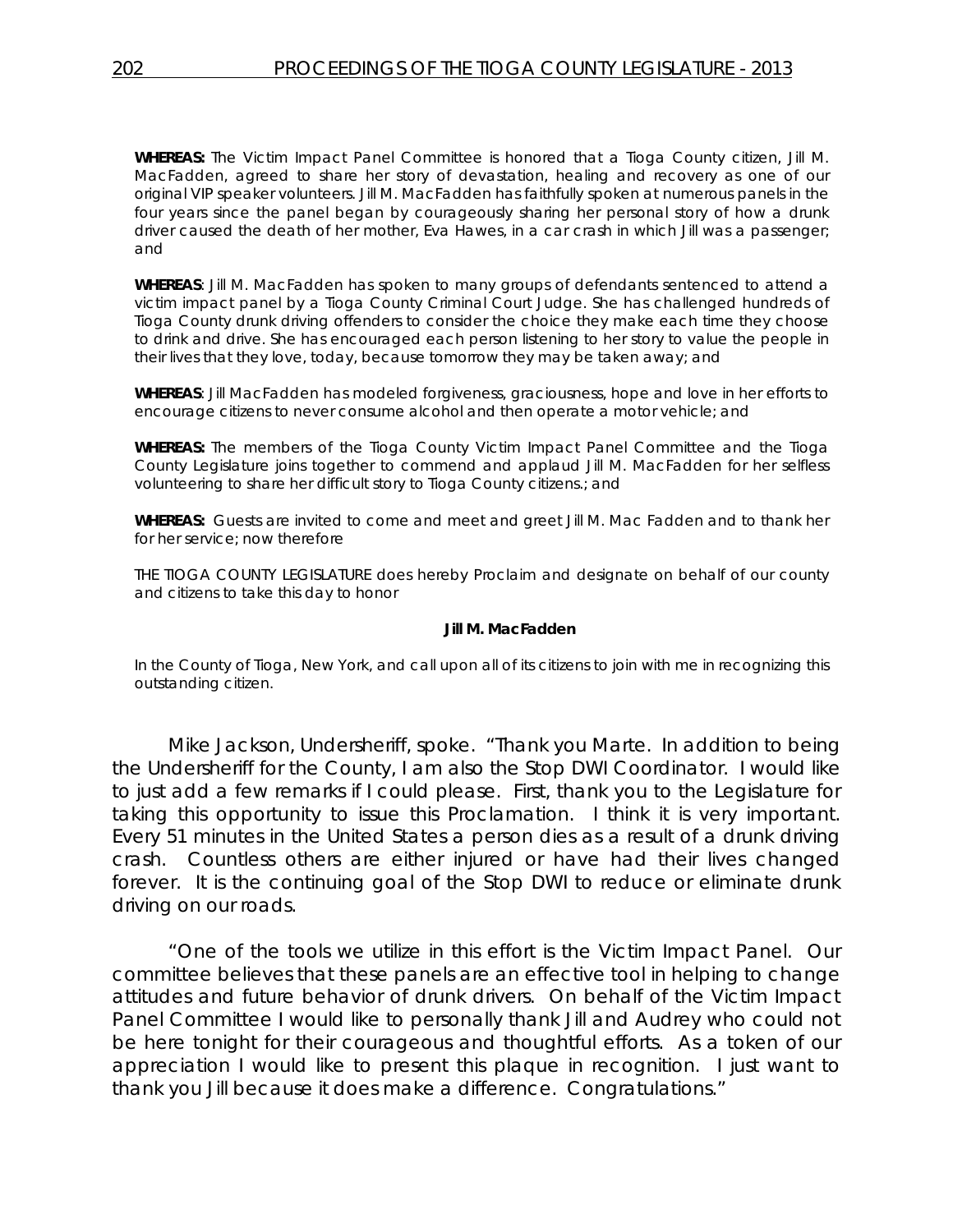Jill MacFadden spoke. "Thank you very much for allowing me to be involved in the program, the Victim Impact Panel. It has meant just as much to me as it has the County because I think, as I say to them all the time, I said things that happen in our lives, if we can use them for the good of other people to help teach them other things, that is my goal every time I go and talk to them. It has really been a joy to be able to serve in that way. Thank you."

Chair Weston noted the following Proclamation for Audrey Pryor:

# *Proclamation*

**WHEREAS:** The Tioga County Victim Impact Panel Committee includes members from the following Tioga County departments: District Attorney, Probation, STOP DWI, Alcohol and Drug Services and two non-profit organizations: Tioga County Council on Alcoholism and Substance Abuse and A New Hope Center. The Tioga County Victim Impact Panel began operation in 2009 offering sessions to drunken driving offenders in Tioga County on a quarterly basis. The intent of the Victim Impact Panel is to allow convicted drunk driving offenders to hear how drunken driving behavior affects people, other than the offender. The program was designed to provide information about DWI laws and treatment programs available in the county followed by at least two people affected by drunk driving, personally telling their story at each panel session. Since the program began 14 sessions have been conducted at the Tioga County Public Safety building; and

**WHEREAS:** Audrey Pryor has demonstrated a perseverance beyond most others' comprehension in her life as a result of another person's decision to drink and drive; and

**WHEREAS:** Audrey has bravely stood before and spoken to defendants convicted of drinking and driving crimes, sharing her personal story of nearly 50 years of struggles because of that choice; and

**WHEREAS**: Audrey has offered to members of our community the opportunity to reconsider their individual choices within a context of understanding of how those choices may severely impact other people's lives; and

**WHEREAS**: Audrey has graciously shown her faith and her strength in ways that those of us around her are inspired with renewed commitments to make significant changes in our lives regarding our decisions to drink and then drive; and

WHEREAS: The members of the Tioga County Victim Impact Panel Committee and the Tioga County Legislature join together to commend and applaud Audrey Pryor for her selfless volunteering to share her difficult story to Tioga County citizens; and

**WHEREAS:** Guests are invited to come and meet and greet Audrey Pryor and to thank her for her service; now therefore

THE TIOGA COUNTY LEGISLATURE does hereby Proclaim and designate on behalf of our county and citizens to take this day to honor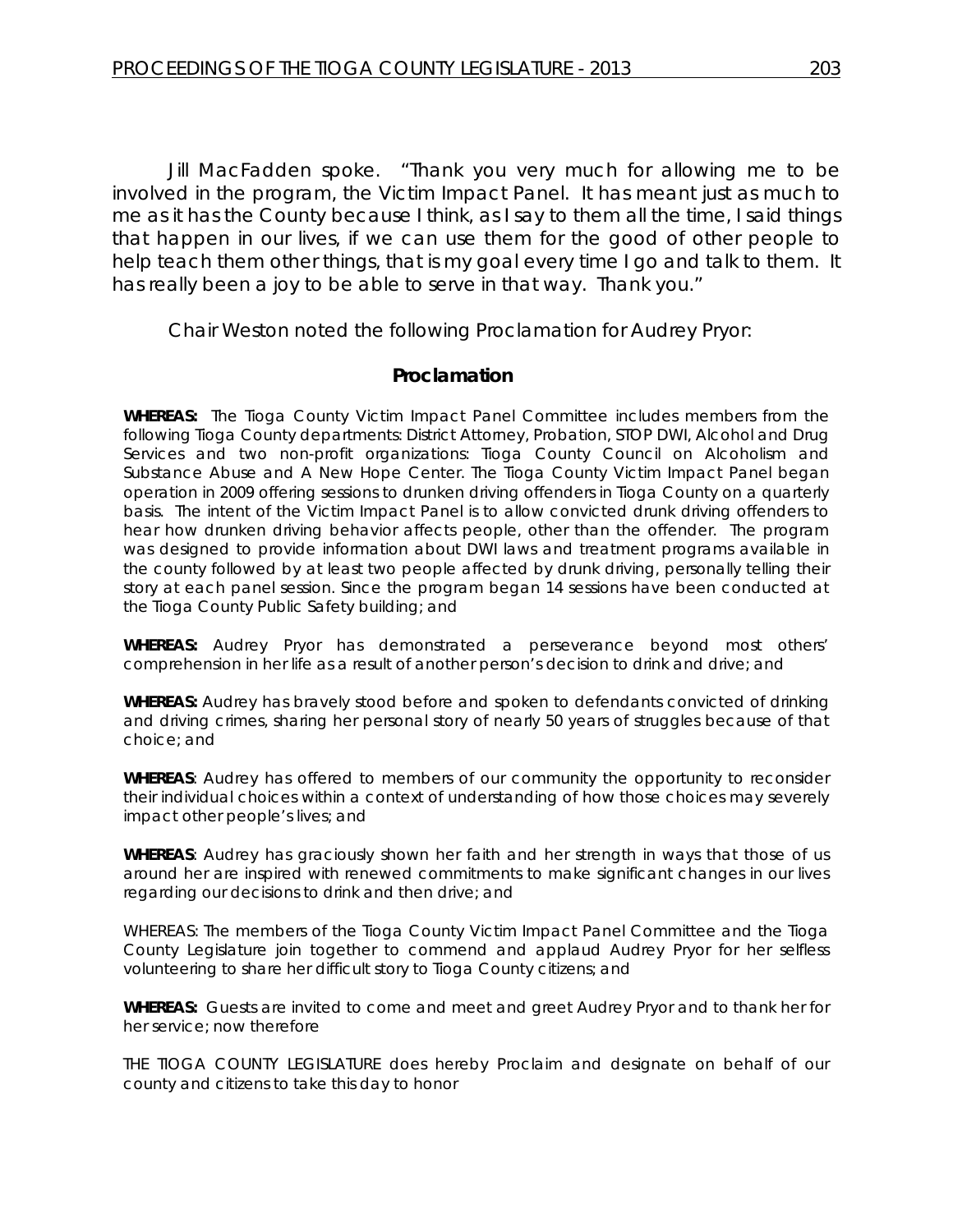### **Audrey Pryor**

In the County of Tioga, New York, and call upon all of its citizens to join with me in recognizing this outstanding citizen.

There was no privilege of the floor.

The list of audited bills was submitted and is summarized as follows:

| Code  | Description                           | <b>Equipment</b> | <b>Expense</b> |
|-------|---------------------------------------|------------------|----------------|
| A1010 | Legislative Board                     |                  | 338.04         |
| A1165 | <b>District Attorney</b>              |                  | 5,566.32       |
| A1170 | <b>Public Defender</b>                |                  | 4,360.33       |
| A1172 | <b>Assigned Counsel</b>               |                  | 19,733.65      |
| A1185 | <b>Medical Examiners/Coroners</b>     |                  | 8,450.00       |
| A1325 | Treasurer                             | 695.00           | 517.04         |
| A1355 | <b>Assessments</b>                    |                  | 838.02         |
| A1410 | <b>County Clerk</b>                   |                  | 566.86         |
| A1411 | Department of Motor Vehicles          |                  | 483.45         |
| A1420 | Law                                   |                  | 6,220.00       |
| A1430 | Personnel                             |                  | 9,060.36       |
| A1450 | Elections                             |                  | 343.41         |
| A1490 | <b>Public Works Administration</b>    |                  | 114.96         |
| A1620 | <b>Buildings</b>                      |                  | 91,956.18      |
| A1621 | <b>Buildings</b>                      |                  | 16,856.26      |
| A1680 | Information Technology                |                  | 6,900.00       |
| A2490 | <b>Community College Tuition</b>      |                  | 185,921.94     |
| A2960 | <b>Education Handicapped Children</b> |                  | 252,342.37     |
| A3020 | Public Safety Comm E911 System        |                  | 5,422.27       |
| A3110 | <b>Sheriff</b>                        | 1,365.61         | 21,968.95      |
| A3140 | Probation                             |                  | 195.55         |
| A3146 | Sex Offender Program                  |                  | 18,480.00      |
| A3150 | Jail                                  | 302.50           | 77,407.05      |
| A3315 | Special Traffic Programs              | 928.00           | 2,200.00       |
| A3358 | FY12 NYS Homeland Security SH12       |                  | 12,780.00      |
| A3410 | Fire                                  |                  | 8,594.88       |
| A3640 | <b>Emergency Mgmt Office</b>          |                  | 393.74         |
| A4010 | <b>Public Health Nursing</b>          |                  | 33,495.54      |
| A4011 | <b>Public Health Administration</b>   |                  | 4,078.13       |
| A4012 | <b>Public Health Education</b>        |                  | 624.81         |
| A4042 | <b>Rabies Control</b>                 |                  | 2,166.30       |
| A4044 | Early Intervention                    |                  | 4,095.27       |
| A4053 | Preventive/Primary Health Services    |                  | 122.56         |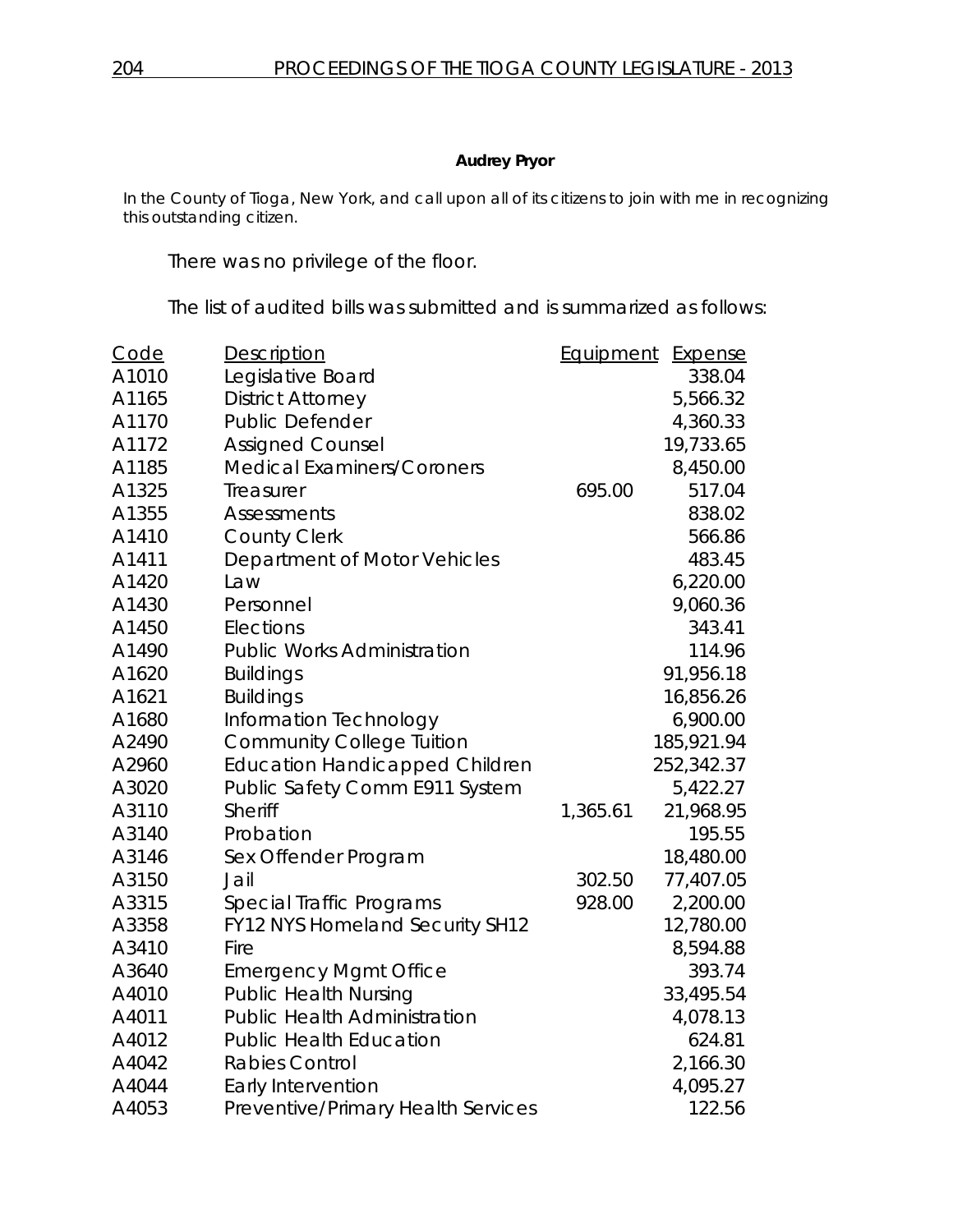| A4054                           | <b>Preventive Dental Services</b>   |        | 1,572.28   |
|---------------------------------|-------------------------------------|--------|------------|
| A4062                           | Lead Poisoning Program              |        | 91.00      |
| A4064                           | <b>Managed Care-Dental Services</b> |        | 9,261.66   |
| A4070                           | <b>Disease Control</b>              |        | 4,753.61   |
| A4090                           | <b>Environmental Health</b>         |        | 1,639.11   |
| A4210                           | <b>Alcohol and Drug Services</b>    |        | 11,491.39  |
| A4211                           | Council on Alcoholism               |        | 21,998.68  |
| A4309                           | Mental Hygiene Co Admin             | 201.00 | 12,270.20  |
| A4310                           | <b>Mental Health Clinic</b>         |        | 92,047.59  |
| A4320                           | <b>Crisis Intervention Services</b> |        | 24,256.34  |
| A4321                           | Intensive Case Management           |        | 1,934.19   |
| A5630                           | <b>Bus Operations</b>               |        | 67,500.00  |
| A6010                           | Social Services Administration      |        | 139,458.92 |
| A6422                           | Economic Development                |        | 1,081.94   |
| A6510                           | Veterans' Service                   |        | 25.00      |
| A6610                           | Sealer Weights and Measures         |        | 133.30     |
| A8020                           | Planning                            |        | 28.24      |
| A8760                           | <b>NYS DOS LTCRS Grant</b>          |        | 12,428.00  |
| A9060                           | <b>Health Insurance</b>             |        | 2,451.77   |
| <b>SOLID WASTE FUND</b>         |                                     |        | 3,723.25   |
| SPECIAL GRANT FUND              |                                     |        | 3,024.83   |
| <b>COUNTY ROAD FUND</b>         |                                     |        | 41,751.74  |
| <b>CAPITAL FUND</b>             |                                     |        | 222,919.69 |
| <b>CONSOLIDATED HEALTH FUND</b> |                                     |        | 358,012.82 |
| <b>SELF-INSURANCE FUND</b>      |                                     |        | 19,452.00  |
|                                 |                                     |        |            |

GRAND TOTAL \$ 1,859,393.90

Legislator Sullivan made a motion to approve the minutes of May 14, 2013, seconded by Legislator Standinger, and carried.

Chair Weston made the following appointments to Information Technology Communication Services Director Search Committee effective May 14, 2013:

| Legislator Hollenbeck | Legislator Monell                      |
|-----------------------|----------------------------------------|
| Legislator Standinger | Personnel Officer O'Rourke             |
| Teresa Ryder, DSS     | Jeffrey Morgan, e-Volve LLC Consultant |

Committee meeting reports are on file in the Legislative Clerk's Office and may be procured there by any interested person.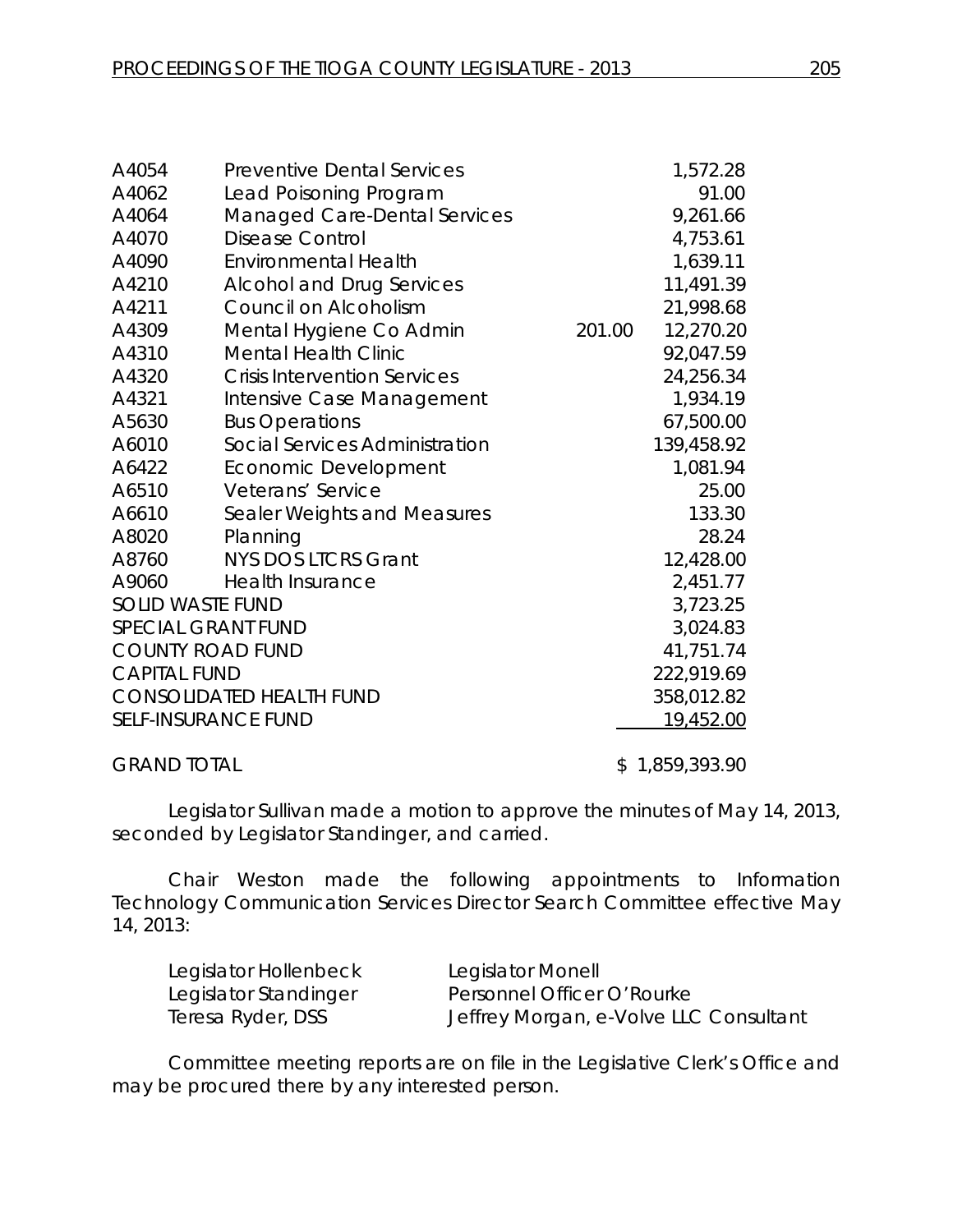Legislator Standinger moved for the adoption of the following resolution, seconded by Legislator Case.

# REFERRED TO: ADMINISTRATIVE SERVICES COMMITTEE

RESOLUTION NO. 139-13 *AUTHORIZE RP-5217 AGREEMENT BETWEEN THE STATE OF NEW YORK DEPARTMENT OF TAXATION & FINANCE AND TIOGA COUNTY REAL PROPERTY TAX SERVICE DEPARTMENT*

WHEREAS: Tioga County Office of Real Property Tax Service & New York State Taxation and Finance wish to enter into an agreement for the electronic transmission of real property data; and

WHEREAS: New York State Department of Taxation and Finance will supply all equipment, software and training at no cost to the county; therefore be it

RESOLVED: That the Chair of the Tioga County Legislature hereby is authorized to enter into an agreement between NYS Taxation and Finance and Tioga County for electronic transmission of real property data, all subject to the approval of the County Attorney.

#### ROLL CALL VOTE

Yes – Legislators Huttleston, Weston, Roberts, Sauerbrey, Standinger, Sullivan, Case, and Hollenbeck.

No – None.

Absent – Legislator Monell.

RESOLUTION ADOPTED.

Legislator Sauerbrey moved for the adoption of the following resolution, seconded by Legislator Standinger.

REFERRED TO: PUBLIC SAFETY COMMITTEE

RESOLUTION NO. 140-13 *APPROVAL OF COMPREHENSIVE EMERGENCY PLAN (CEMP) EMERGENCY MANAGEMENT*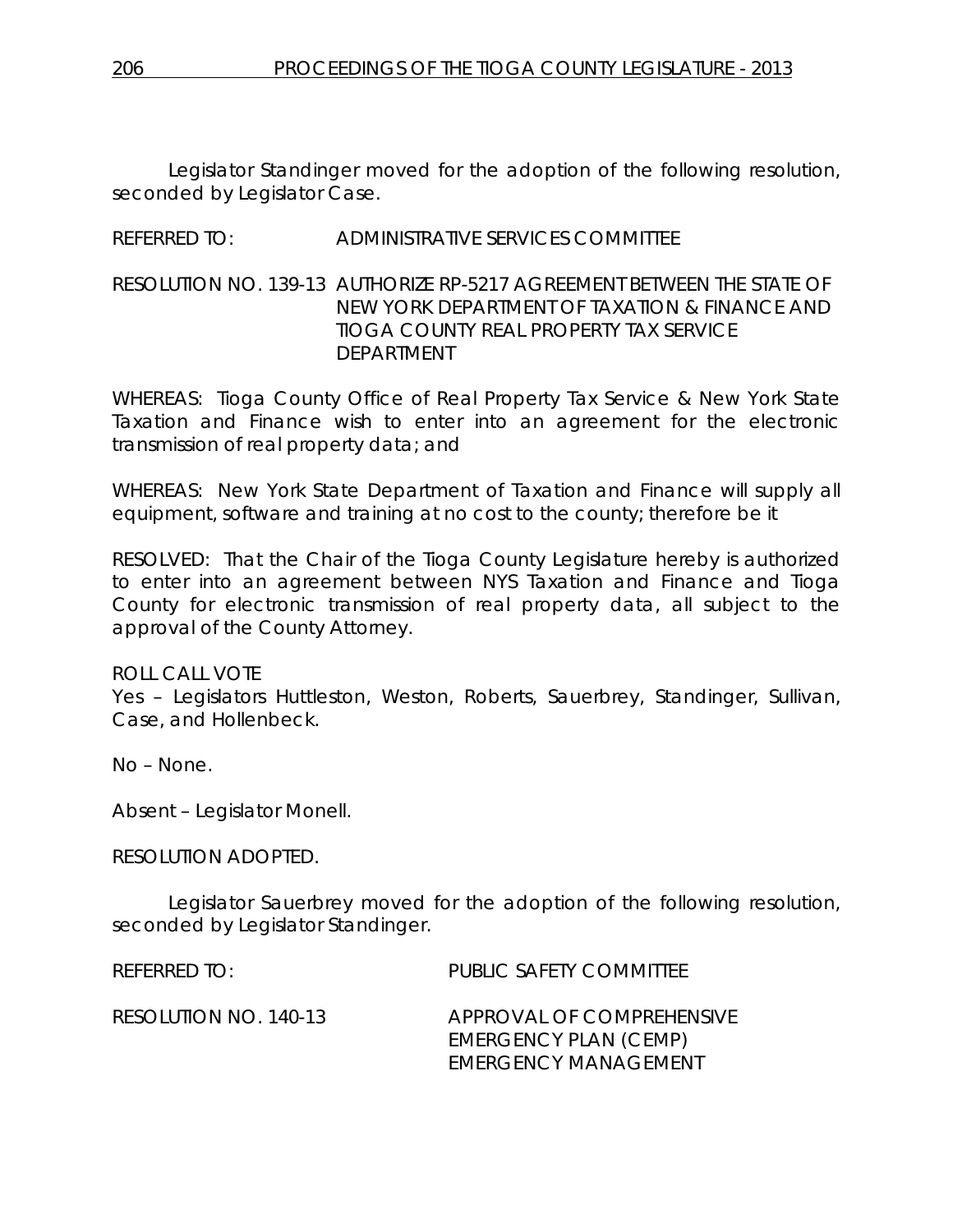WHEREAS: The current Comprehensive Emergency Management Plan (CEMP) was written 20 years ago; and

WHEREAS: FEMA requirements have changed the format and requirements of CEMPs'; and

WHEREAS: The Office of Emergency Management formed a committee to update the plan, and a consultant firm, Cannon Design, has taken recommendations from this committee, and has revised the plan to current standards, therefore be it

RESOLVED: That the current Comprehensive Emergency Management Plan (CEMP) be replaced with the upgraded version as plan of record.

ROLL CALL VOTE Yes – Legislators Huttleston, Weston, Roberts, Sauerbrey, Standinger, Sullivan, Case, and Hollenbeck.

No – None.

Absent – Legislator Monell.

RESOLUTION ADOPTED.

Legislator Sullivan moved for the adoption of the following resolution, seconded by Legislator Standinger.

REFERRED TO: FINANCE/LEGAL COMMITTEE RESOLUTION NO. 141–13 *RESOLUTION OPPOSING A6550/2013 ADDITIONAL NOTICE OF CLAIM LEGISLATION*

WHEREAS: Propose state legislation, A6550/2013, will significantly undermine critical protections afforded public entities, such as Tioga County, by current notice of claim laws; and

WHEREAS: The proposed legislation would require public entities to raise, as an affirmative defense in a lawsuit, the defense of a late or improperly service notice of claim; and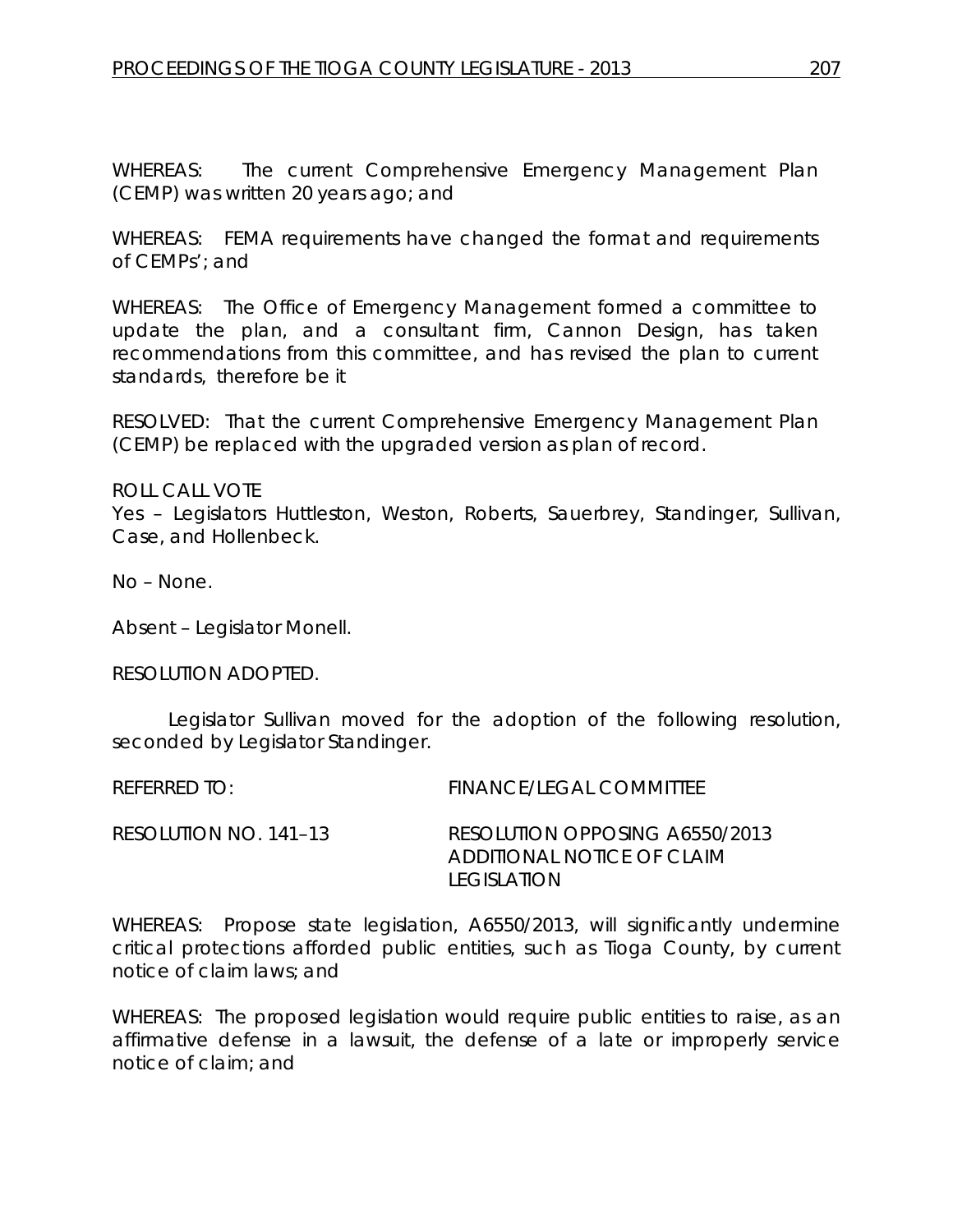WHEREAS: The proposed legislation would require a public entity to make a motion for dismissal of litigation due to a defective notice of claim within ninety (90) days of submitting an answer, in the absence of which the defense would be deemed waived; and

WHEREAS: This proposed Legislation is unnecessary, prejudicial towards public entities, and does not improve the litigation system in New York State; and

WHEREAS: The Legislation has been passed in the New York State Assembly, but has not yet been introduced in the Senate; now therefore be it

RESOLVED: That the Tioga County Legislature hereby opposes A6550/2013 and asks the Senate not to pass this Legislation; and be it further

RESOLVED: That a copy of this resolution, duly adopted, be transmitted to Governor Andrew M. Cuomo, Senate Majority Leader Dean Skelos, General Assembly Speaker Sheldon Silver, Senator Thomas Libous, and Assemblyman Chris Friend.

ROLL CALL VOTE Yes – Legislators Huttleston, Weston, Roberts, Sauerbrey, Standinger, Sullivan, Case, and Hollenbeck.

No – None.

Absent – Legislator Monell.

RESOLUTION ADOPTED.

Legislator Sullivan moved for the adoption of the following resolution, seconded by Legislator Standinger.

REFERRED TO: FINANCE/LEGAL

RESOLUTION NO. 142-13 *AUTHORIZATION TO EXECUTE ENGAGEMENT LETTER FOR CONSULTING SERVICES FOR ILS GRANT*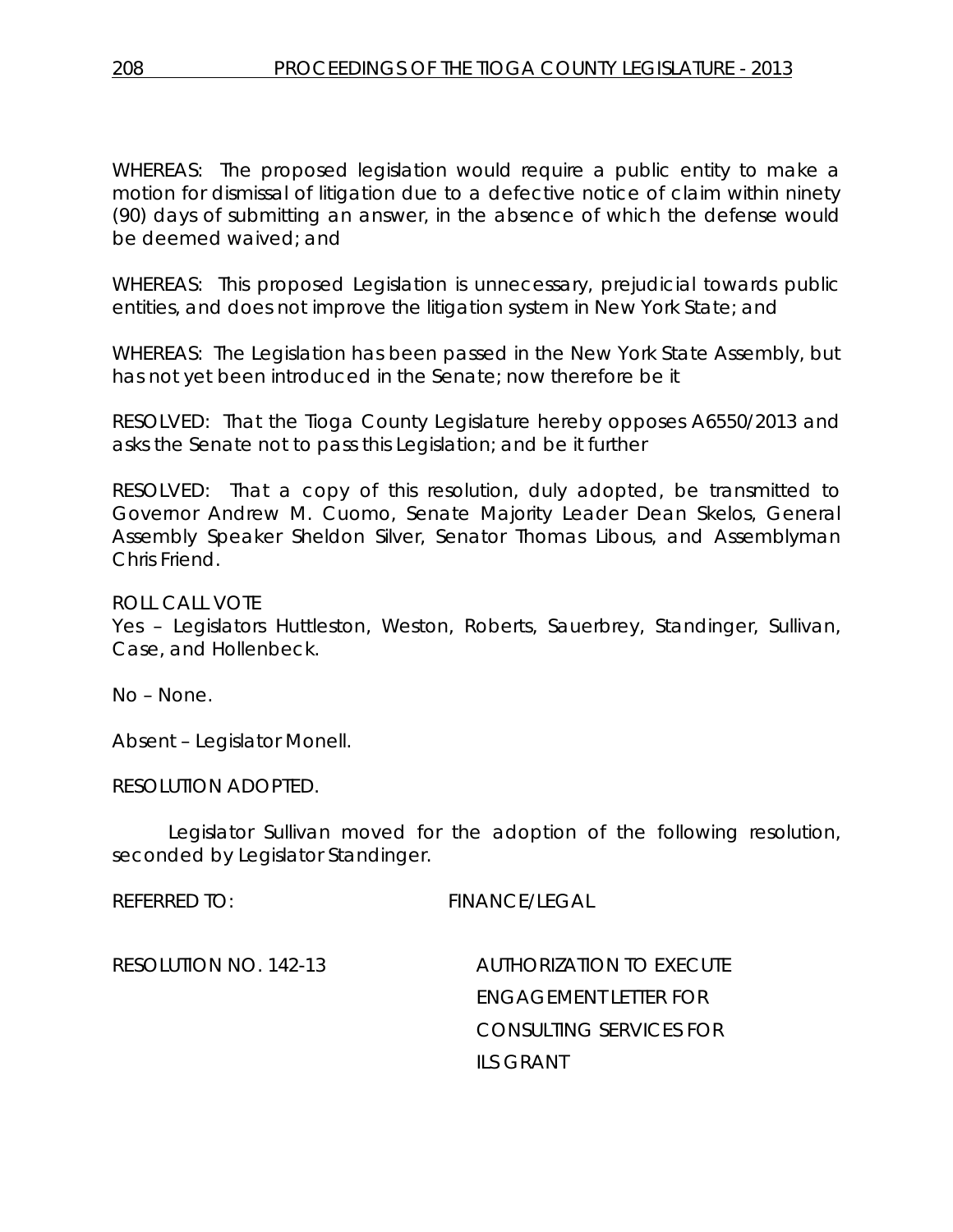WHEREAS: Tioga County was awarded a grant from the New York State Office of Indigent Legal Services to retain the services of a consulting attorney to assist the County in selecting one of the options currently available under County Law 18-B to provide cost effective legal services to its indigent population; and

WHEREAS: Tioga County wishes to retain Coughlin and Gerhart LLP for said services; and

WHEREAS: Coughlin and Gerhart LLP has set forth the services they will provide in an engagement letter; now therefore be it

RESOLVED: That the Tioga County Legislature hereby authorizes Legislative Chair Dale Weston to sign said engagement letter from Coughlin and Gerhart LLP.

ROLL CALL VOTE Yes – Legislators Huttleston, Weston, Roberts, Sauerbrey, Standinger, Sullivan, Case, and Hollenbeck.

No – None.

Absent – Legislator Monell.

RESOLUTION ADOPTED.

Legislator Roberts moved for the adoption of the following resolution, seconded by Legislator Sullivan.

| <b>REFERRED TO:</b> | <b>PUBLIC WORKS COMMITTEE</b> |
|---------------------|-------------------------------|
|                     |                               |

RESOLUTION NO. 143-13 *AUTHORIZE TIOGA COUNTY SOLID WASTE MANAGER TO APPLY FOR DERA GRANT FOR TWO REPLACEMENT CNG MEDIUM DUTY TRUCKS*

WHEREAS: U.S. Environmental Protection Agency (EPA) has announced the availability of up to \$9 million through the National Clean Diesel Funding Assistance Program (DERA) for Fiscal Year 2013 for new projects to reduce emissions from the nation's existing fleet of diesel engines; and

WHEREAS: Tioga County Department of Public Works has a few old diesel medium duty trucks that are in need of replacement; and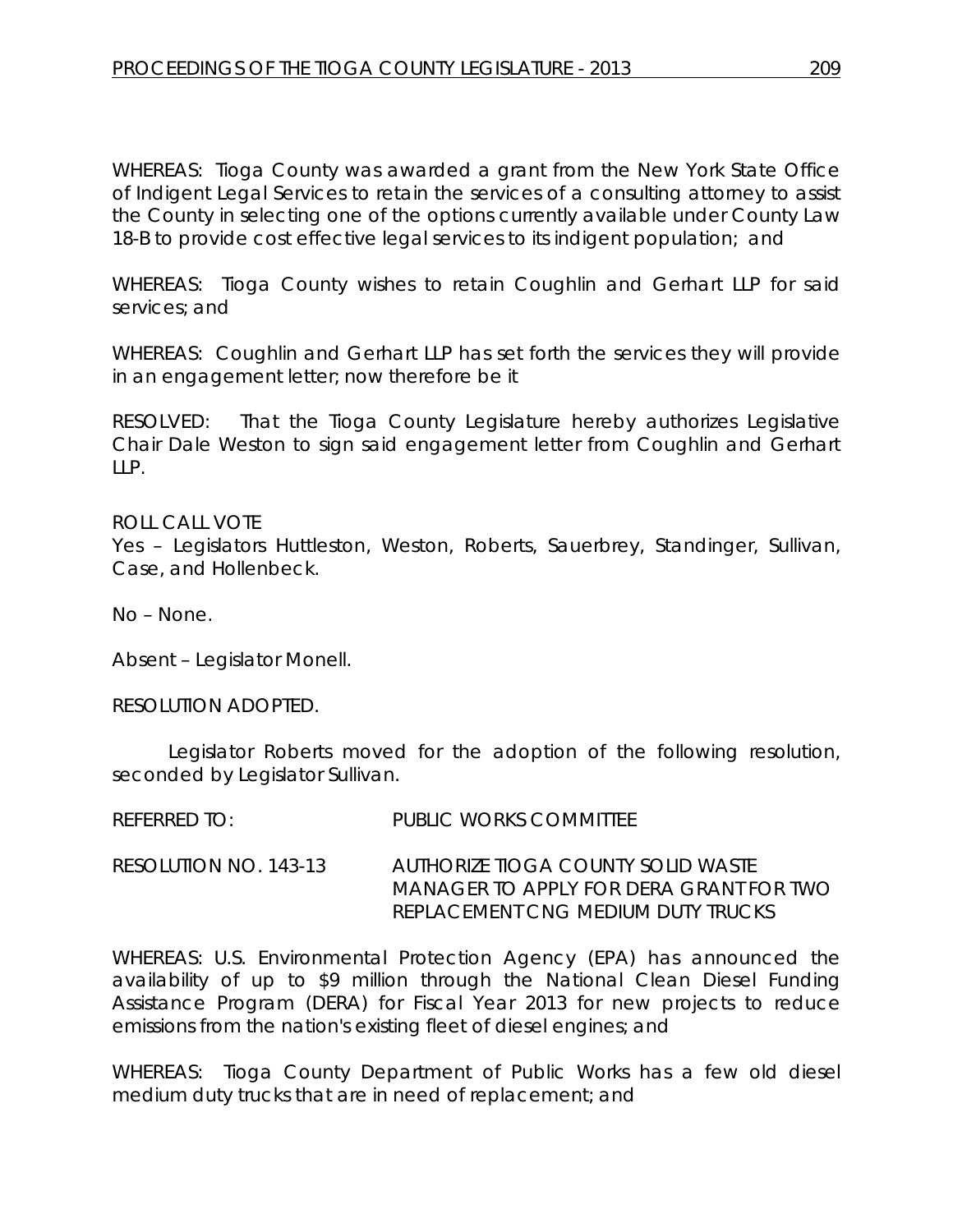WHEREAS: Replacing two medium duty trucks with Compressed Natural Gas (CNG) would reduce greenhouse gas (GHG) emissions and reduce future fuel costs; and

WHEREAS: The grant will pay 25 percent of the cost of the new trucks; therefore be it

RESOLVED: That the Tioga County Legislature authorizes the Solid Waste Manager to apply and administer the said grant; and be it further

RESOLVED: That the Chair of the Tioga County Legislature is authorized to execute any other documents, upon approval of the County Attorney, that may be required in the future to obtain the aforesaid grant monies for Tioga County.

ROLL CALL VOTE Yes – Legislators Huttleston, Weston, Roberts, Sauerbrey, Standinger, Sullivan, Case, and Hollenbeck.

No – None.

Absent – Legislator Monell.

RESOLUTION ADOPTED.

Legislator Roberts moved for the adoption of the following resolution, seconded by Legislator Standinger.

REFERRED TO: PUBLIC WORKS

RESOLUTION NO. 144-13 *AWARD INSPECTION SERVICES CONTRACT LABELLA ASSOCIATES FOR INSPECTION SERVICES OF THE GASKILL RD BRIDGE OVER LITTLE NANTICOKE CREEK (BIN: 3335390)* 

WHEREAS: Tioga County bonded for a program for rehabilitation of various bridges within the County; and

WHEREAS: Funds are available for the Inspection of these bridges as part of the Bond Issue; and

WHEREAS: The Gaskill RD Bridge over Little Nanticoke Creek (BIN: 3335390) is one of the bridges in the program; and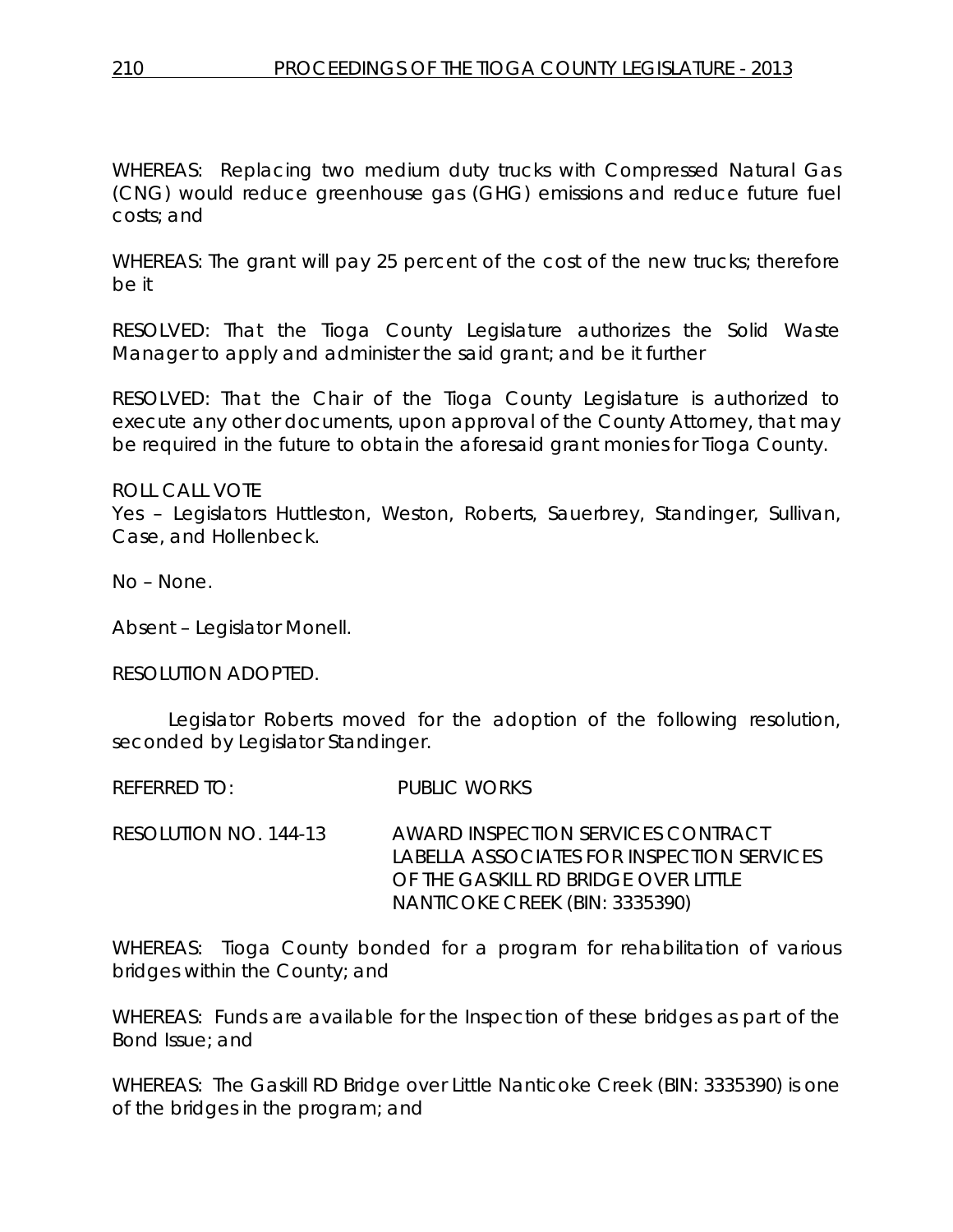WHEREAS: Labella Associates did the design phase for this bridge; and

WHEREAS: The Commissioner of Public Works received a proposal for the inspections services for the Gaskill Rd. Bridge Project BIN: 3335390 in the amount of \$59,981; therefore be it

RESOLVED: That the Tioga County Legislature award the inspection services contract to Labella Associates, Rochester, NY 14614 in the amount of \$59,981 to be paid out the Gaskill Rd. Bridge Account H2012.06.

#### ROLL CALL VOTE

Yes – Legislators Huttleston, Weston, Roberts, Sauerbrey, Standinger, Sullivan, Case, and Hollenbeck.

No – None.

Absent – Legislator Monell.

RESOLUTION ADOPTED.

Legislator Roberts moved for the adoption of the following resolution, seconded by Legislator Standinger.

REFERRED TO: PUBLIC WORKS

RESOLUTION NO. 145-13 *AWARD INSPECTION SERVICES CONTRACT LABELLA ASSOCIATES FOR INSPECTION SERVICES OF THE LILLIE HILL RD BRIDGE OVER APALACHIN CREEK (BIN: 3335510)* 

WHEREAS: Tioga County bonded for a program for rehabilitation of various bridges within the County; and

WHEREAS: Funds are available for the Inspection of these bridges as part of the Bond Issue; and

WHEREAS: The Lillie Hill RD Bridge over Apalachin Creek (BIN: 3335510) is one of the bridges in the program; and

WHEREAS: Labella Associates did the design phase for this bridge; and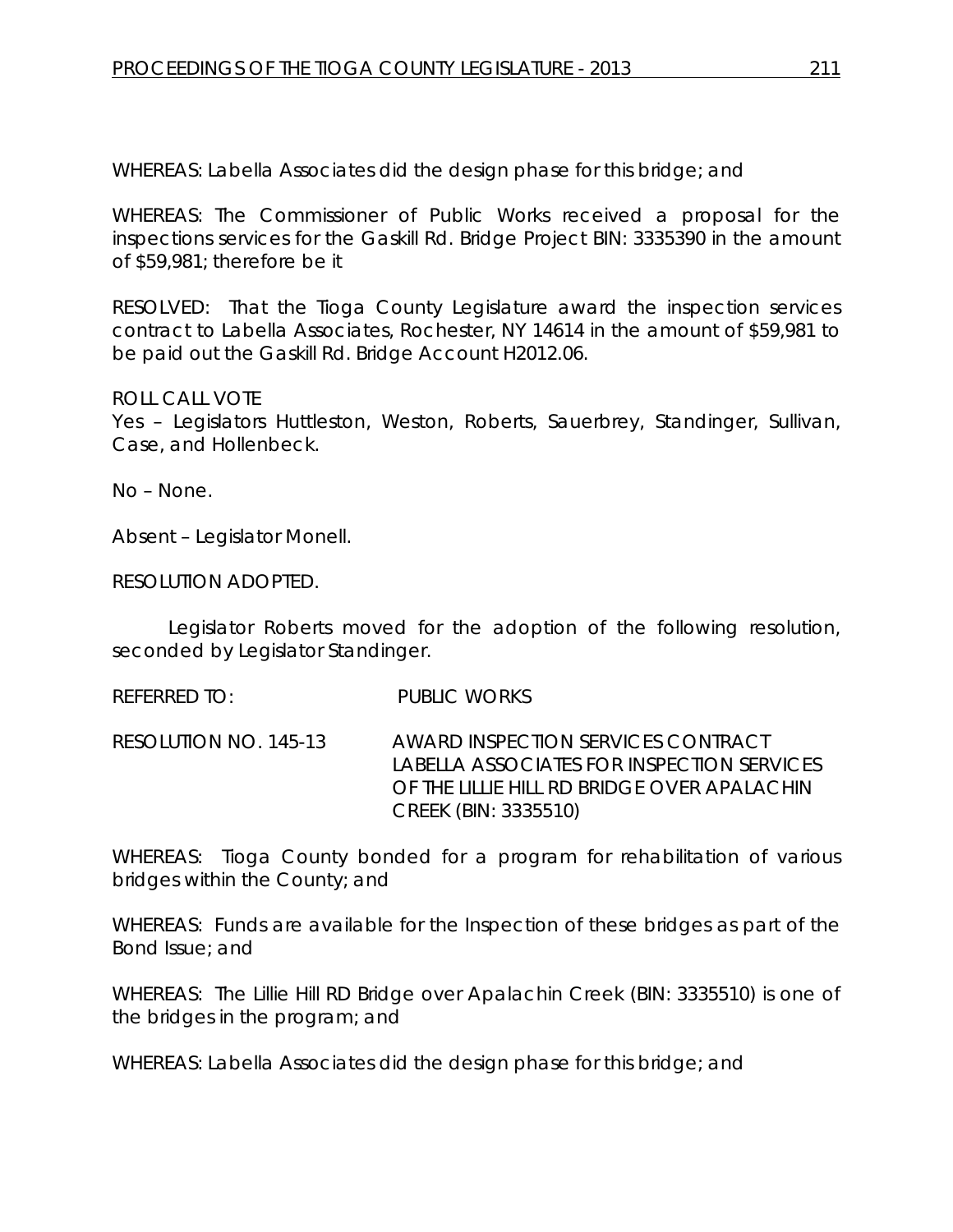WHEREAS: The Commissioner of Public Works received a proposal for the inspections services for the Lillie Hill Rd. Bridge Project BIN: 3335510 in the amount of \$104,036; therefore be it

RESOLVED: That the Tioga County Legislature award the inspection services contract to Labella Associates, Rochester, NY 14614 in the amount of \$104,036 to be paid out the Lillie Hill Rd. Bridge Account H2010.07.

ROLL CALL VOTE

Yes – Legislators Huttleston, Weston, Roberts, Sauerbrey, Standinger, Sullivan, Case, and Hollenbeck.

No – None.

Absent – Legislator Monell.

RESOLUTION ADOPTED.

Legislator Roberts moved for the adoption of the following resolution, seconded by Legislator Standinger.

REFERRED TO: PUBLIC WORKS

| RESOLUTION NO. 146-13 | AWARD BID – GASKILL RD      |
|-----------------------|-----------------------------|
|                       | BRIDGE                      |
|                       | (BIN: 3335390) CONSTRUCTION |

WHEREAS: Tioga County bonded for a program, for rehabilitation of various bridges within the County; and

WHEREAS: Funding is available for the construction of the Gaskill Rd Bridge (BIN: 3335390) as part of the Bond Issue; and

WHEREAS: The Commissioner of Public Works received sealed bids on June 04, 2013 and the bids were as follows:

| <b>Economy Paving</b> |              |
|-----------------------|--------------|
| Cortland, NY 13045    | \$666,075.50 |
|                       |              |

G. DeVincentis & Son Vestal, NY 13851 \$533,000.00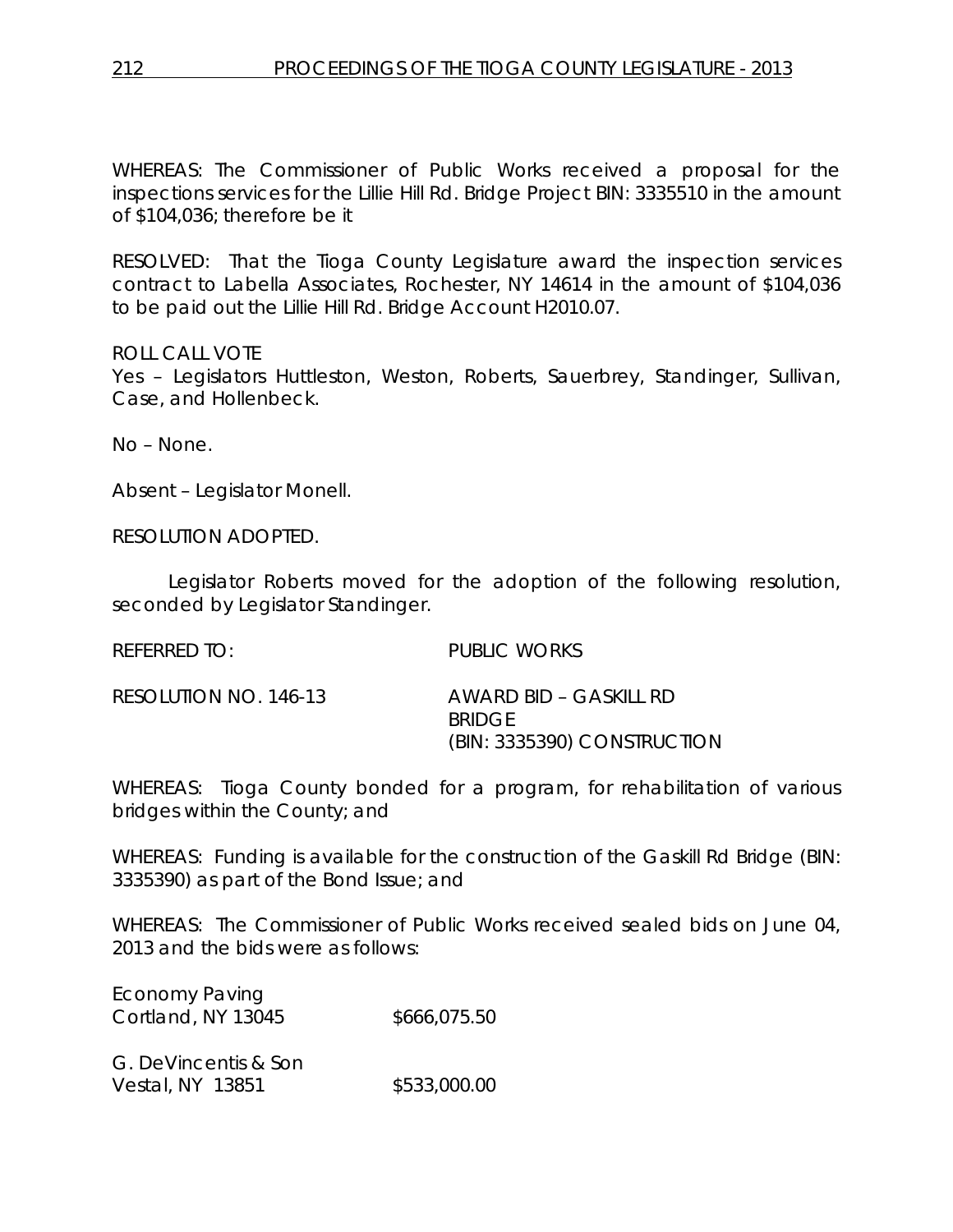| R. DeVincentis Construction<br>Binghamton, NY 13901 | \$656,000.00 |
|-----------------------------------------------------|--------------|
| Silverline Construction<br>Burdett, NY 14818        | \$537,437.00 |
| <b>Vector Construction</b><br>Cicero, NY 13039      | \$834,869.35 |
| <b>Bothar Construction</b><br>Binghamton, NY 13901  | \$681,709.80 |
| <b>Gorick Construction</b><br>Binghamton, NY 13901  | \$588,488.00 |
| <b>FAHS Construction</b><br>Binghamton, NY 13901    | \$677,000.00 |
| <b>ZMK Construction</b><br>Apalachin, NY 13732      | \$481,300.00 |

And

WHEREAS: Labella Associates have completed the review of the bids and finds the low bidder ZMK Construction, Apalachin, NY meets all of the qualifications of the bid specifications; therefore be it

RESOLVED: That the Tioga County Legislature authorize awarding the bid to ZMK Construction, Apalachin, NY not to exceed \$481,300.00 to be paid out of the Gaskill Rd Bridge(BIN: 3335390) Project Account H2012.06.

ROLL CALL VOTE Yes – Legislators Huttleston, Weston, Roberts, Sauerbrey, Standinger, Case, and Hollenbeck.

No – None.

Absent – Legislator Monell.

Recused – Legislator Sullivan.

RESOLUTION ADOPTED.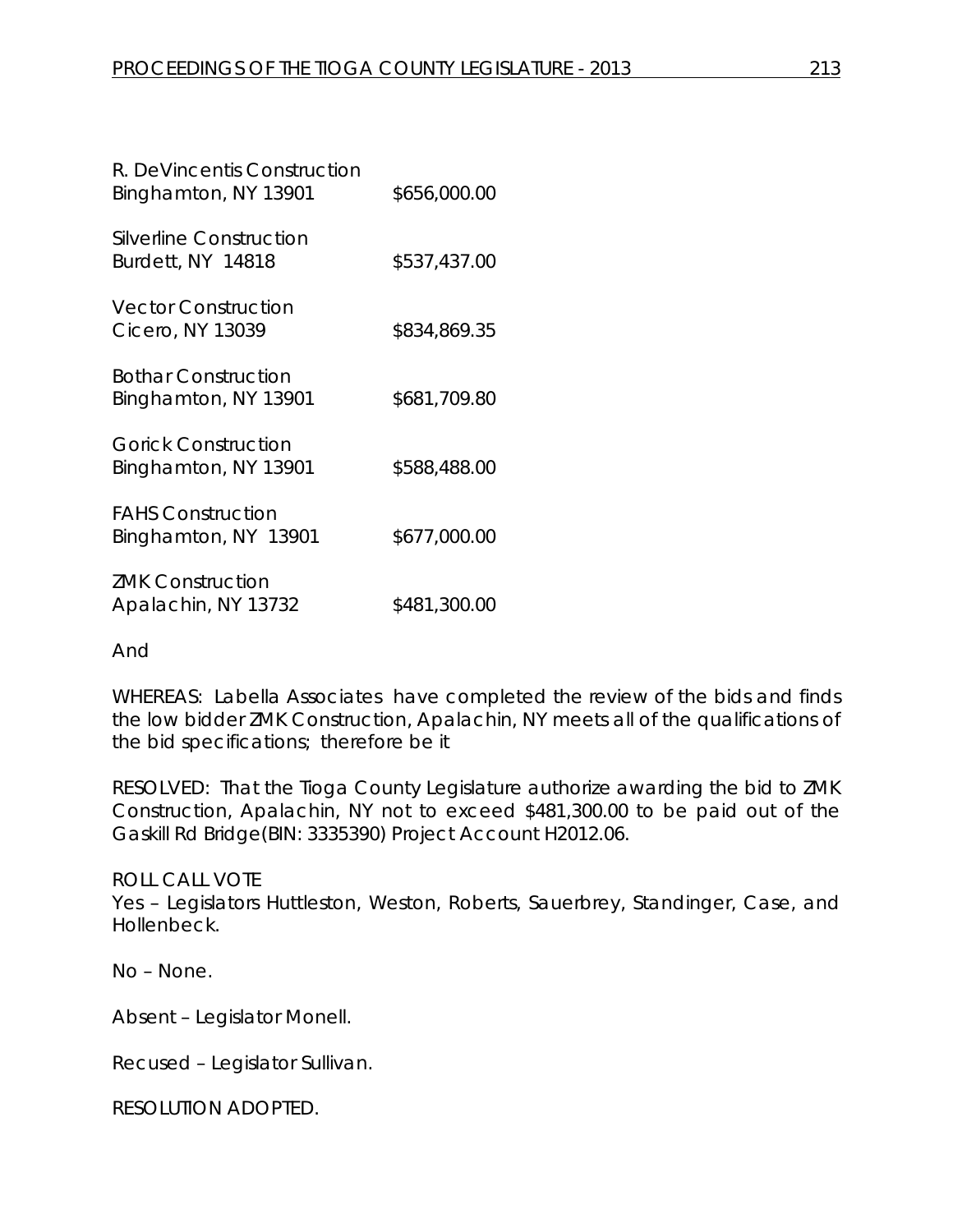Legislator Sullivan moved for the adoption of the following resolution, seconded by Legislator Standinger.

# REFERRED TO: FINANCE COMMITTEE

RESOLUTION NO. 147–13 *ADOPT LOCAL LAW NO. 2 OF 2013*

WHEREAS: A public hearing was held on June 6, 2013, following due notice thereof to consider the adoption of Local Law Introductory No. B of the Year 2013 A Local Law authorizing an override of the Tax Levy limit for Tioga County for 2014 and authorizing the adoption by Tioga County of a budget for 2014 that requires a tax levy that is greater than the tax levy limit for the 2014 fiscal year; and

WHEREAS: It is in the best interests of the residents of Tioga County to adopt such Local Law which will be Local Law No. 2 of 2013; therefore be it

RESOLVED: That the following Local Law be and hereby is adopted;

County of Tioga

Local Law No. 2 of the Year 2013.

A Local Law authorizing an override of the Tax Levy limit for Tioga County for 2014 and authorizing the adoption by Tioga County of a budget for 2014 that requires a tax levy that is greater than the tax levy limit for the 2014 fiscal year.

Be It Enacted by the Legislature of the County of Tioga as follows:

SECTION 1: Title:

This Local Law shall be known as "Tioga County Responsible Budgeting Law of 2013".

#### SECTION 2: Declaration of Intent:

The intention of this local law is to comply with the requirements of General Municipal Law Section 3-c (5) prior to adopting the 2014 Tioga County Budget.

The regulations regarding the tax cap calculation continue to evolve, making it difficult to be certain that the 2014 budget falls under the calculated tax levy limit established by the General Municipal Law.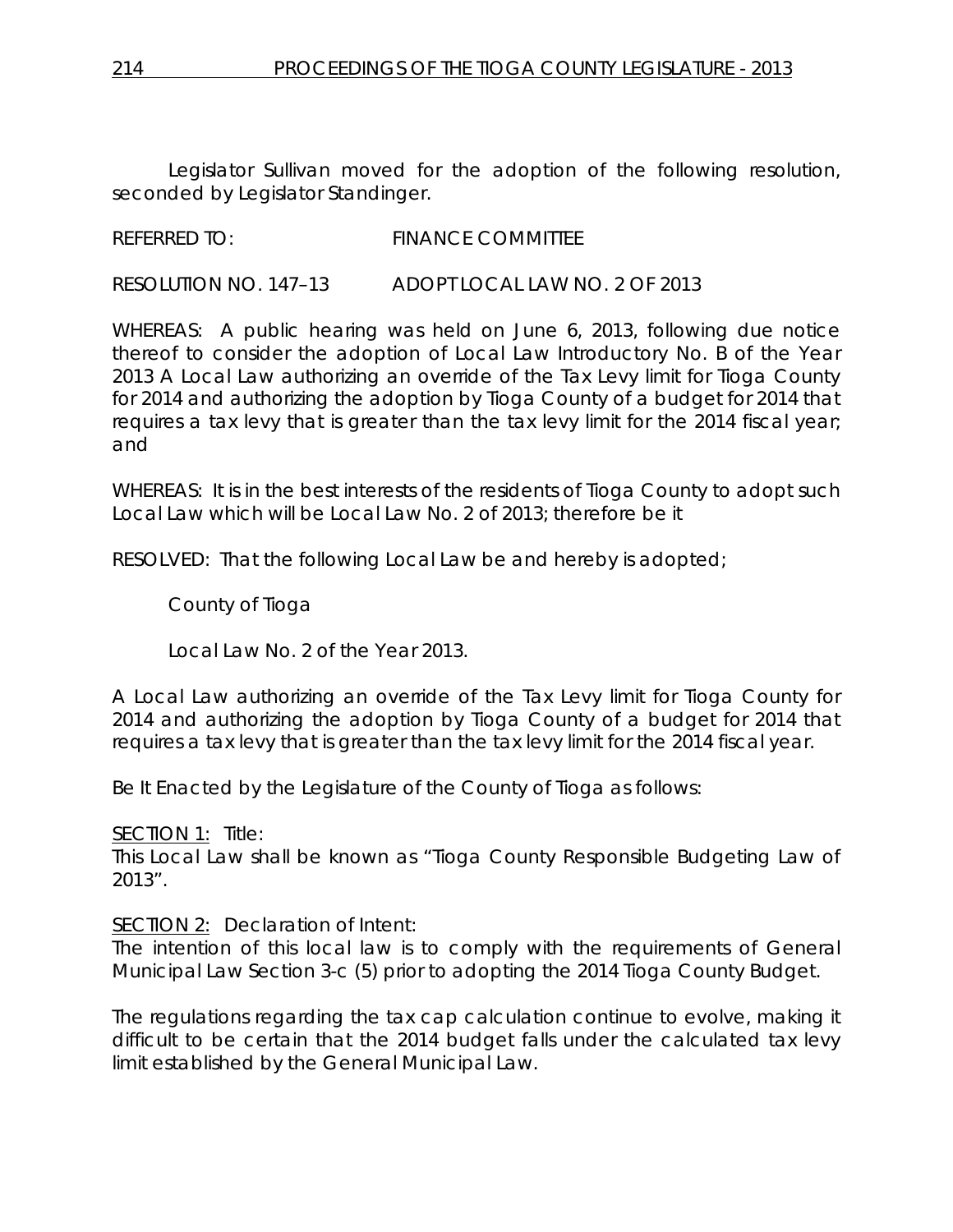Many municipalities have adopted budgets that at the time of adoption were under the tax levy limit based on good faith budget calculations. Months later the Office of the State Comptroller interpreted the law in a different way and deemed these municipalities as having exceeded the limit. Those municipalities now face negative fiscal impacts; they must move funds from their cash account and hold in reserve, they must reduce the following year's tax levy limit by the alleged excess amount, and they must participate in time-consuming audits with the OSC.

While the Tioga County Legislature intends to comply with the tax cap, it recognizes the need to authorize an override, as an insurance policy, in order to avoid these negative fiscal impacts that would result due to lack of clarity in the tax cap regulations from the OSC.

# SECTION 3: Budget Authorization:

The Tioga County Legislature hereby authorizes an override to the tax levy limit for Tioga County for 2014 and authorizes Tioga County, after completing all required procedures for the adoption of a budget, to adopt a budget for 2014 that requires a tax levy that is greater than the tax levy limit calculated for 2014 pursuant to Section 3-c of the General Municipal Law.

#### SECTION 4: Severability:

If any section, subsection, sentence, clause, phrase, or other portion of this local law is for any reason declared unconstitutional, or invalid or in whole or in part by any court of competent jurisdiction, such portion shall be deemed severable and such unconstitutionality or invalidation shall not affect the validity of the remaining portions of this law, which remaining portions shall remain in full force and effect.

#### SECTION 5: Effective Date:

This Local Law shall take effect upon the date on which a certified copy of this Local Law is filed in the Office of the Secretary of State pursuant to Section 27 of the Municipal Home Rule Law.

# And be it further

RESOLVED: That the Clerk of the Legislature be and hereby is directed, pursuant to Local Law No. 4 of 1992, to cause to be published in the official newspapers of the County of Tioga a synopsis of such Local Law, such synopsis to be within ten days after adoption of the Local Law; and be it further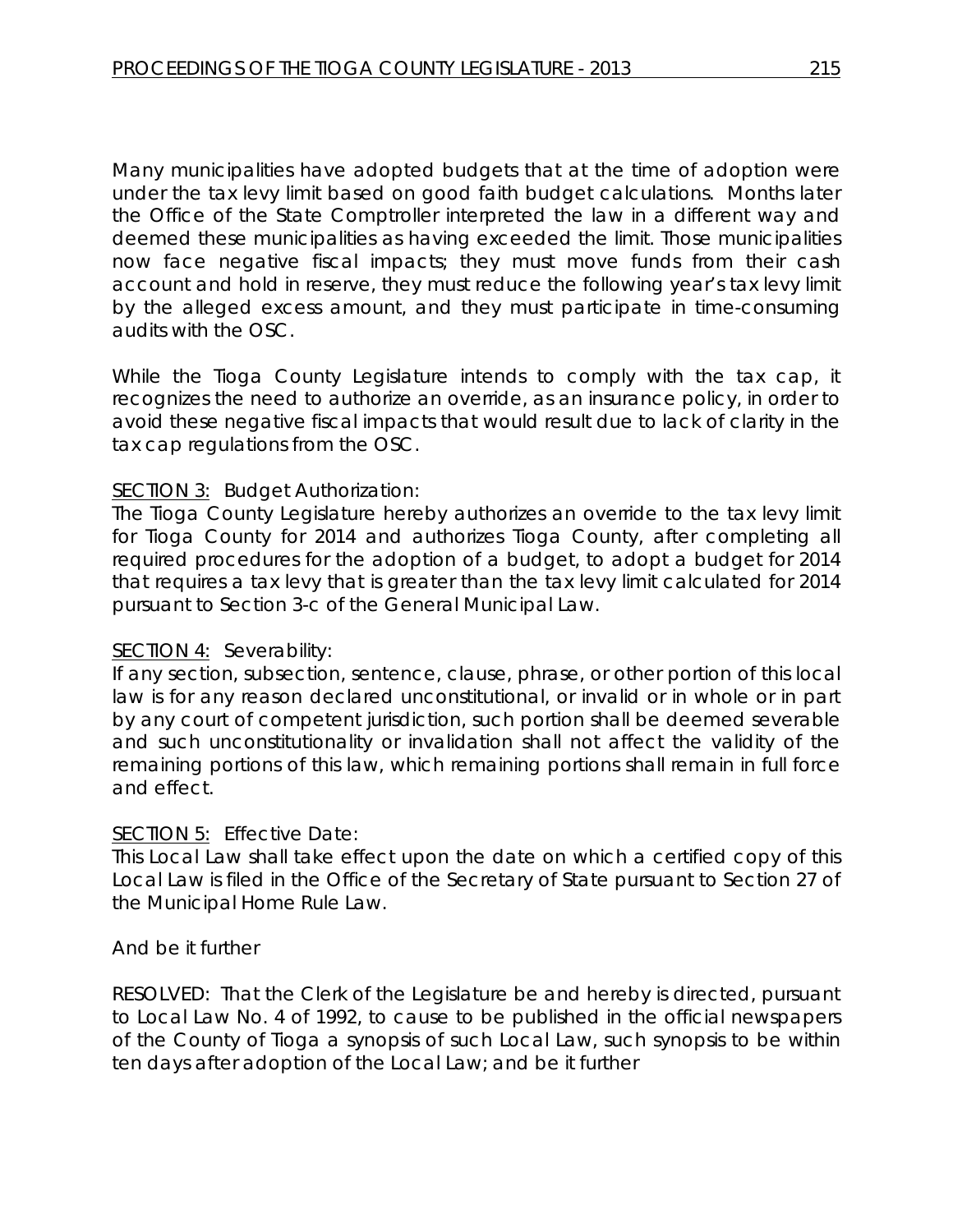RESOLVED: That the Clerk of the Legislature be and hereby is directed within five days after adoption of such Local Law to cause the Local Law to be filed as required by the Municipal Home Rule Law Section 27.

ROLL CALL VOTE

Yes – Legislators Weston, Sauerbrey, Standinger, Sullivan, Case, and Hollenbeck.

No – Legislators Huttleston and Roberts.

Absent – Legislator Monell.

RESOLUTION ADOPTED.

Legislator Sullivan introduced Local Law Introductory No. C of 2013.

County of Tioga

Local Law No. of the Year 2013.

A Local Law maintaining the current rate of taxes on sales and uses of tangible personal property and on certain services, and on occupancy of hotel rooms and amusement charges, pursuant to Article 29 of the Tax Law of the State of New York.

Be It Enacted by the Legislature of the County of Tioga as follows:

# *SECTION 1:*

The first sentence of Section Two of Local Law No. 1 for 1968, as amended, is hereby amended to read as follows:

#### SECTION 2:

Imposition of sales tax.

On and after September 1, 1984, there is hereby imposed and there shall be paid a tax of three percent upon, and for the period commencing December 1, 2013, and ending November 30, 2015 there is hereby imposed and there shall be paid an additional tax of one percent upon:

SECTION 2:

Section 2-A of Local Law No. 1 of 1968, as amended, is hereby amended to read as follows: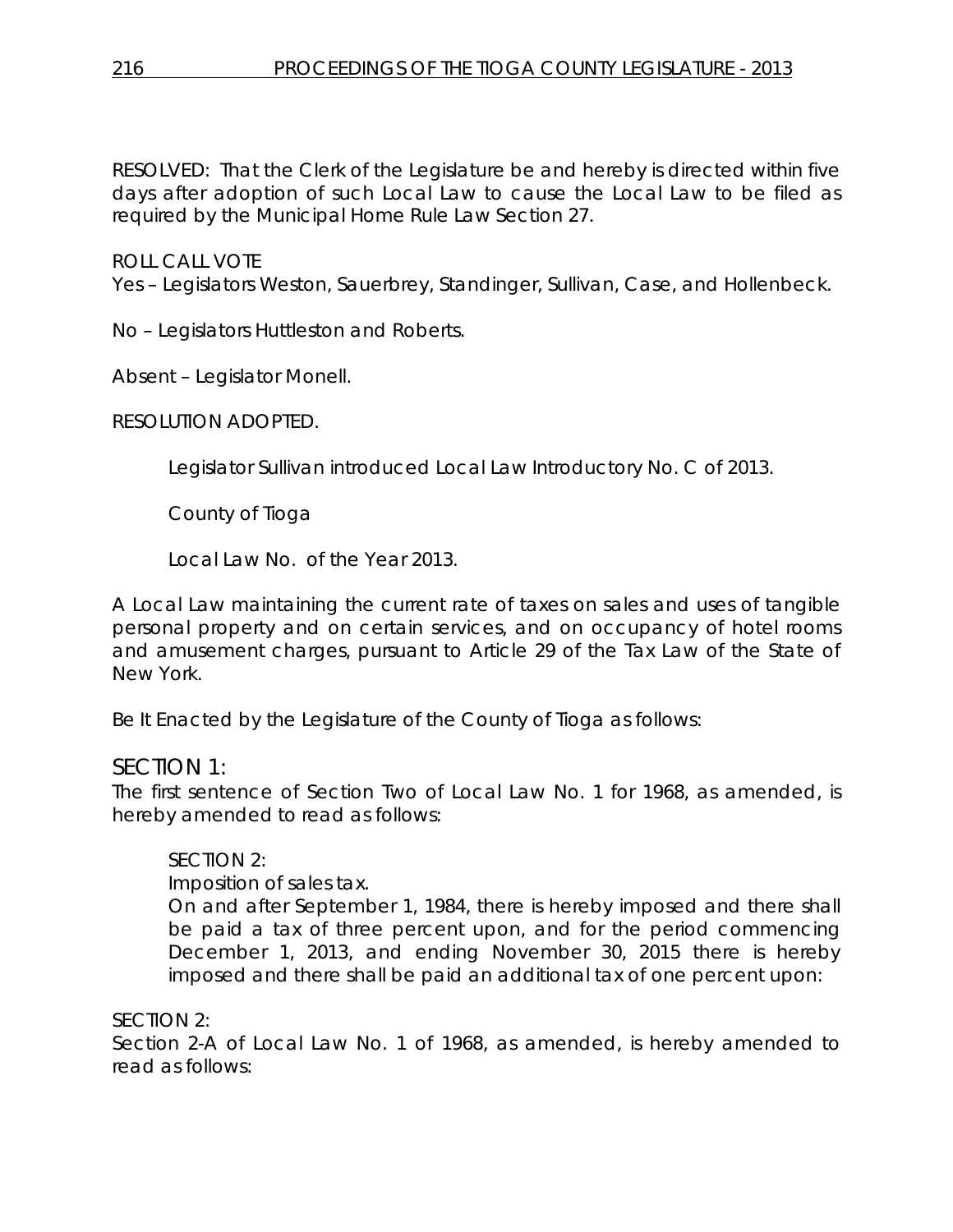#### SECTION 2-a:

Tax rate on certain energy sources and related services. (a) Notwithstanding the rate of tax set forth in Section 2 of this Local Law, on and after March 1, 1994, and through November 30, 2015, the taxes imposed on the receipts from the retail sale of fuel oil and coal used for residential purposes; the receipts from the retail sale of wood used for residential heating purposes; and the receipts from every sale, other than for resale, of propane (except when sold in containers of less than one hundred pounds), natural gas, electricity, steam and gas, electric and steam services used for residential purposes shall be paid at the rate of three percent. The provisions of this subdivision shall not apply to a sale of (i) diesel motor fuel which involves a delivery at a filling station or into a repository which is equipped with a hose or other apparatus by which such fuel can be dispensed into the fuel tank of a motor vehicle and (ii) enhanced diesel motor fuel except in the case of a sale of such enhanced diesel motor fuel used exclusively for residential purposes which is delivered into a storage tank which is not equipped with a hose or other apparatus by which such fuel can be dispensed into the fuel tank of a motor vehicle and such storage tank is attached to the heating unit burning such fuel, provided that each delivery of such fuel of over four thousand five hundred gallons shall be evidenced by a certificate signed by the purchaser stating that the product will be used exclusively for residential purposes.

(b) Notwithstanding the rate of tax set forth in section 4 of this Local Law for the purposes of clause (A) of subdivision (a) thereof, on and after March 1, 1994, and through November 30, 2015, the compensating use tax imposed by such section on the use of fuel oil and coal used for residential purposes and wood used for residential heating purposes shall be at the rate of three percent of the consideration given or contracted to be given for such property or for the use of such property, plus the cost of transportation except where such cost is separately stated in the written contract, if any, and on the bill rendered to the purchaser. The provisions of this subdivision shall not apply to a use of (i) diesel motor fuel which involves a delivery at a filling station or into a repository which is equipped with a hose or other apparatus by which such fuel can be dispensed into the fuel tank of a motor vehicle and (ii) enhanced diesel motor fuel except in the case of a use of such enhanced diesel motor fuel used exclusively for residential purposes which is delivered into a storage tank which is not equipped with a hose or other apparatus by which such fuel can be dispensed into the fuel tank of a motor vehicle and such storage tank is attached to the heating unit burning such fuel.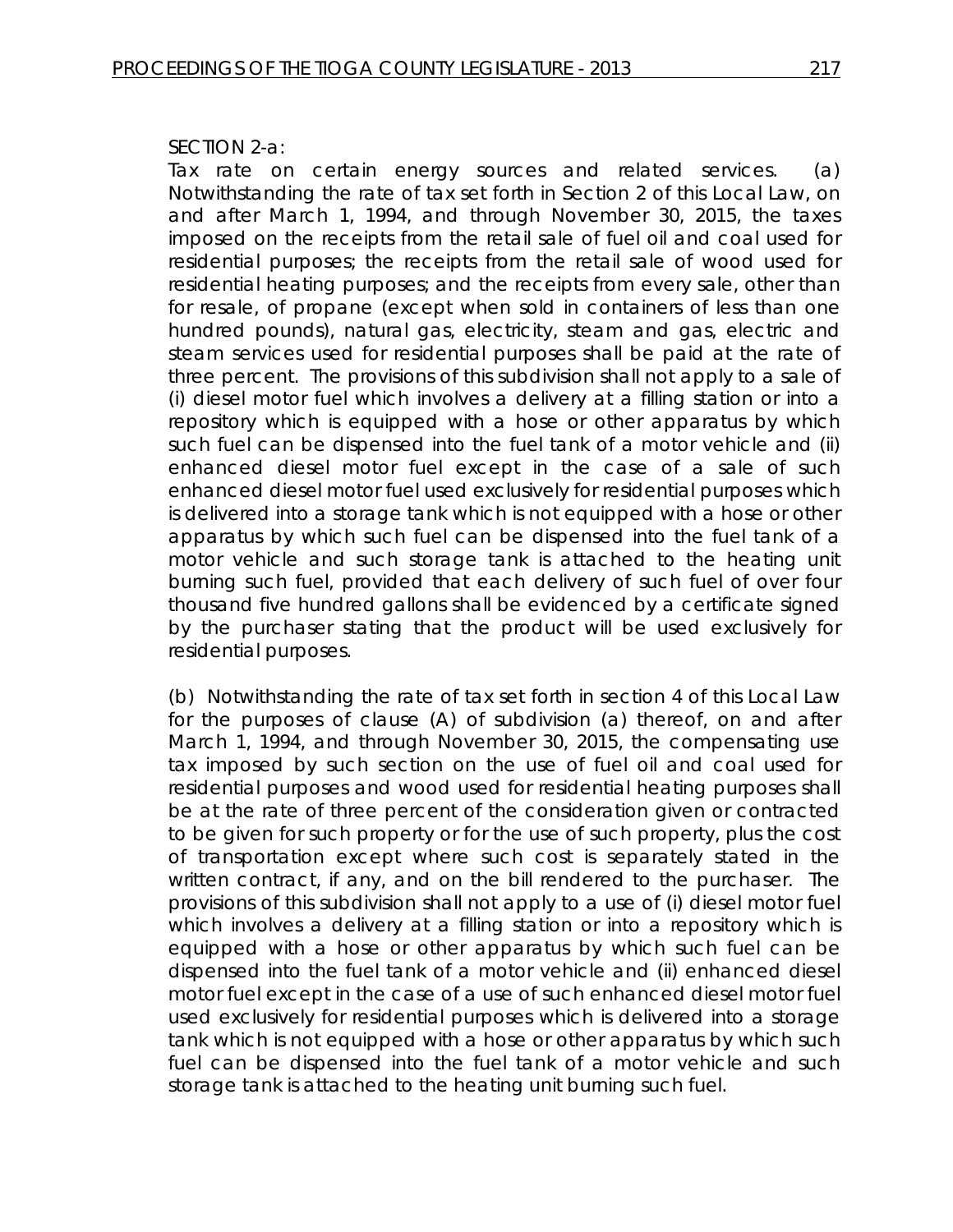(c) The rate set forth in this section shall apply to receipts from all retail sales and uses described in this section made, rendered or arising therefrom on or after March 1, 1994, and before December 1, 2015, although made or rendered under a prior contract, if a delivery or transfer of possession of such property or services is made during said period. Where such property or service is sold on a monthly, quarterly or other term basis and the bills for such property or service are based on meter readings, the amount received on each bill for such property or service for a month or quarter or other term shall be a receipt subject to the rate of tax set forth in this section, but such rate shall be applicable to all bills based on meters read on or after March 1, 1994, and before December 1, 2015, only where more than one-half of the number of days included in the month or other periods billed are days subsequent to February 28, 1994, and before December 1, 2015.

(d) Where a residence is a part of a multiple dwelling or other premises consisting of residential and non-residential units, or where a portion of a residence is used for non-dwelling purposes including the conduct of a trade or business, the same rules or regulations shall be applicable that have been established by the Commissioner of Taxation and Finance in order to allocate to such residence the portion of the sale of energy sources or services attributable to the residential portion.

(e) If the Commissioner of Taxation and Finance has prescribed a certificate to be taken by the vendor of the energy sources or services specified in subdivision (a) of this section from the purchaser of such energy sources or services, such certificate shall be applicable for the purposes of this section. Where a certificate is required, unless such vendor shall have received such certificate in such form as the Commissioner of Taxation and Finance may prescribe, signed by the purchaser and setting forth his name and address, together with such other information as such commissioner may require, stating that the premises, for which such energy sources or services are purchased, is used solely as a residence or identifying the residential portion of premises, for which such energy sources or services are purchased including instances where a multiple dwelling unit or other premises consists of residential and non-residential units or where a portion of a residence is used for nondwelling purposes, such as the conduct of a trade or business, the provisions of this section shall not apply and the tax shall be imposed at the rate provided for in sections 2 and 4 of this Local Law. No further certificate need be furnished for any subsequent purchase for such premises if the information set forth in the certificate last furnished the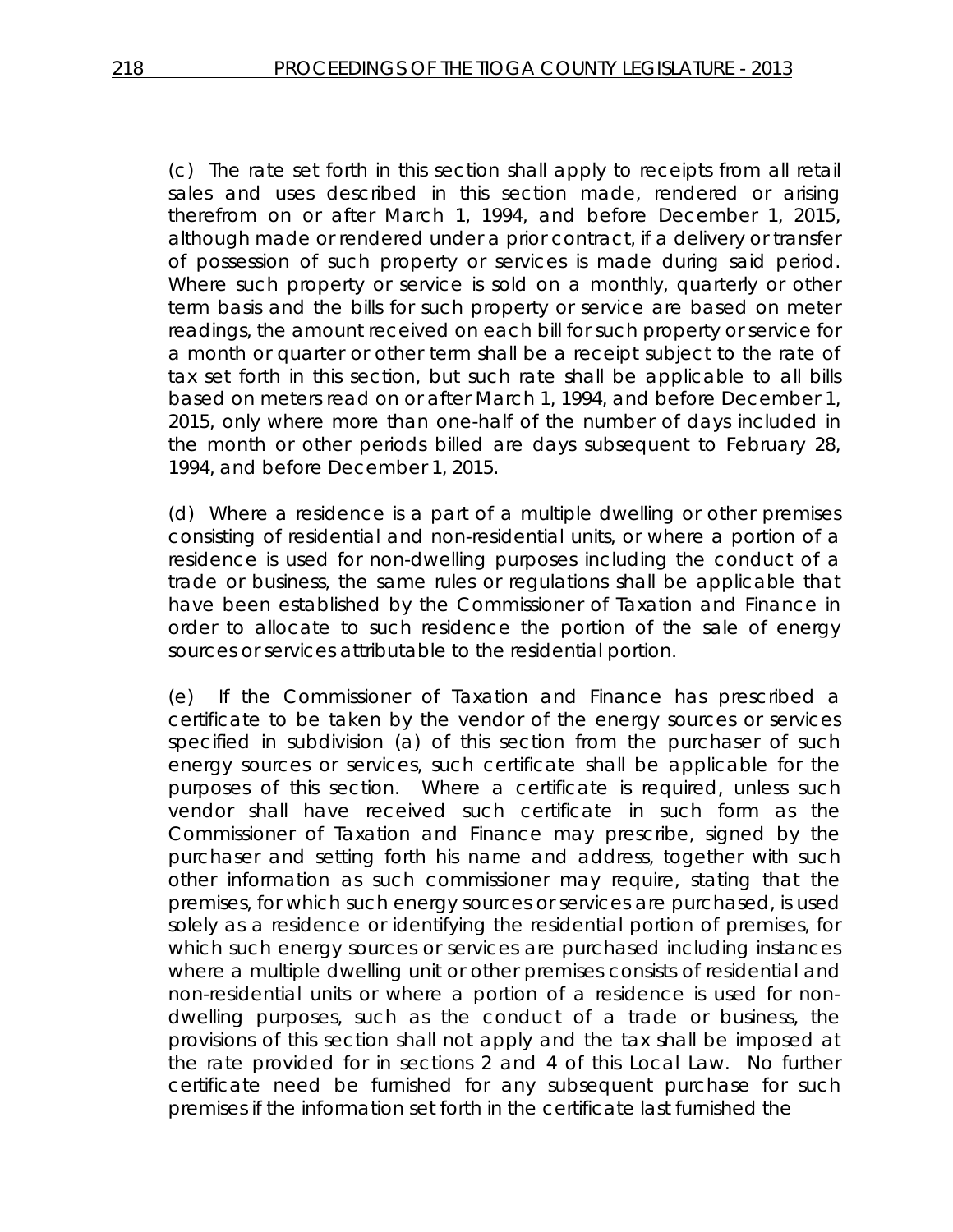vendor has not materially changed, except that in the case of exempt purchases of enhanced diesel motor fuel in amounts of over forty-five hundred gallons, a separate certificate must be furnished for each purchase.

# SECTION 3:

Paragraph (h) of Section Three of Local Law No. 1 of 1968 as amended is hereby amended to read as follows:

(h) With respect to the additional tax of one percent imposed for the period commencing December 1, 2003, and ending November 30, 2015, the provisions of subdivisions (a), (b), (c), (d) and (e) of this section apply, except that for the purposes of this subdivision, all references in said subdivisions (a), (b), (c) and (d) to an effective date shall be read as referring to December 1, 2003, all references in said subdivision (a) to the date four months prior to the effective date shall be read as referring to August 1, 2003, and the reference in subdivision (b) to the date immediately preceding the effective date shall be read as referring to November 30, 2003. Nothing herein shall be deemed to exempt from tax at the rate in effect prior to December 1, 2003, any transaction which may not be subject to the additional tax imposed effective on that date.

# SECTION 4:

Section Four of Local Law No. 1 of 1968, as amended, is hereby amended to read as follows:

# SECTION 4:

Imposition of compensating use tax.

(a) Except to the extent that property or services have already been or will be subject to the sales tax under this enactment, there is hereby imposed on every person a use tax for the use within this taxing jurisdiction on and after December 1, 2013, except as otherwise exempted under this enactment, (A) of any tangible personal property purchased at retail, (B) of any tangible personal property (other than computer software used by the author or other creator) manufactured, processed or assembled by the user, (i) if items of the same kind of tangible personal property are offered for sale by him in the regular course of business or (ii) if items are used as such or incorporated into a structure, building or real property, by a contractor, subcontractor or repairman in erecting structures or buildings, or building on, or otherwise adding to, altering, improving, maintaining, servicing or repairing real property, property or land, as the terms real property, property or land are defined in the real property tax law, if items of the same kind are not offered for sale as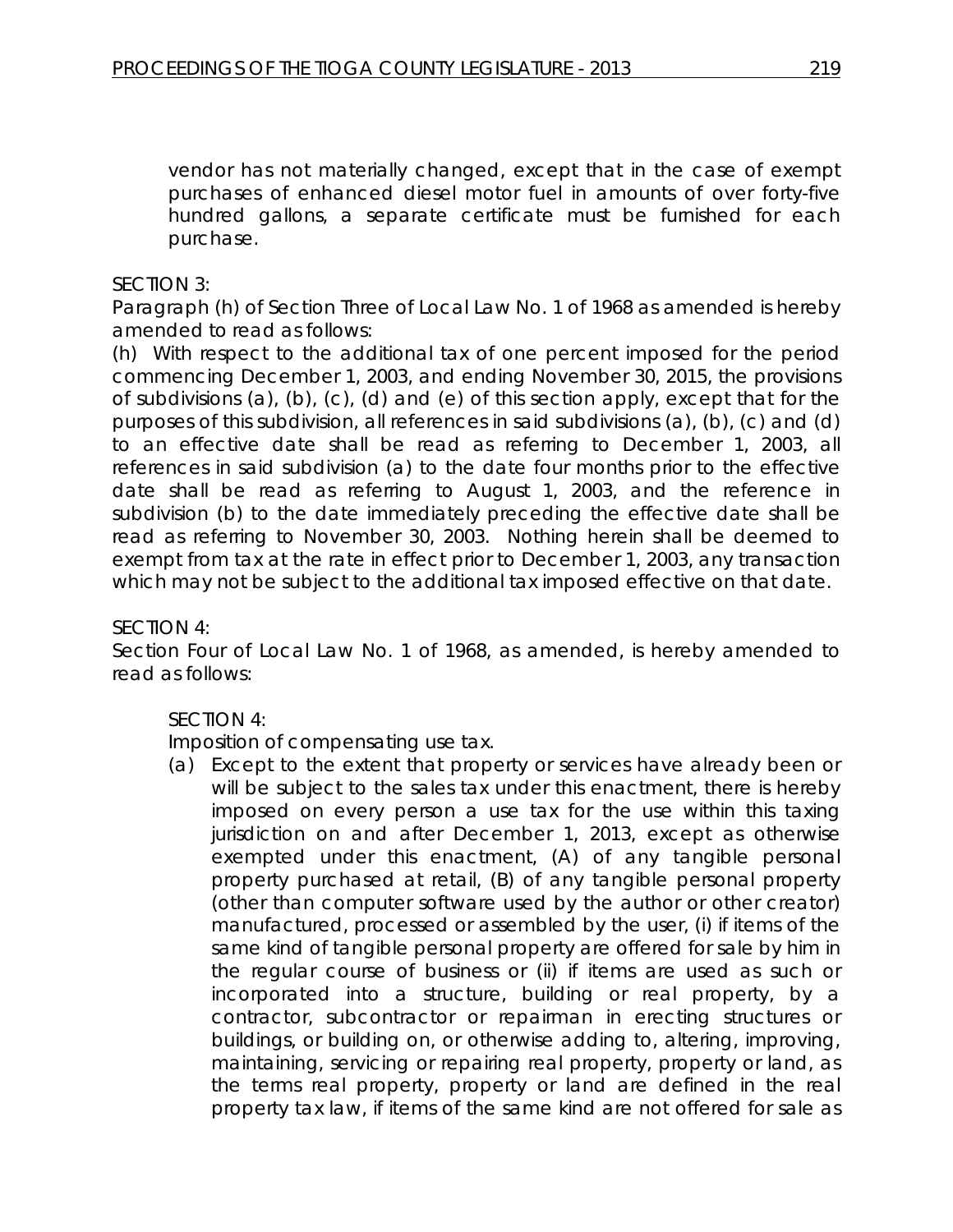such by such contractor, subcontractor or repairman or other user in the regular course of business, (C) of any of the services described in paragraphs (1), (7) and (8) of subdivision (c) of section two, (D) of any tangible personal property, however acquired, where not acquired for purposes of resale, upon which any of the services described under paragraphs (2), (3) and (7) of subdivision (c) of section two have been performed, (E) of any telephone answering service described in subdivision (b) of section two and (F) of any computer software written or otherwise created by the user if the user offers software of a similar kind for sale as such or as a component part of other property in the regular course of business.

(b) For purposes of clause (A) of subdivision (a) of this section, for the period commencing December 1, 2013, and ending November 30, 2015, the tax shall be at the rate of four percent, and on and after December 1, 2015, the tax shall be at the rate of three percent, of the consideration given or contracted to be given for such property, or for the use of such property, including any charges for shipping or delivery as described in paragraph three of subdivision (b) of section one, but excluding any credit for tangible personal property accepted in part payment and intended for resale.

(c) For purposes of subclause (i) of clause (B) of subdivision (a) of this section, for the period commencing December 1, 2013, and ending November 30, 2015, the tax shall be at the rate of four percent, and on and after December 1, 2015, the tax shall be at the rate of three percent, of the price at which items of the same kind of tangible personal property are offered for sale by the user, and the mere storage, keeping, retention or withdrawal from storage of tangible personal property by the person who manufactured, processed or assembled such property shall not be deemed a taxable use by him.

(d) For purposes of subclause (ii) of clause (B) of subdivision (a) of this section, for the period commencing December 1, 2013, and ending November 30, 2015, the tax shall be at the rate of four percent, and on and after December 1, 2015, the tax shall be at the rate of three percent, of the consideration given or contracted to be given for the tangible personal property manufactured, processed or assembled into the tangible personal property the use of which is subject to tax, including any charges for shipping or delivery as described in paragraph three of subdivision (b) of section one.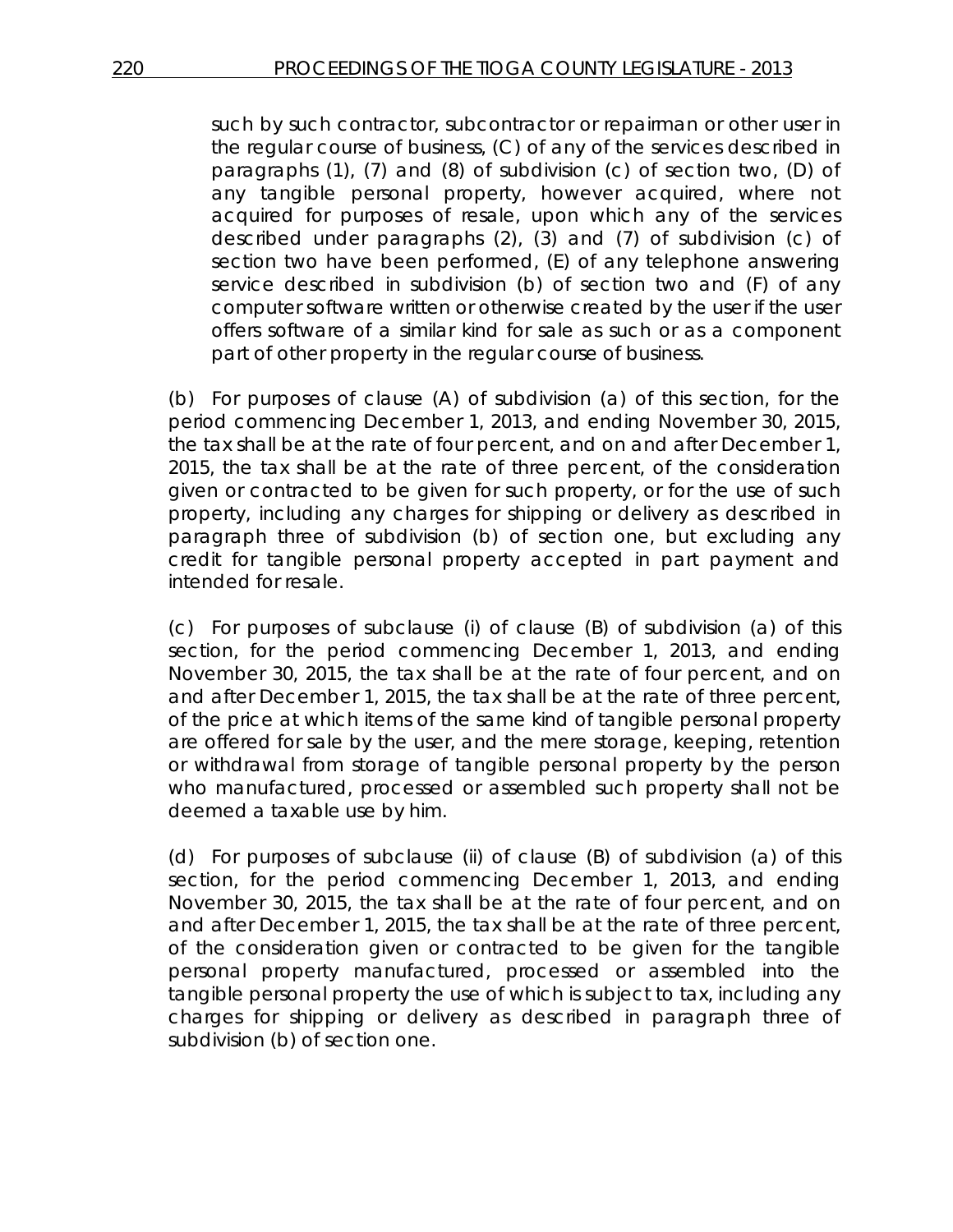(e) Notwithstanding the foregoing provisions of this section, for purposes of clause (B) of subdivision (a) of this section, there shall be no tax on any portion of such price which represents the value added by the user to tangible personal property which he fabricates and installs to the specifications of an addition or capital improvement to real property, property or land, as the terms real property, property or land are defined in the real property tax law, over and above the prevailing normal purchase price to such fabrication of such tangible personal property which a manufacturer, producer or assembler would charge an unrelated contractor who similarly fabricated and installed such tangible personal property to the specifications of an addition or capital improvement to such real property, property or land.

(f) For purposes of clauses (C), (D) and (E) of subdivision (a) of this section, for the period commencing December 1, 2013, and ending November 30, 2015, the tax shall be at the rate of four percent, and on and after December 1, 2015, the tax shall be at the rate of three percent, of the consideration given or contracted to be given for the service, including the consideration for any tangible personal property transferred in conjunction with the performance of the service and also including any charges for shipping and delivery of the property so transferred and of the tangible personal property upon which the service was performed as such charges are described in paragraph three of subdivision (b) of section one.

(g) For purposes of clause (F) of subdivision (a) of this section, for the period commencing December 1, 2013, and ending November 30, 2015, the tax shall be at the rate of four percent, and on and after December 1, 2015, the tax shall be at the rate of three percent, of the consideration given or contracted to be given for the tangible personal property which constitutes the blank medium, such as disks or tapes, used in conjunction with the software, or for the use of such property, and the mere storage, keeping, retention or withdrawal from storage of computer software described in such clause (F) by its author or other creator shall not be deemed a taxable use by such person.

SECTION 5:

Paragraph (C) of Subdivision (1) of Section 11 of Local Law No. 1 of 1968 as amended is hereby amended to read as follows: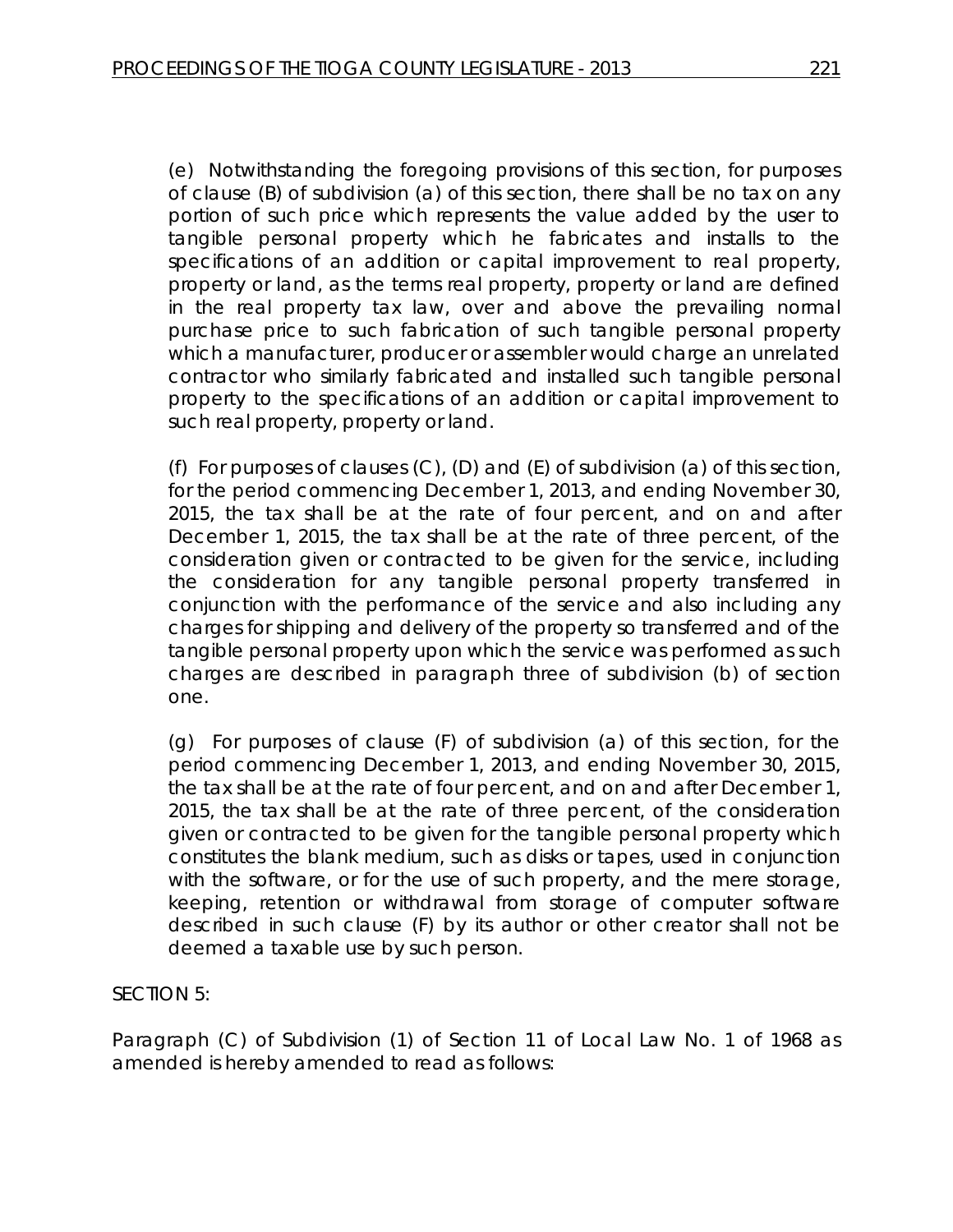(C) With respect to the additional tax of one percent imposed for the period beginning December 1, 2003, and ending November 30, 2015, in respect to the use of property used by the purchaser in this County prior to December 1, 2003.

# SECTION 6:

Subdivision (c) of Section Fourteen of Local Law No. 1 of 1968, as amended, is hereby amended to read as follows:

(c) Notwithstanding any provision of this local law or other law to the contrary, one-half of the net collections received by the County from the additional one percent rate of sales and compensating use taxes imposed, respectively, by sections two and four of this local law for the period December 1, 2013, through November 30, 2015, shall be deposited in the general fund of the County and retained for County purposes, and one-half of such net collections shall be deposited by the County in a capital reserves fund. Disbursements from such capital reserves fund shall be made solely for the purposes of capital projects and repaying any debts incurred for such capital projects in the County.

SECTION 7:

This enactment shall take effect on December 1, 2013.

Legislator Sauerbrey moved for the adoption of the following resolution, seconded by Legislator Sullivan.

| REFERRED TO:          | <b>FINANCE COMMITTEE</b>                                                  |
|-----------------------|---------------------------------------------------------------------------|
| RESOLUTION NO. 148-13 | <b>SCHEDULE PUBLIC HEARING</b><br>LOCAL LAW INTRODUCTORY<br>NO. C OF 2013 |

RESOLVED: That a public hearing shall be held on Local Law Introductory No. C of 2013 A Local Law maintaining the current rate of taxes on sales and uses of tangible personal property and on certain services, and on occupancy of hotel rooms and amusement charges, pursuant to Article 29 of the Tax Law of the State of New York in the Edward D. Hubbard Auditorium of the Tioga County Office Building, 56 Main Street, Owego, New York 13827 on Wednesday, July 3, 2013 at 1:00 P.M. All persons desiring to present written or oral comments may do so at said time.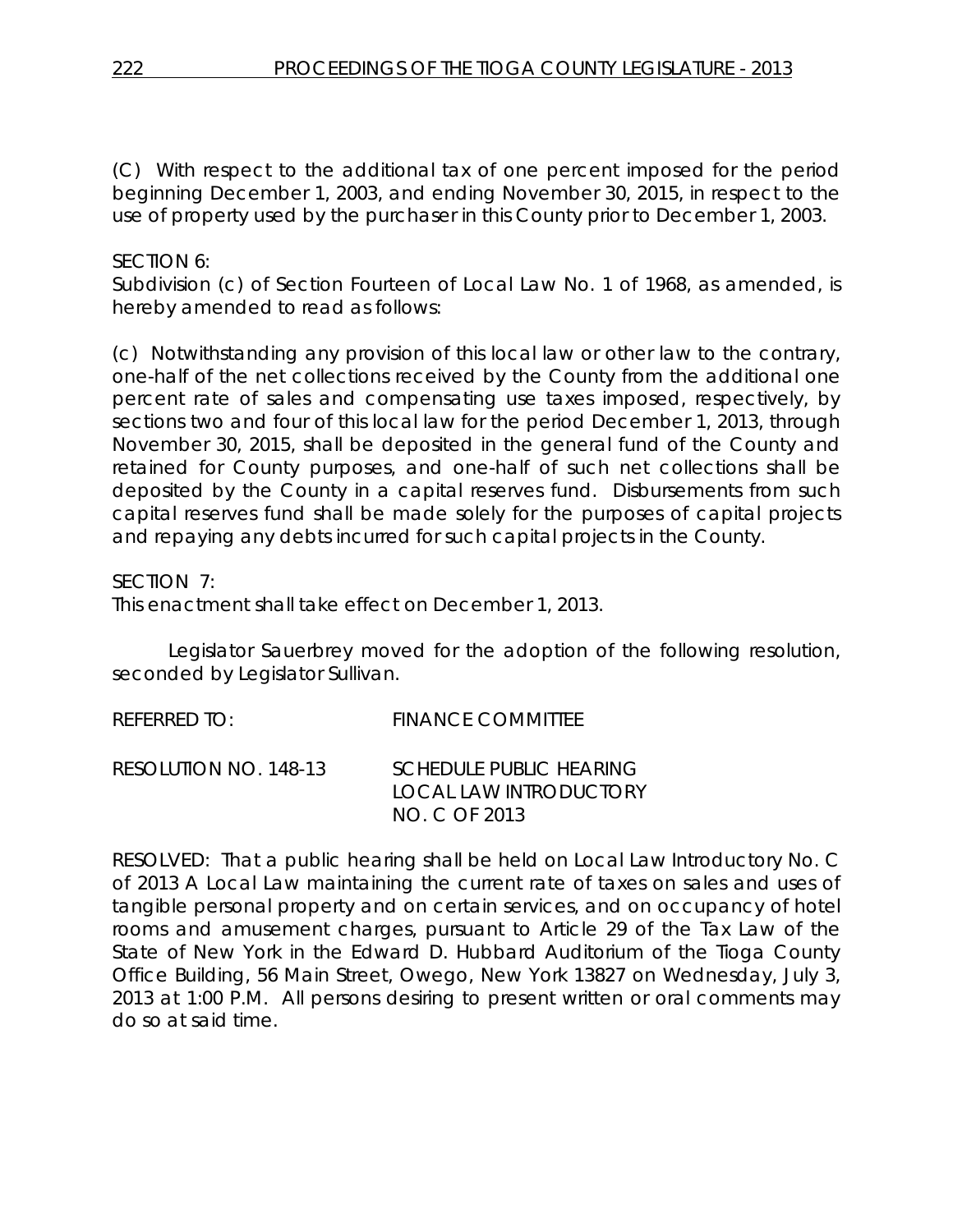Yes – Legislators Huttleston, Weston, Roberts, Sauerbrey, Standinger, Sullivan, Case, and Hollenbeck.

No – None.

Absent – Legislator Monell.

RESOLUTION ADOPTED.

Legislator Sullivan moved for the adoption of the following resolution, seconded by Legislator Sauerbrey.

REFERRED TO: LEGISLATIVE WORKSESSION

RESOLUTION NO. 149-13 *APPOINT MEMBER CENTRAL NEW YORK RESOURCE CONSERVATION AND DEVELOPMENT PROJECT, INC. (CNY RC&D)*

WHEREAS: Brian Reaser of the Soil & Water Conservation District is willing to serve as a member on the CNY RC&D; therefore be it

RESOLVED: That Brian Reaser of the Soil & Water Conservation District be hereby appointed to the Central New York Resource Conservation and Development Project, Inc. (CNY RC&D) for a term of May 15, 2013 through March 31, 2016.

ROLL CALL VOTE

Yes – Legislators Huttleston, Weston, Roberts, Sauerbrey, Standinger, Sullivan, Case, and Hollenbeck.

No – None.

Absent – Legislator Monell.

RESOLUTION ADOPTED.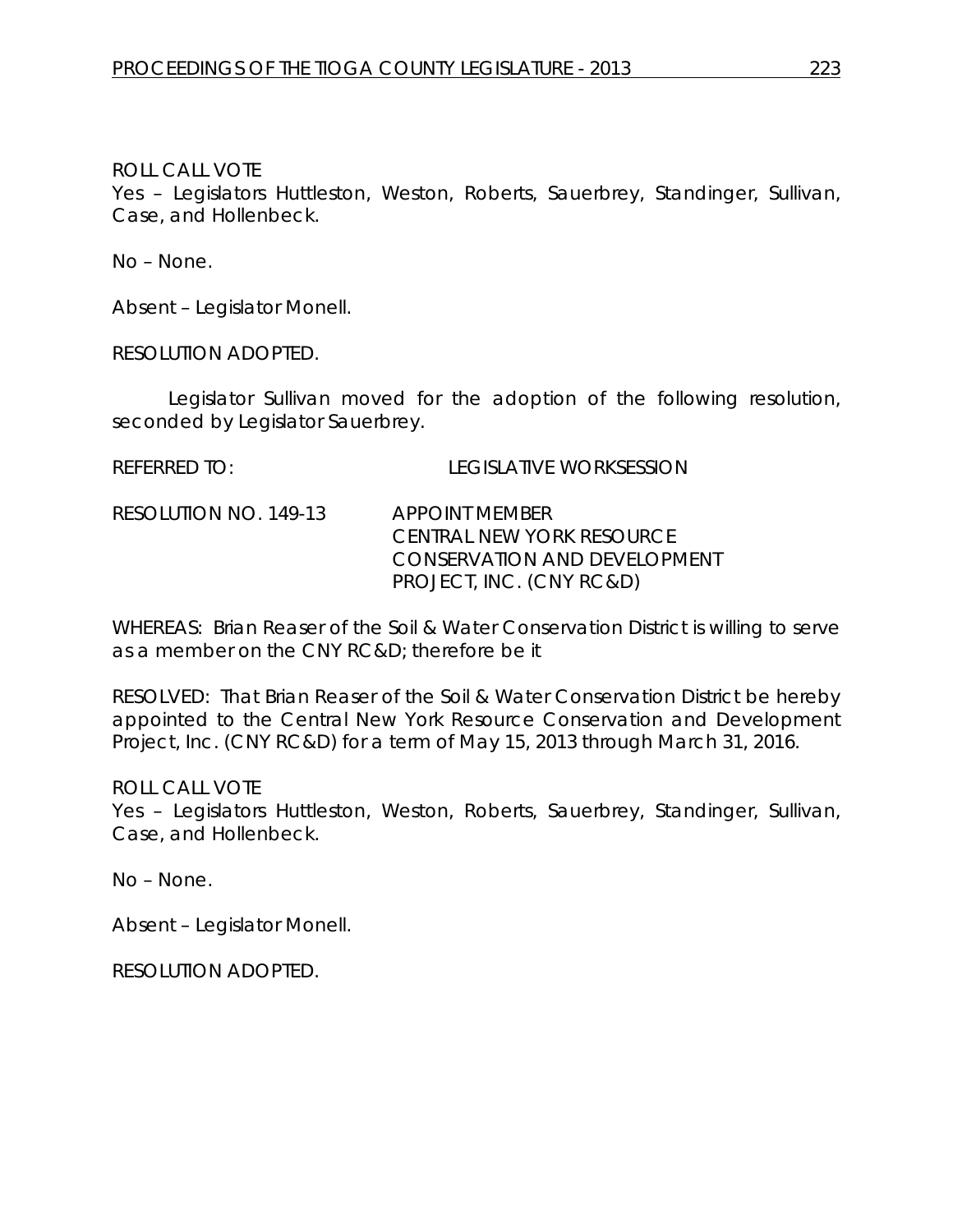Legislator Case moved for the adoption of the following resolution, seconded by Legislator Sullivan.

REFERRED TO: ED&P COMMITTEE

RESOLUTION NO. 150-13 *APPOINT MEMBER TO THE TIOGA COUNTY PLANNING BOARD*

WHEREAS: The Tioga County Planning Board position from the Town of Newark Valley has not been filled since Heidi Mann resigned in September 2012; and

WHEREAS: The Newark Valley Town Board has found Johannes Peeters willing to serve and nominated him to this position; therefore be it

RESOLVED: That the Tioga County Legislature appoints Johannes Peeters to serve as the Town of Newark Valley representative on the Tioga County Planning Board, to fulfill Heidi Mann's unexpired term of 6/11/2012 - 12/31/2014.

ROLL CALL VOTE

Yes – Legislators Huttleston, Weston, Roberts, Sauerbrey, Standinger, Sullivan, Case, and Hollenbeck.

No – None.

Absent – Legislator Monell.

RESOLUTION ADOPTED.

Legislator Huttleston moved for the adoption of the following resolution, seconded by Legislator Case.

REFERRED TO: HEALTH & HUMAN SERVICES COMMITTEE

RESOLUTION NO. 151-13 *APPOINT AN EARLY INTERVENTION OFFICIAL FOR TIOGA COUNTY PUBLIC HEALTH*

WHEREAS: Section 2541 of the Public Health Law defines the position of an Early Intervention Official (EIO); and

WHEREAS: The incumbent EIO is retiring June 22, 2013; and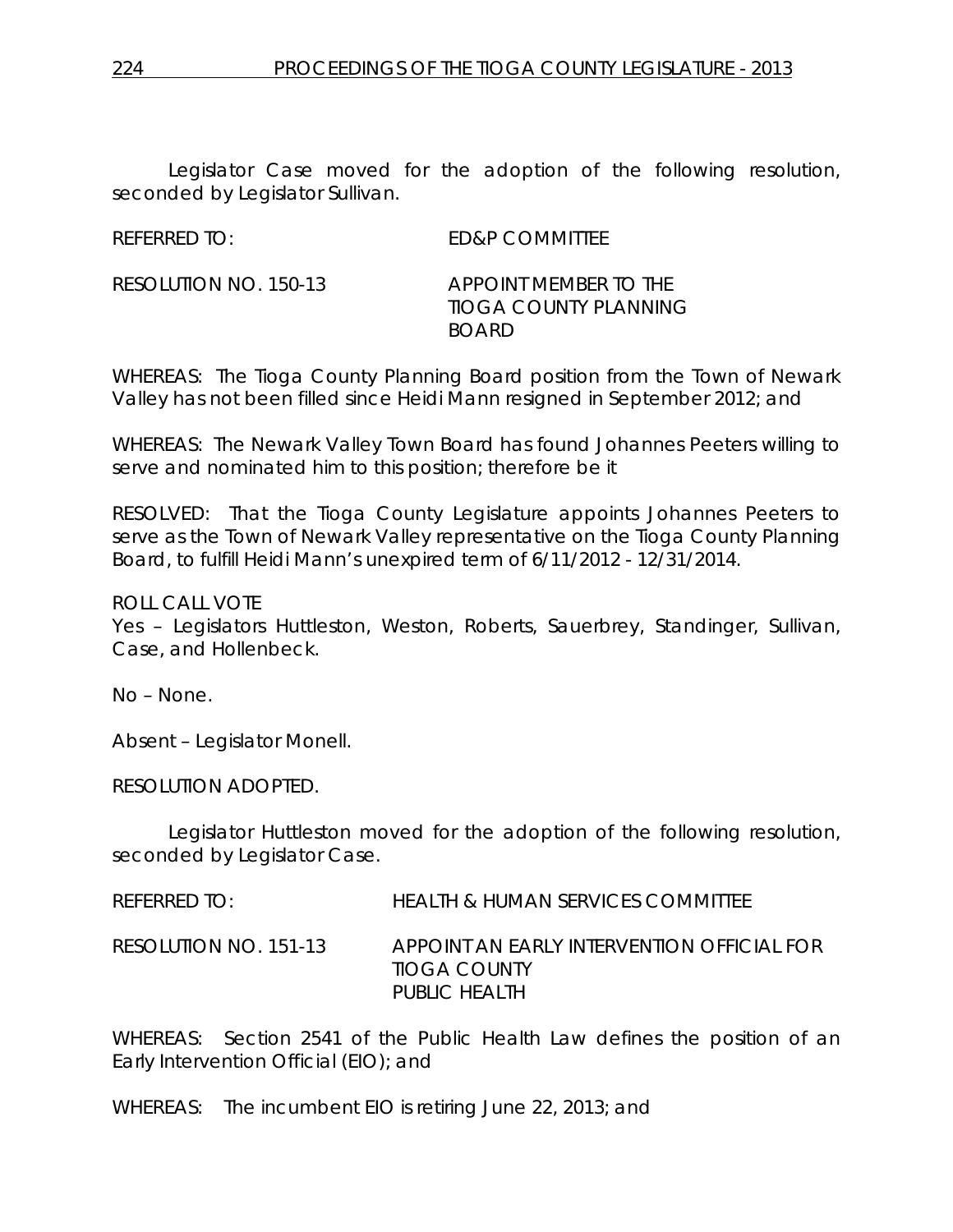WHEREAS: Section 2540 of the Public Health Law describes the duties of the EIO; and

WHEREAS: Christeenia Cargill, Director of Children with Special Health Care Needs, has shown an interest in the position; therefore be it

RESOLVED: That Christeenia Cargill be appointed as the Early Intervention Official for Tioga County effective June 22, 2013.

ROLL CALL VOTE Yes – Legislators Huttleston, Weston, Roberts, Sauerbrey, Standinger, Sullivan, Case, and Hollenbeck.

No – None.

Absent – Legislator Monell.

RESOLUTION ADOPTED.

Legislator Roberts moved for the adoption of the following resolution, seconded by Legislator Sullivan.

REFERRED TO: PUBLIC WORKS

| RESOLUTION NO. 152-13 | <b>TRANSFER FUNDS FOR</b>     |
|-----------------------|-------------------------------|
|                       | LILLIE HILL RD BRIDGE PROJECT |

WHEREAS: Tioga County bonded for a program for rehabilitation of various bridges within the County; and

WHEREAS: Lillie Hill Rd Bridge (BIN 3335510) is part of the Bond Issue program and bids were opened and awarded on April 13, 2013 on Resolution 87-13; and

WHEREAS: Lillie Hill Rd. Bridge Project Account H2010.07 is short of funds: therefore be it

RESOLVED: That the Tioga County Legislature authorize the following transfer of funds:

From: Capital Bridge Reserve Account H878.03 \$1,400,000

TO: Lillie Hill Rd Bridge Account H2010.07 \$1,400,000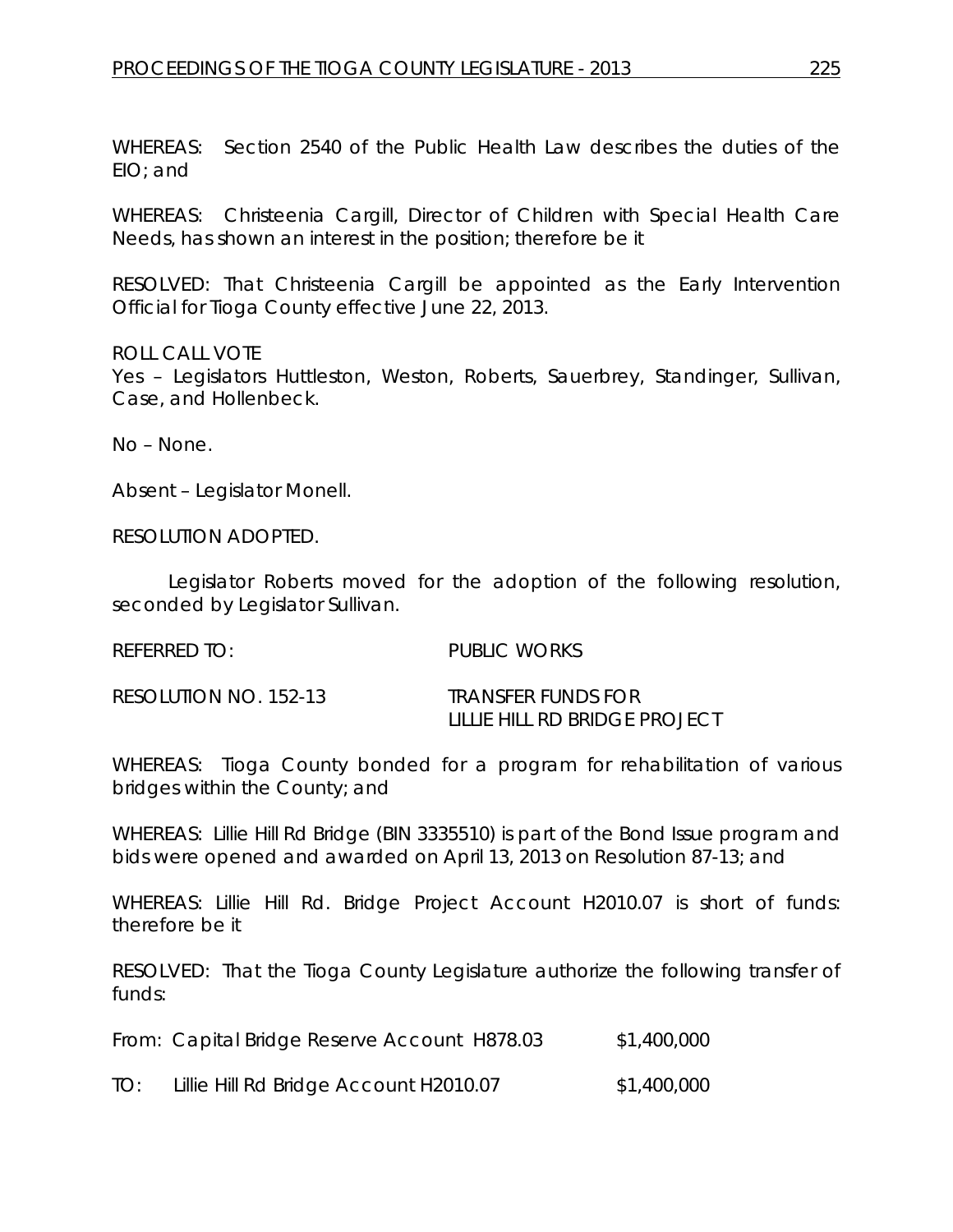Yes – Legislators Huttleston, Weston, Roberts, Sauerbrey, Standinger, Sullivan, Case, and Hollenbeck.

No – None.

Absent – Legislator Monell.

RESOLUTION ADOPTED.

Legislator Huttleston moved for the adoption of the following resolution, seconded by Legislator Case.

| REFERRED TO:          | <b>HEALTH &amp; HUMAN SERVICES COMMITTEE</b><br><b>FINANCE COMMITTEE</b> |
|-----------------------|--------------------------------------------------------------------------|
| RESOLUTION NO. 153-13 | APPROPRIATION OF FUNDS<br>MENTAL HYGIENE                                 |

WHEREAS: Tioga County Mental Hygiene (TCMH) is required to pay a portion of the costs for the inpatient treatment of Tioga County residents that have been assigned Criminal Psychiatric services by the NYS Court system under F.C.A. § 251; and

WHEREAS: TCMH has received notice that a Tioga County resident was assigned these services, along with the required payment amount; and

WHEREAS: TCMH has identified available funding to be appropriated to cover these mandated costs; and

WHEREAS: The appropriation of funds requires Legislative approval; therefore be it

RESOLVED: That funding be appropriated as follows:

|     | From: A4490.00 | <b>Federal Salary Sharing Revenue</b>                            | \$11,360.56 |
|-----|----------------|------------------------------------------------------------------|-------------|
| To: |                | A4390.40-590 Criminal Psychiatric: Services Rendered \$11,360.56 |             |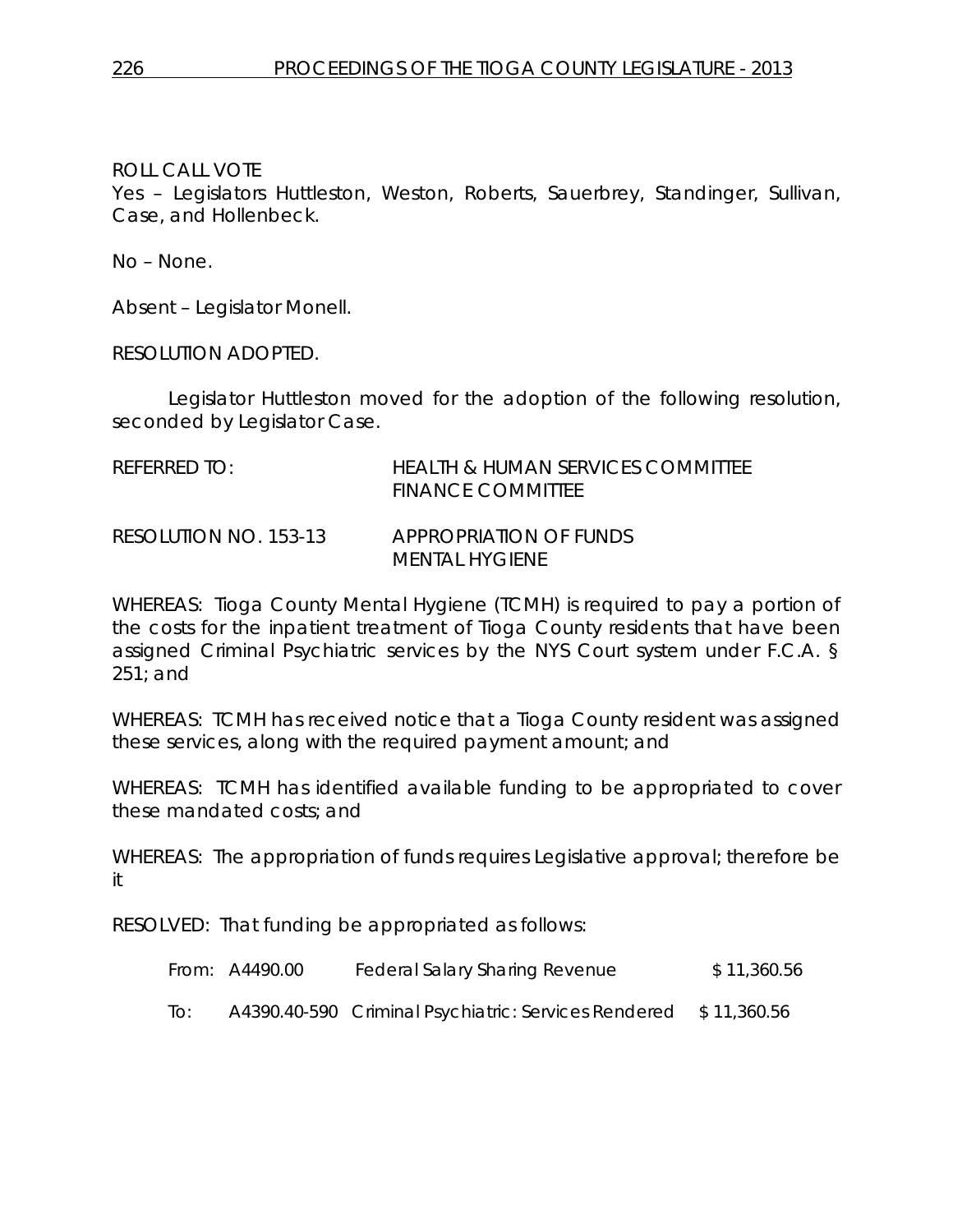Yes – Legislators Huttleston, Weston, Roberts, Sauerbrey, Standinger, Sullivan, Case, and Hollenbeck.

No – None.

Absent – Legislator Monell.

RESOLUTION ADOPTED.

Legislator Sauerbrey moved for the adoption of the following resolution, seconded by Legislator Standinger.

| REFERRED TO:          | PUBLIC SAFETY COMMITTEE<br><b>FINANCE COMMITTEE</b>                        |
|-----------------------|----------------------------------------------------------------------------|
| RESOLUTION NO. 154–13 | APPROPRIATE FUNDING FOR STATEWIDE<br>INTEROPERABLE COMMUNICATIONS<br>GRANT |

WHEREAS: A 2012 Statewide Interoperable Communications Grant (SI12- 1024-D00) has been awarded to the Tioga County Bureau of Fire in the amount of \$2,342,000; and

WHEREAS: These monies are budgeted to update the County's aging Communications System, and for the purchase of equipment to enhance Interoperable Communications between both County and Statewide Emergency Units; therefore be it

RESOLVED: That the FY12 NYS Statewide Interoperable Communications Grant (SI12-1024-D00) be appropriated as follows:

| FROM: State Interoperable Comm Grant Revenue A3306.13 | \$2,342,000 |
|-------------------------------------------------------|-------------|
|-------------------------------------------------------|-------------|

TO: State Interoperable Comm Grant Personal Services A3415.10-30 \$ 5,000 State Interoperable Comm Grant Equipment A3415.20-230 \$2,256,000 State Interoperable Comm Grant Services A3415.40-140 \$ 81,000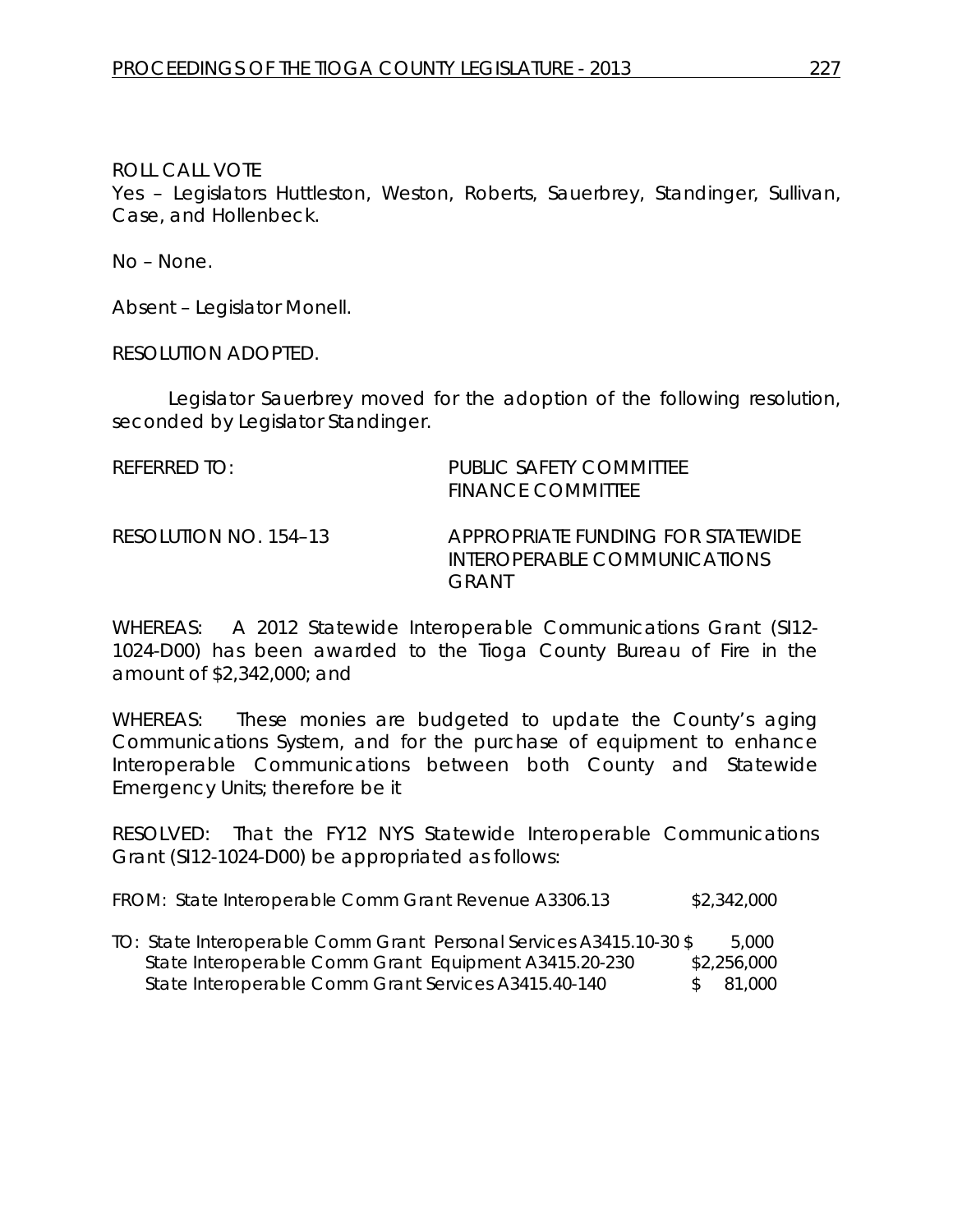Yes – Legislators Huttleston, Weston, Roberts, Sauerbrey, Standinger, Sullivan, Case, and Hollenbeck.

No – None.

Absent – Legislator Monell.

RESOLUTION ADOPTED.

Legislator Huttleston moved for the adoption of the following resolution, seconded by Legislator Case.

REFERRED TO: HEALTH & HUMAN SERVICES COMMITTEE

RESOLUTION NO. 155-13 *AWARD BID FOR TRANSPORTATION SERVICES TO EARLY INTERVENTION AND PRESCHOOL SPECIAL EDUCATION CHILDREN'S PROGRAM SOCIAL SERVICES*

WHEREAS: Bids have been received for the Provision of Transportation Services to Early Intervention and Pre-School Handicapped Children; and

WHEREAS: The bids (pricing based on a one-way trip) were received and opened on May 30, 2013 and the bid results were as follows:

| 1) Serafini Transportation Corp. | Zone 1 - \$24.49; Zone 2 - \$32.21 |
|----------------------------------|------------------------------------|
| 2) Tioga Transport, Inc.         | Zone 1 - \$25.25; Zone 2 - \$25.25 |

and

WHEREAS: Funds have been included in the Public Health Department budget for this service; and

WHEREAS: Serafini Transportation Corp. has been determined to be the responsible bidder proposing the lowest unit price per child based on a one-way transportation cost, and whose proposal complies with all provisions to render it formal and legal and whose proposal is considered to be in the best interest of Tioga County; and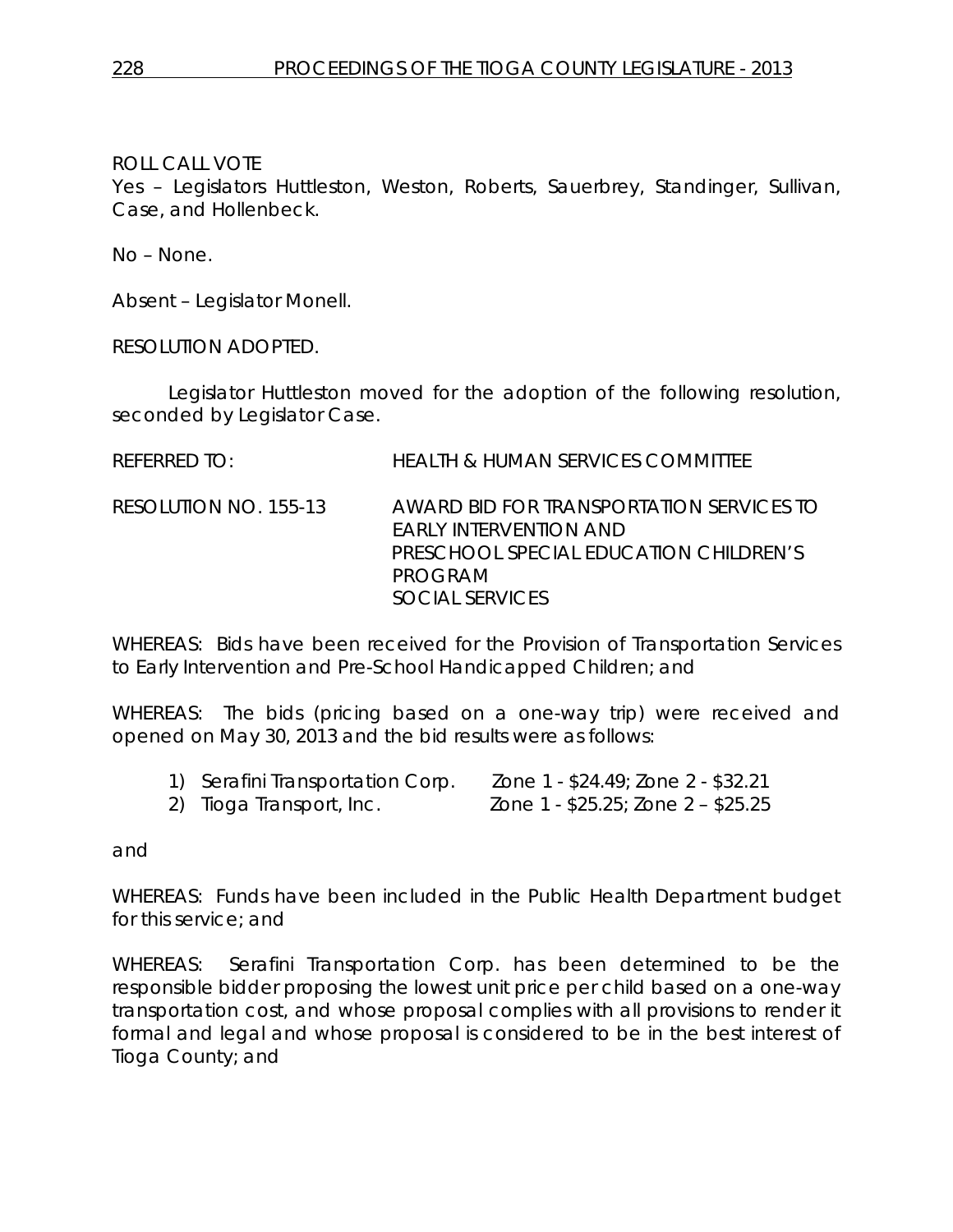WHEREAS: The Public Transportation Coordinator and the Director of Public Health are in agreement with this determination in the provision of transportation of Tioga County's most vulnerable young citizens; now therefore be it

RESOLVED:That the Tioga County Legislature authorize the Department of Social Services to enter into a contract with Serafini Transportation Corp. for the Provision of Transportation Services to Early Intervention and Pre-School Handicapped Children based on stated stipulated cost of \$24.49 for Zone 1 and \$32.21 for Zone 2 per one-way trip for the period of July 1, 2013 through June 30, 2016.

#### ROLL CALL VOTE

Yes – Legislators Huttleston, Weston, Roberts, Sauerbrey, Standinger, Sullivan, Case, and Hollenbeck.

No – None.

Absent – Legislator Monell.

RESOLUTION ADOPTED.

Legislator Sullivan moved for the adoption of the following resolution, seconded by Legislator Standinger.

REFERRED TO: FINANCE COMMITTEE RESOLUTION NO. 156-13 *ERRONEOUS ASSESSMENT TOWN OF NICHOLS*

WHEREAS: An application for Refund and Credit of Real Property Taxes indicates that property no. 311 assessed to Vickie Shoemaker, Karen Fairlie, and John Brenchley Jr, on the 2011, 2012, and 2013 tax rolls of the Town of Nichols is erroneous in that CNYOG owns and operates a gas pipeline on the property and the \$58,375 assessment for property no. 311 included various above ground buildings which CNYOG had removed on 7/29/09, leaving only a concrete pad and well head; and

WHEREAS: The Assessor for the Town of Nichols has reduced the assessment on property no. 311 in the Town of Nichols from \$58,375 to \$28,375 to reflect the removal of the buildings and is requesting a refund for the owners of property no. 311 for overpayment of taxes for the 2011, 2012 and 2013 tax years; be it therefore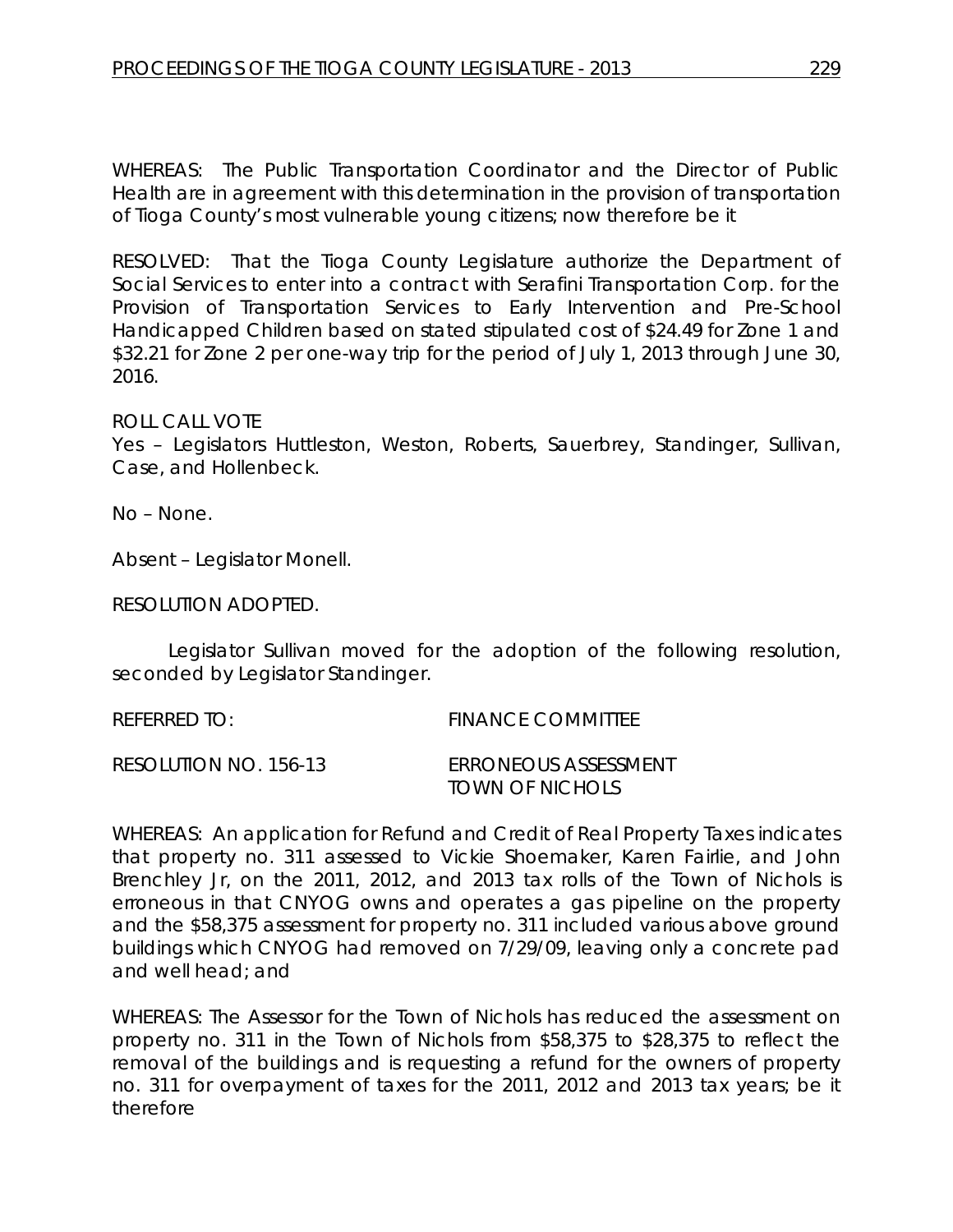RESOLVED: That the Tioga County Treasurer issue a refund of \$4,186.55 to Vickie Shoemaker and Karen Fairlie for overpayment of the 2011 (\$1,408.32), 2012 (\$1,387.74), and 2013 (\$1,390.49) property taxes on property no. 311 in the Town of Nichols; and be it further

RESOLVED: That the erroneous town tax of \$1,040.02 be charged back to the Town of Nichols, and the erroneous fire tax of \$264.37 be charged back to the Nichols Fire District; and be it further

RESOLVED: That the erroneous solid waste tax of \$120.60 be charged back to the Solid Waste Fund; and be it further

RESOLVED: That the erroneous county tax of \$2,761.56 be charged to the proper account in the records of the County Treasurer.

ROLL CALL VOTE Yes – Legislators Huttleston, Weston, Roberts, Sauerbrey, Standinger, Sullivan, Case, and Hollenbeck.

No – None.

Absent – Legislator Monell.

RESOLUTION ADOPTED.

Legislator Sauerbrey moved for the adoption of the following resolution, seconded by Legislator Standinger.

REFERRED TO: PUBLIC SAFETY COMMITTEE

RESOLUTION NO. 157-13 *REVISION TO TIOGA COUNTY SPECIAL TEAM LISTING; REQUEST WAIVER OF 90-DAY HOLD; AUTHORIZE BACKFILL OF ONE (1) VACANT, PART-TIME ASSISTANT FIRE COORDINATOR (BUREAU OF FIRE)*

WHEREAS: Any changes to the Bureau of Fire's Special Teams assignments are to be reflected by resolution; and

WHEREAS: Legislative approval is required for all waivers of the 90-day hiring delay; and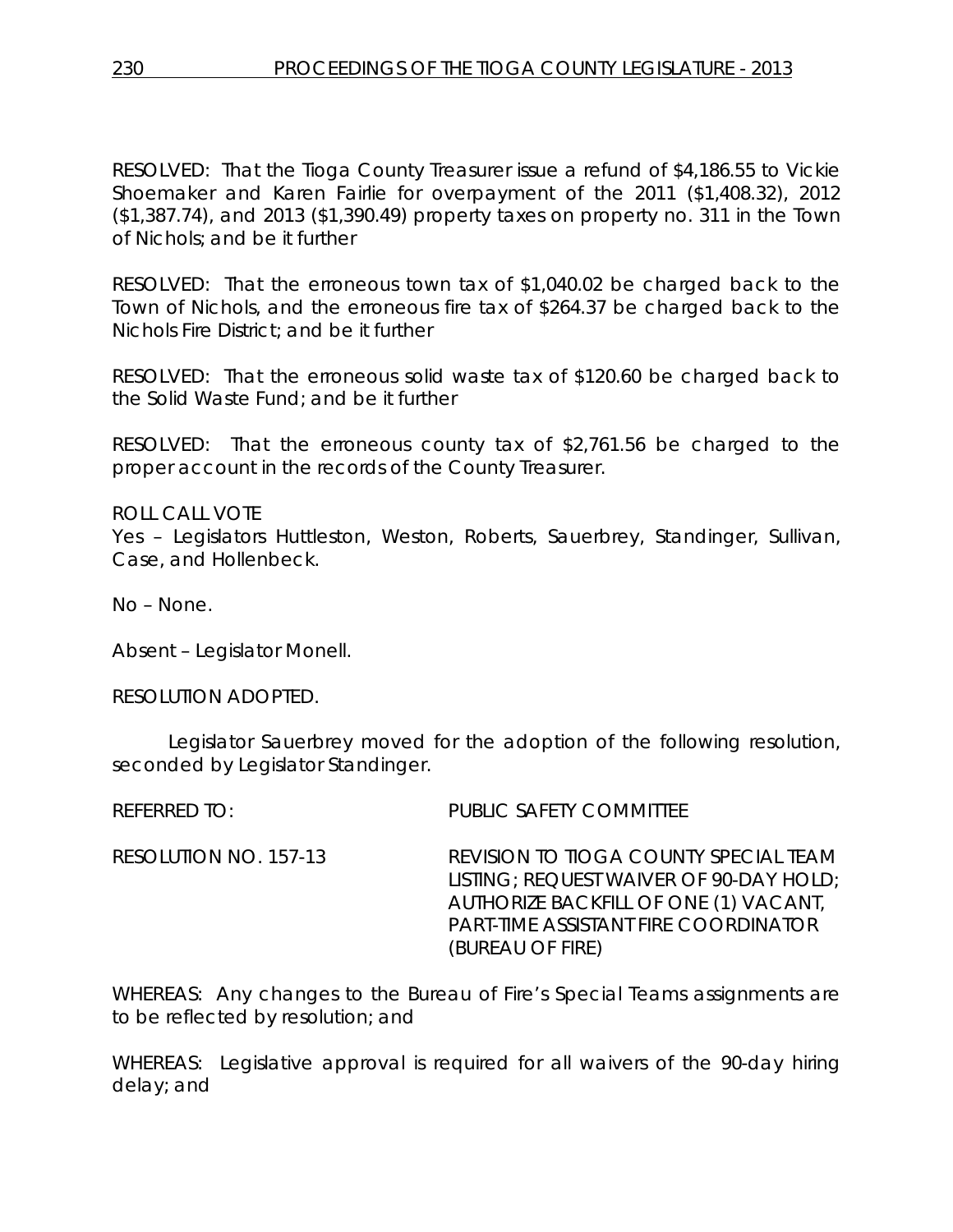WHEREAS: Assistant County Fire Coordinator John Olsen has resigned his paid position as Assistant Fire Coordinator as of May 31, 2013; and

WHEREAS: Mr. Olsen's resignation shall also mean he will no longer function as the coordinator of the Tioga County Hazardous Materials (HAZ-MAT) Team; and

WHEREAS: Mr. Olsen wishes to continue his involvement with the HAZ-MAT Team in a volunteer capacity and as a staff member with the Tioga County Tactical Medical Team; and

WHEREAS: The County Fire Coordinator wishes to immediately backfill the parttime, paid Assistant County Fire Coordinator position resulting from Mr. Olsen's resignation; therefore be it

RESOLVED: That John Olsen has been designated as a Deputy Fire Coordinator (without pay) with the Tioga County Hazardous Materials Team while continuing to serve with the Tioga County Tactical Medical Team effective, June 1, 2013; and be it further

RESOLVED: That the County Fire Coordinator is hereby granted a waiver from the 90-day hiring delay and is authorized backfill one (1) part-time, paid Assistant Fire Coordinator position at an annual salary of \$2,387.00, effective June 12, 2013.

ROLL CALL VOTE Yes – Legislators Huttleston, Weston, Roberts, Sauerbrey, Standinger, Sullivan, Case, and Hollenbeck.

No – None.

Absent – Legislator Monell.

RESOLUTION ADOPTED.

Legislator Huttleston moved for the adoption of the following resolution, seconded by Legislator Case.

| REFERRED TO:          | HEALTH & HUMAN SERVICES<br>PERSONNEL COMMITTEE |
|-----------------------|------------------------------------------------|
| RESOLUTION NO. 158-13 | AUTHORIZE OUT-OF-TITLE PAY<br>PUBLIC HEALTH    |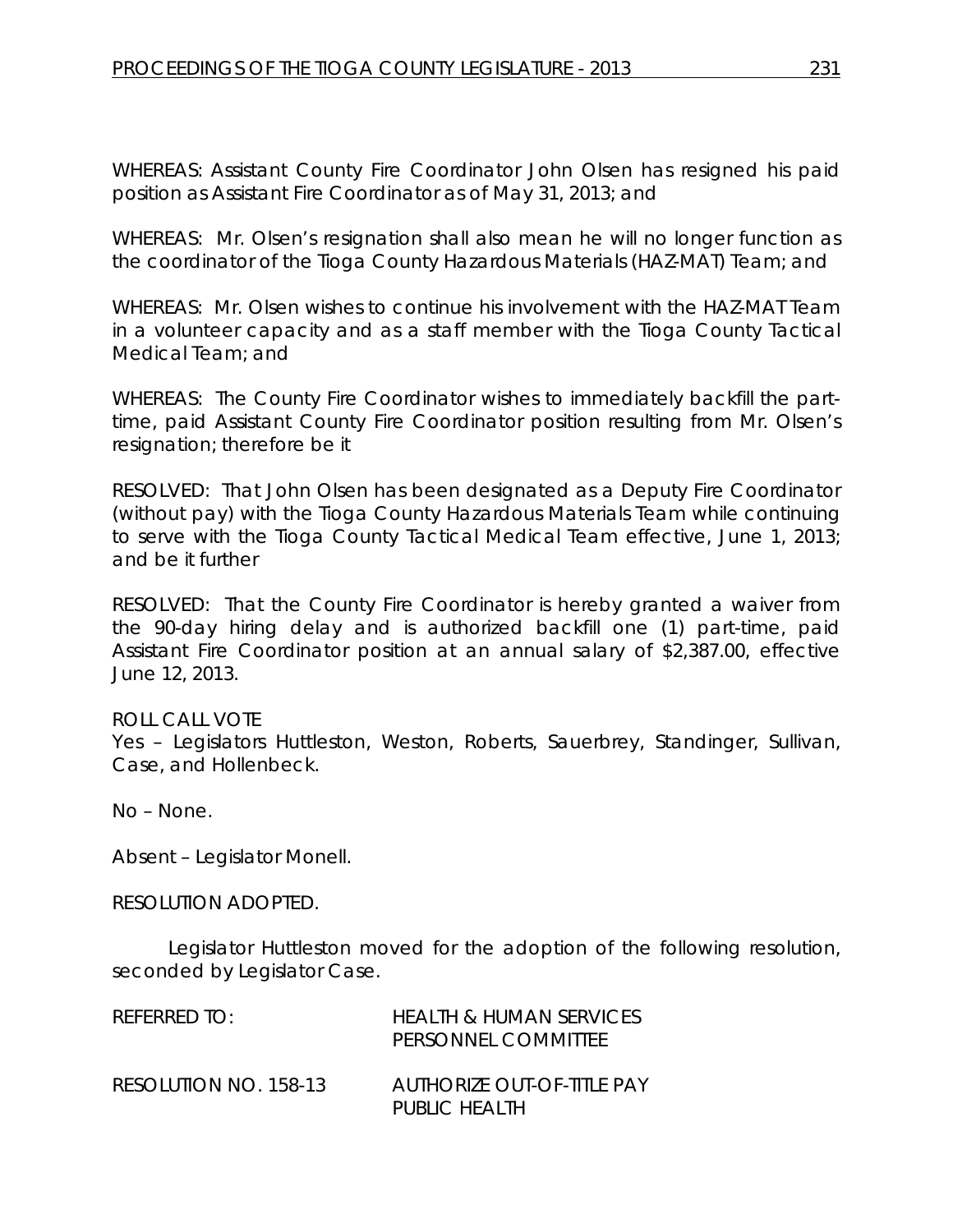WHEREAS: Since mid April, vacancies have existed within the title of Supervising Community Health Nurse (CSEA salary grade XVII) as the result of a resignation and a promotion; and

WHEREAS: While the Public Health Director has been given authorization to backfill said vacancies, recruitment has yielded no qualified candidates who meet the title's minimum qualifications as established by NYCRR, Title 10-Section 700.2; and

WHEREAS: The Supervising Community Health Nurse vacancies has resulted in a need to delegate duties to other nursing staff in order to maintain certain departmental functions and to provide services relating to the Certified Home Health Agency (CHAA) program; and

WHEREAS: Since April 29, 2013, the Public Health Director has authorized Jennifer Zepkowski, Registered Professional Nurse (CSEA salary grade XIV), to function in a supervisory capacity by directing therapists and nursing staff relating to the care of clients; and

WHEREAS: Ms. Zepkowski is entitled to out-of-title pay according to Article 4, Section E of the current CSEA contract; therefore be it

RESOLVED: Ms. Zepkowski shall receive out-of-title pay for performing Supervising Community Health Nurse work at an annual rate of \$52,014.00 retroactive to April 29, 2013, and shall continue receiving until such time the vacancies have been filled.

ROLL CALL VOTE

Yes – Legislators Huttleston, Weston, Roberts, Sauerbrey, Standinger, Sullivan, Case, and Hollenbeck.

No – None.

Absent – Legislator Monell.

RESOLUTION ADOPTED.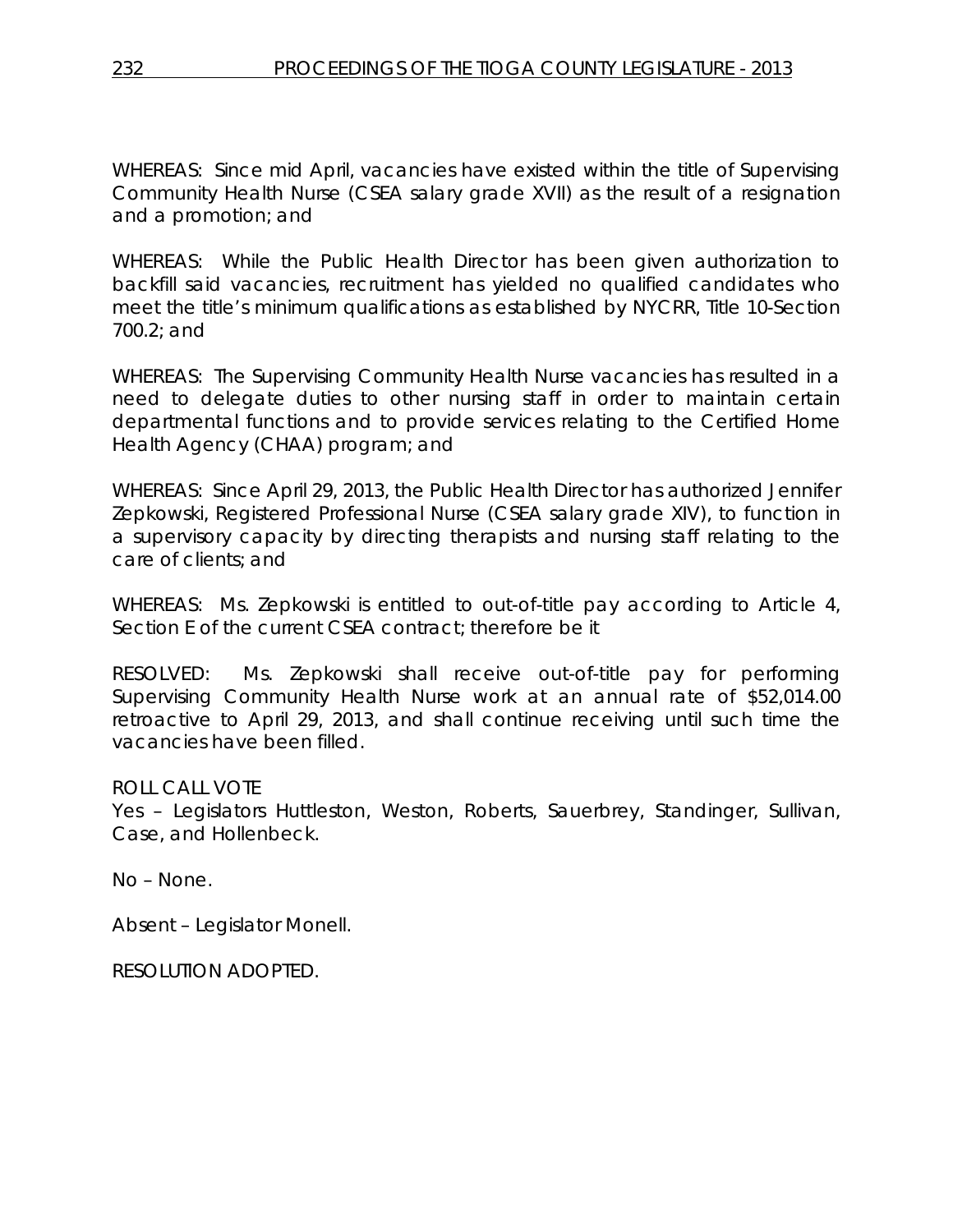Legislator Huttleston moved for the adoption of the following resolution, seconded by Legislator Hollenbeck.

# REFERRED TO: HEALTH &HUMAN SERVICES COMMITTEE PERSONNEL COMMITTEE

### RESOLUTION NO. 159-13 *AUTHORIZE RATE OF PAY FOR ACTING PUBLIC HEALTH DIRECTOR (PUBLIC HEALTH)*

WHEREAS: §351of the New York State Public Health Law states that to be eligible for state aid, each local government shall have a director who shall be its Public Health Director; and

WHEREAS: Under Article 40-1.30 of New York State Public Health Law, Tioga County is required to have either an Acting or Permanent Public Health Director (PHD) appointed by the Tioga County Board of Health (BOH); and

WHEREAS: The New York State Department of Health (NYSDOH) must be informed of resignations and appointments of both Acting and Permanent county Public Health Directors to ensure appropriate management of and maintain communication with the Local Government Unit; and

WHEREAS: The incumbent PHD has informed the BOH and the County Legislature of his retirement to be effective June 22, 2013; and

WHEREAS: The Tioga County BOH will notified the NYSDOH of the permanent PHD's retirement and will submit the required documentation regarding the appointment of an Acting PHD effective June 22, 2013; and

WHEREAS: The Acting PHD will carry out the full powers and responsibilities of the PHD contingent upon NYSDOH's acknowledgement of receiving said documentation; and

WHEREAS: The BOH has an undetermined length of time to appoint a permanent PHD, and therefore it is not possible to determine the length of time that an Acting PHD will be needed; therefore be it

RESOLVED: That the County Legislature hereby authorizes an hourly rate of \$47.75 for the Acting PHD position for up to 20 hours per week, until such time a permanent PHD Is appointed by the BOH.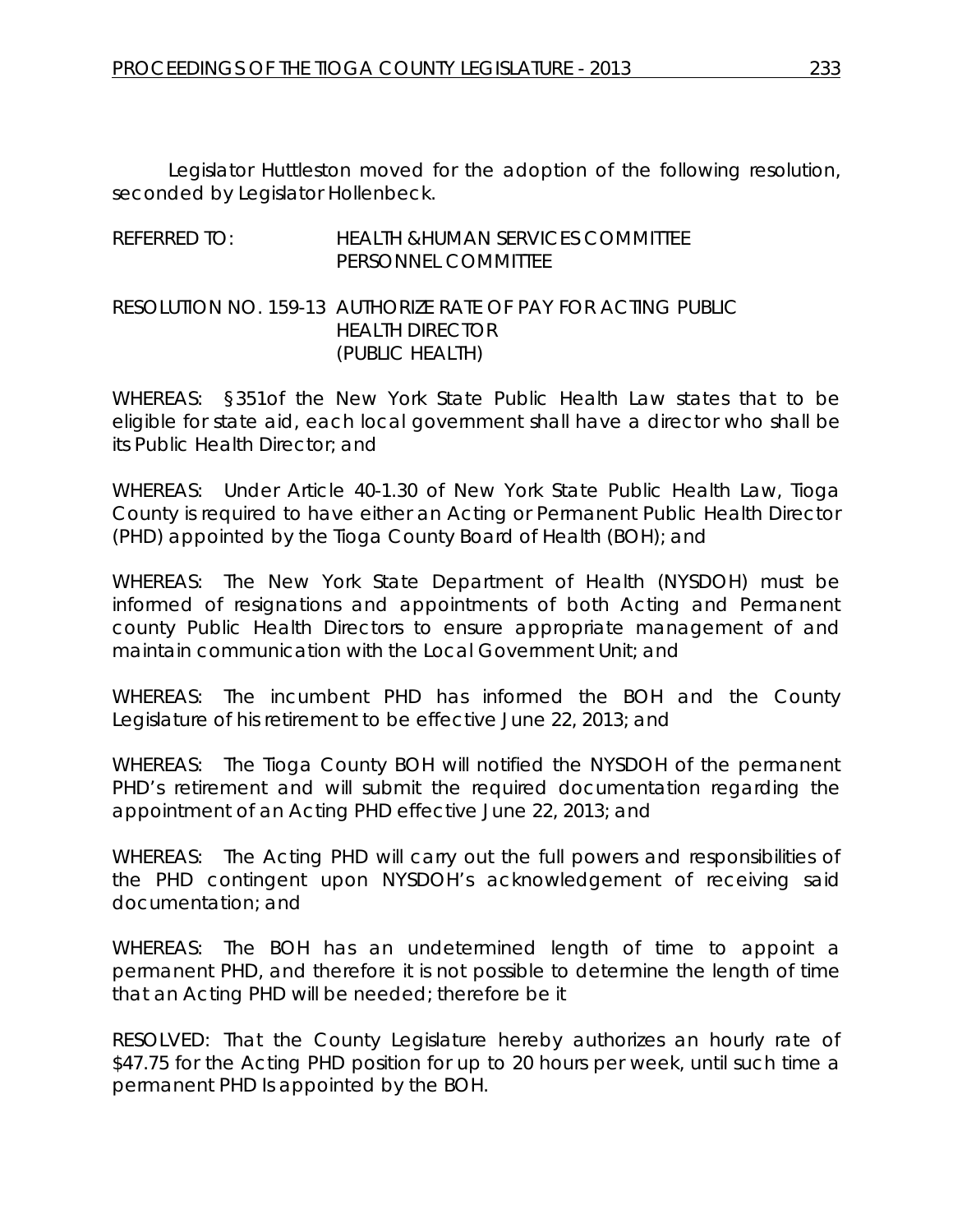Yes – Legislators Huttleston, Weston, Roberts, Sauerbrey, Standinger, Sullivan, Case, and Hollenbeck.

No – None.

Absent – Legislator Monell.

RESOLUTION ADOPTED.

Legislator Huttleston moved for the adoption of the following resolution, seconded by Legislator Case.

| <b>REFERRING TO:</b>  | HEALTH & HUMAN SERVICES COMMITTEE<br>PERSONNEL COMMITTEE                                                       |
|-----------------------|----------------------------------------------------------------------------------------------------------------|
| RESOLUTION NO. 160-13 | <b>RECLASSIFY VACANT POSITION: AUTHORIZE</b><br>WAIVER OF 90-DAY HIRING DELAY<br>DEPARTMENT OF SOCIAL SERVICES |

WHEREAS: Legislative approval is required for all position reclassifications; and waivers of 90-day hiring delay; and

WHEREAS: One (1), Social Welfare Examiner position (CSEA Salary Grade VI) became vacant on May 25, 2013 due to the incumbent's retirement; and

WHEREAS: In preparation of the eventual State takeover of the administration of the Medicaid program, the Commissioner of Social Services has determined that the workload resulting from this vacancy can be absorbed from within the existing Social Welfare Examiner staff; and

WHEREAS: The Commissioner of Social Services has hosted an intern through the New York State Child Welfare Scholarship Program (CWSP) as a means to recruit and retain local undergraduate social work students into the field of public child welfare; and

WHEREAS: The Commissioner of Social Services found the CWSP internship to be beneficial to his agency and the intern has successfully passed the civil service examination for Caseworker; therefore be it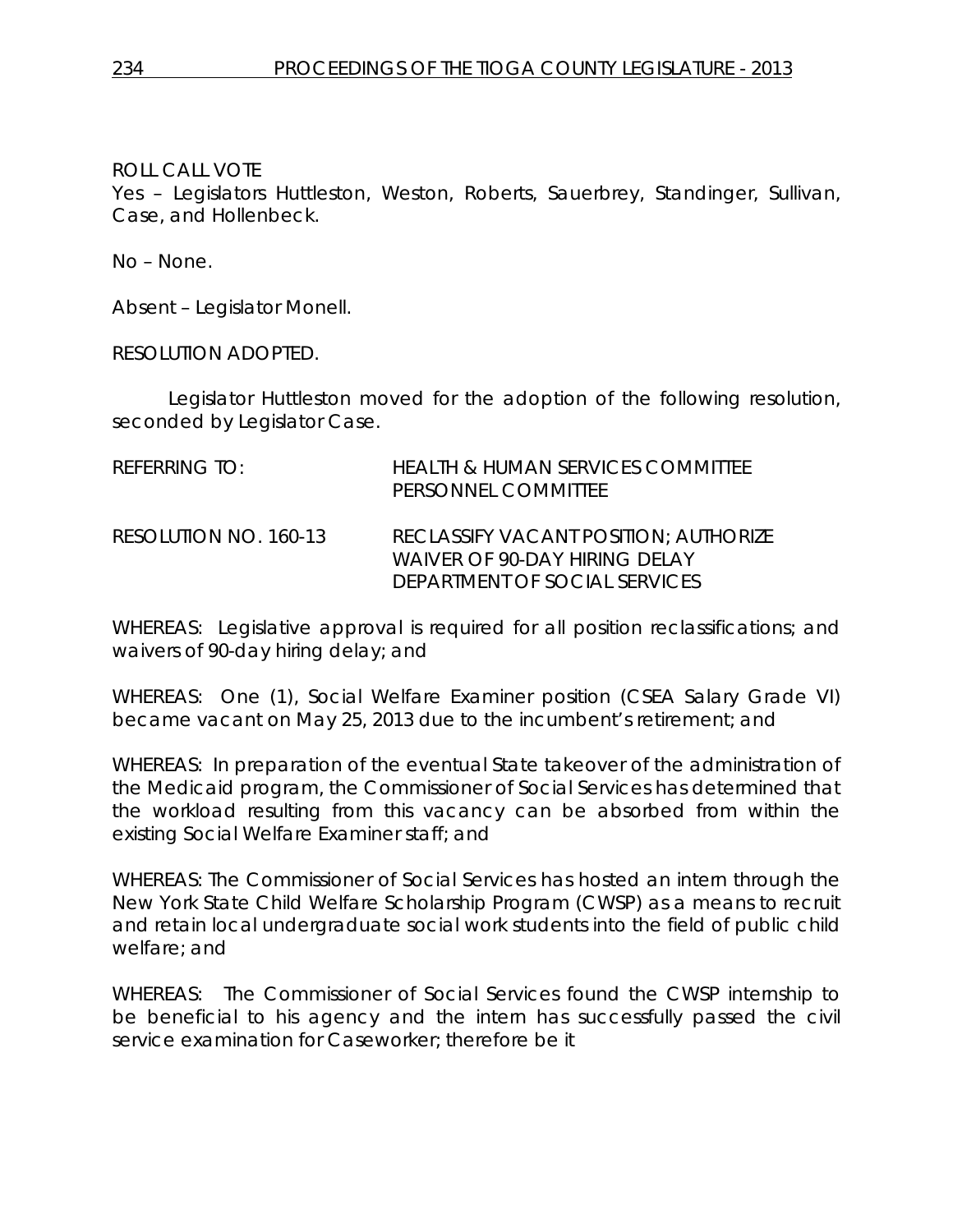RESOLVED: That the Legislature hereby authorizes the reclassification of one vacant, full-time Social Welfare Examiner position (CSEA Salary Grade VI) to a full-time Caseworker position (CSEA Salary Grade XI); and be it further

RESOLVED: That the Commissioner of Social Services is authorized a waiver from the 90-day delay in filling the full-time Caseworker position and be allowed to fill said position effective June 12, 2013 from a certified eligible list; and be it further

RESOLVED: In an effort to maintain his headcount budget within the Services Division, upon the next occurrence of a full-time Caseworker vacancy, the Commissioner of Social Services shall not fill the position and will abolish the vacancy.

#### ROLL CALL VOTE

Yes – Legislators Huttleston, Weston, Roberts, Sauerbrey, Standinger, Sullivan, Case, and Hollenbeck.

No – None.

Absent – Legislator Monell.

#### RESOLUTION ADOPTED.

Legislator Huttleston a motion to have the following three late-filed resolutions considered, seconded by Legislator Sullivan and carried.

Legislator Sauerbrey moved for the adoption of the following resolution, seconded by Legislator Standinger.

| $R$ FFFRRFD T $O_1$   | PUBLIC SAFETY COMMITTEE                                                                              |
|-----------------------|------------------------------------------------------------------------------------------------------|
| RESOLUTION NO. 161-13 | AUTHORIZE THE SUBMISSION OF<br>HOMELAND SECURITY GRANT<br><b>APPLICATION</b><br>EMERGENCY MANAGEMENT |

WHEREAS: The Office of Homeland Security has issued a grant of \$60,000 to the Tioga County Office of Emergency Management. The grant will be used to renew the County's Reverse 911 contract for the year 2014. Also money will pay for the lease of a satellite phone for 2014 and continue to strengthen amateur radio backup communications system; and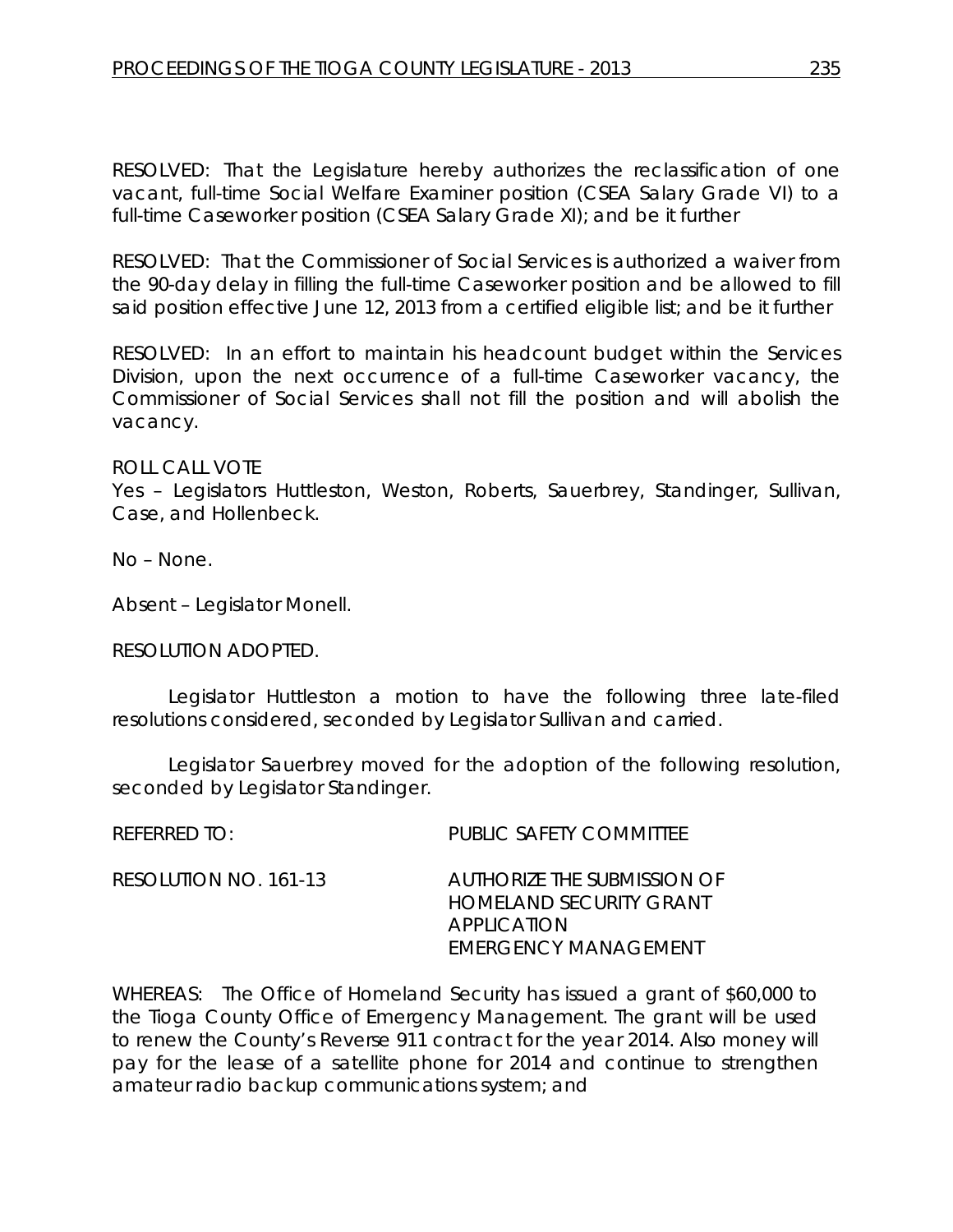WHEREAS: The Tioga County Emergency Management Office has to submit an application for this funding by June 24th 2013; and

WHEREAS: Tioga County's protocol is to seek permission prior to submitting said application; therefore be it

RESOLVED: That the Tioga County Emergency Management Office apply for this grant.

ROLL CALL VOTE

Yes – Legislators Huttleston, Weston, Roberts, Sauerbrey, Standinger, Sullivan, Case, and Hollenbeck.

No – None.

Absent – Legislator Monell.

RESOLUTION ADOPTED.

Legislator Sullivan moved for the adoption of the following resolution, seconded by Legislator Standinger.

REFERRED TO: FINANCE/LEGAL COMMITTEE

RESOLUTION NO. 162-13 *AUTHORIZE TIOGA COUNTY TO HIRE MANASSE AUCTIONEERS TO AUCTION REAL PROPERTY ACQUIRED BY COUNTY FORECLOSURE*

WHEREAS: James P. McFadden, Tioga County Treasurer is in charge of implementing the foreclosure of taxes under Article Eleven of the Real Property Tax Law; and

WHEREAS: Tioga County is the owner of numerous properties which it has acquired for delinquent taxes, which are surplus to the County needs; and

WHEREAS: Manasse Auctioneers has been contacted to perform the services of a public auction and Manasse Auctioneers has agreed to compensation of a uniform seven percent (7%) buyers premium, Tioga County will pay no expenses; and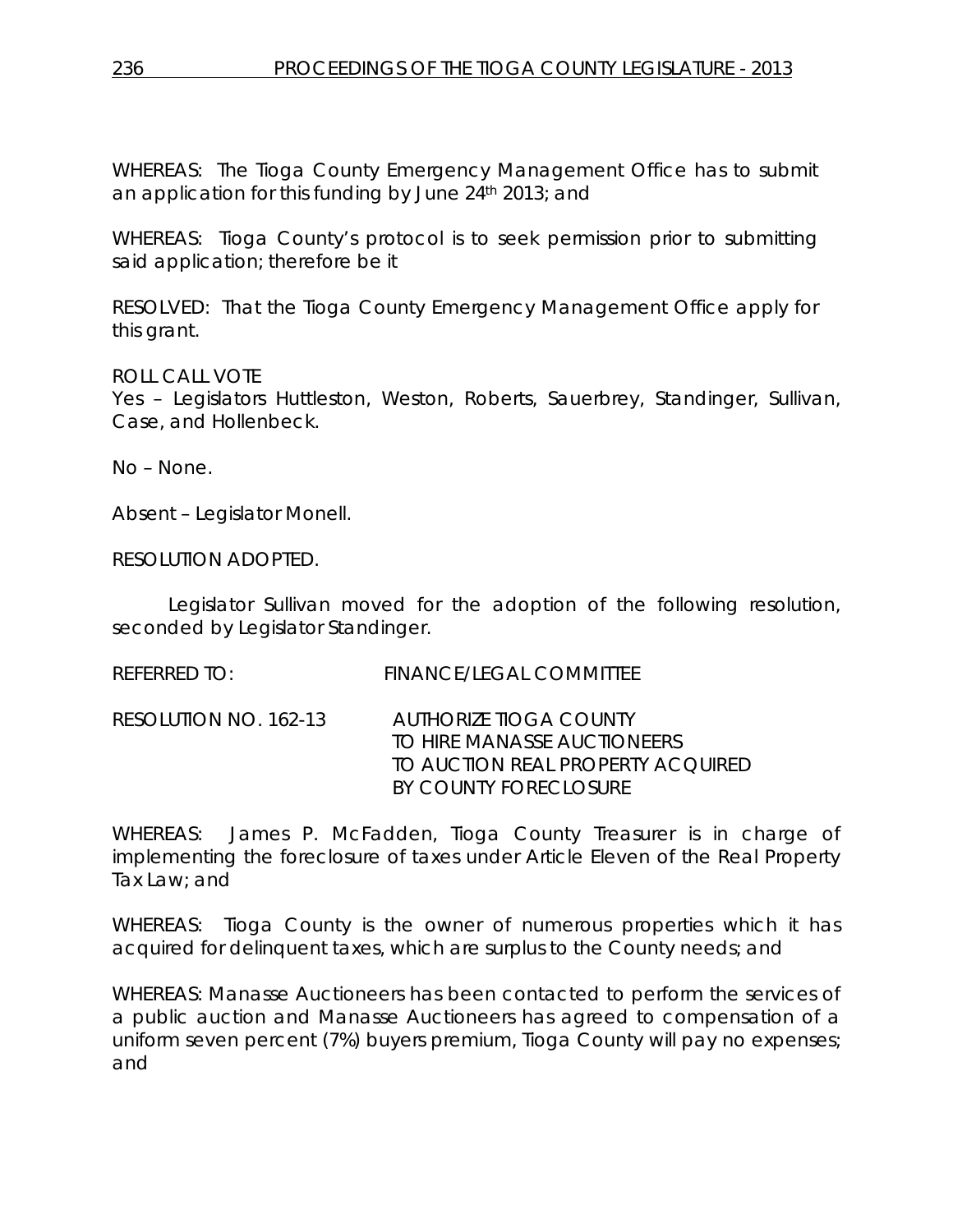WHEREAS: It is the intent of the Tioga County Legislature to place the properties back on the tax rolls; be it therefore

RESOLVED: That the Chair of the Tioga County Legislature be and hereby is authorized to contract the services of Manasse Auctioneers for the public auction of tax foreclosure properties, pending approval by the County Attorney as to form.

ROLL CALL VOTE

Yes – Legislators Huttleston, Weston, Roberts, Sauerbrey, Standinger, Sullivan, Case, and Hollenbeck.

No – None.

Absent – Legislator Monell.

RESOLUTION ADOPTED.

Legislator Case moved for the adoption of the following resolution, seconded by Legislator Sullivan.

REFERRED TO: LEGISLATIVE WORKSESSION

RESOLUTION NO. 163-13 *AUTHORIZE APPOINTMENT TO DIRECTOR OF ECONOMIC DEVELOPMENT AND PLANNING*

WHEREAS: The Director of Economic Development and Planning position will become vacant on June 15, 2013 due to the retirement of the current incumbent; and

WHEREAS: The Legislature has selected a qualified candidate; therefore be it

RESOLVED: That LeeAnn Tinney is hereby appointed to the position of Director of Economic Development and Planning effective July 8, 2013 at an annual salary of \$67,500; and be it further

RESOLVED: That, contingent upon a satisfactory Performance Evaluation, Tinney may be eligible for a salary increase to \$70,000 effective January 1, 2014; and be it further